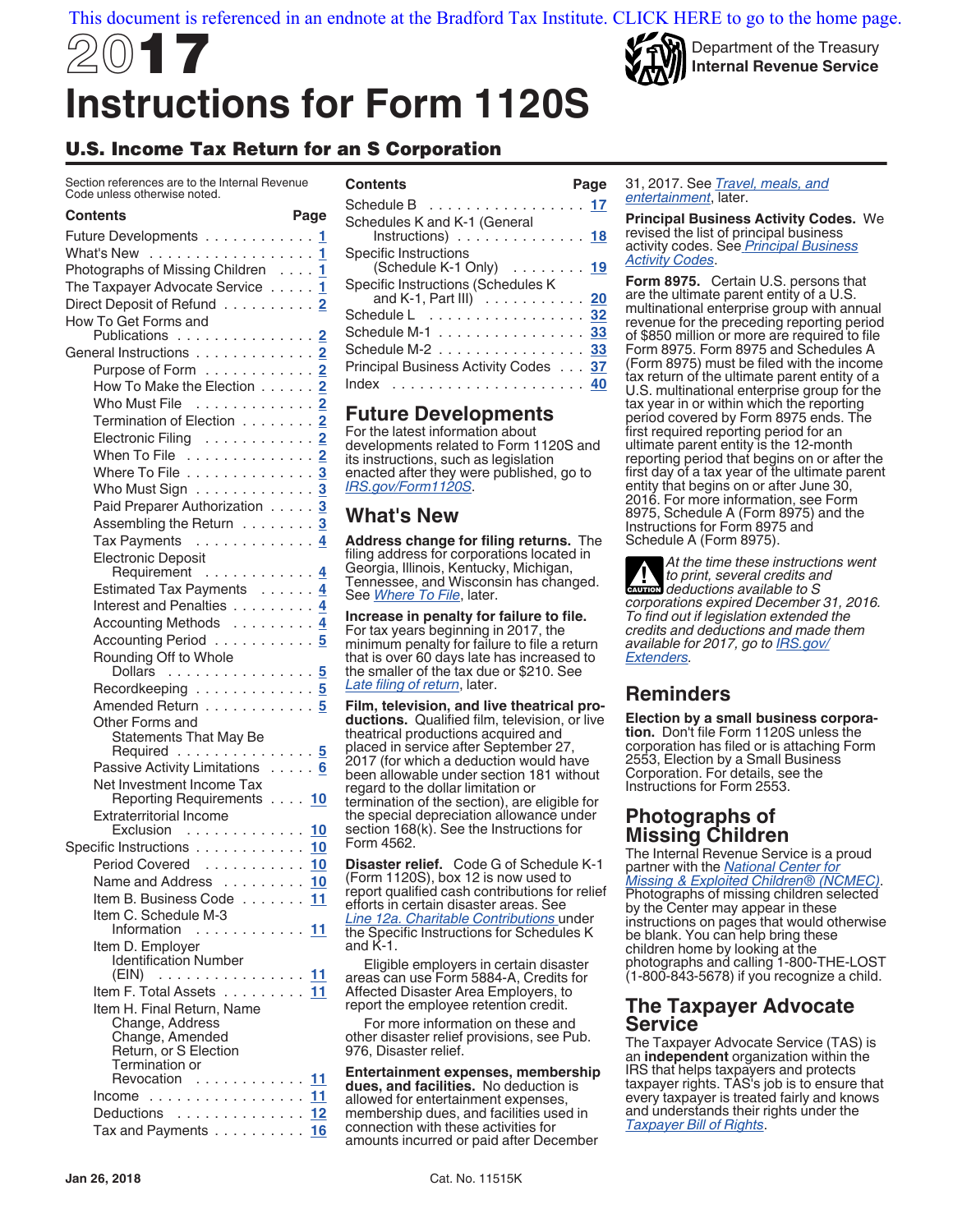<span id="page-1-0"></span>As a taxpayer, the corporation has rights that the IRS must abide by in its dealings with the corporation. TAS can help the corporation if:

• A problem is causing financial difficulty for the business;

The business is facing an immediate threat of adverse action; or

The corporation has tried repeatedly to contact the IRS but no one has responded, or the IRS hasn't responded by the date promised.

The TAS tax toolkit at *[TaxpayerAdvocate.IRS.gov](https://taxpayeradvocate.irs.gov)* can help the corporation understand these rights.

TAS has offices in every state, the District of Columbia, and Puerto Rico. Local advocates' numbers are in their local directories and at *[TaxpayerAdvocate.IRS.gov](https://taxpayeradvocate.irs.gov)*. The corporation can also call TAS at 1-877-777-4778.

TAS also works to resolve large-scale or systemic problems that affect many taxpayers. If the corporation knows of one of these broad issues, please report it to TAS through the Systemic Advocacy Management System at *[IRS.gov/SAMS](https://www.irs.gov/sams)*.

For more information, go to *[IRS.gov/](https://www.irs.gov/advocate) [Advocate](https://www.irs.gov/advocate)*.

# **Direct Deposit of Refund**

To ask for a direct deposit of the corporation's income tax refund into an account at a U.S. bank or other financial institution, attach Form 8050, Direct Deposit of Corporate Tax Refund. See the [instructions for line 27](#page-16-0).

### **How To Get Forms and Publications**

**Internet.** You can access the IRS website 24 hours a day, 7 days a week, at IRS.gov to:

Download forms, instructions, and publications;

- Order IRS products online;
- Research your tax questions online;

Search publications online by topic or keyword;

View Internal Revenue Bulletins (IRBs) published in recent years; and

• Sign up to receive local and national tax news by email.

**Tax forms and publications.** The corporation can download or print all of the forms and publications it may need on *[IRS.gov/Forms](https://www.irs.gov/forms)*. Otherwise, the corporation can go to *[IRS.gov/](https://www.irs.gov/orderforms) [OrderForms](https://www.irs.gov/orderforms)* to place an order and have forms mailed to it.

The corporation should receive its order within 10 business days.

# **General Instructions**

# **Purpose of Form**

Use Form 1120S to report the income, gains, losses, deductions, credits, and other information of a domestic corporation or other entity for any tax year covered by an election to be an S corporation.

# **How To Make the Election**

For details about the election, see Form 2553, Election by a Small Business Corporation, and the Instructions for Form 2553.

# **Who Must File**

A corporation or other entity must file Form 1120S if (a) it elected to be an S corporation by filing Form 2553, (b) the IRS accepted the election, and (c) the election remains in effect. After filing Form 2553, you should have received confirmation that Form 2553 was accepted. If you didn't receive notification of acceptance or nonacceptance of the election within 2 months of filing Form 2553 (5 months if you checked box Q1 to ask for a letter ruling), take follow-up action by calling 1-800-829-4933. Don't file Form 1120S for any tax year before the year the election takes effect.

**Relief for late elections.** If you haven't filed Form 2553, or didn't file Form 2553 on time, you may be entitled to relief for a late filed election to be an S corporation. See the Instructions for Form 2553 for details.

# **Termination of Election**

Once the election is made, it stays in effect until it is terminated. If the election is terminated, the corporation (or a successor corporation) can make another election on Form 2553 only with IRS consent for any tax year before the fifth tax year after the first tax year in which the termination took effect. See Regulations section 1.1362-5 for details.

An election terminates automatically in any of the following cases.

1. The corporation is no longer a small business corporation as defined in section 1361(b). This kind of termination of an election is effective as of the day the corporation no longer meets the definition of a small business corporation. Attach to Form 1120S for the final year of the S corporation a statement notifying the IRS of the termination and the date it occurred.

2. The corporation, for each of 3 consecutive tax years, (a) has accumulated earnings and profits, and (b) derives more than 25% of its gross receipts from passive investment income as defined in section 1362(d)(3)(C). The election terminates on the first day of the first tax year beginning after the third consecutive tax year. The corporation must pay a tax for each year it has excess net passive income. See the line 22a instructions for details on how to figure the tax.

3. The election is revoked. An election can be revoked only with the consent of shareholders who, at the time the revocation is made, hold more than 50% of the number of issued and outstanding shares of stock (including non-voting stock). The revocation can specify an effective revocation date that is on or after the day the revocation is filed. If no date is specified, the revocation is effective at the start of the tax year if the revocation is made on or before the 15th day of the 3rd month of that tax year. If no date is specified and the revocation is made after the 15th day of the 3rd month of the tax

year, the revocation is effective at the start of the next tax year.

To revoke the election, the corporation must file a statement with the appropriate service center listed under *Where To File*  in the Instructions for Form 2553. In the statement, the corporation must notify the IRS that it is revoking its election to be an S corporation. The statement must be signed by each shareholder who consents to the revocation and contain the information required by Regulations section 1.1362-6(a)(3).

A revocation can be rescinded before it takes effect. See Regulations section 1.1362-6(a)(4) for details.

For rules on allocating income and deductions between an S corporation's short year and a C corporation's short year and other special rules that apply when an election is terminated, see section 1362(e) and Regulations section 1.1362-3.

If an election was terminated under (1) or (2) above, and the corporation believes the termination was inadvertent, the corporation can ask for permission from the IRS to continue to be treated as an S corporation. See Regulations section 1.1362-4 for the specific requirements that must be met to qualify for inadvertent termination relief.

# **Electronic Filing**

Corporations can generally electronically file (*e-file*) Form 1120S, related forms, schedules, statements, and attachments, Form 7004 (automatic extension of time to file), and Forms 940, 941, and 944 (employment tax returns). Form 1099 and other information returns can also be electronically filed. The option to *e-file*  doesn't, however, apply to certain returns.

Certain corporations with total assets of \$10 million or more that file at least 250 returns a year are required to *e-file* Form 1120S. See Regulations section 301.6037-2. However, these corporations can ask for a waiver of the electronic filing requirements. See Notice 2010-13, 2010-4 I.R.B. 327.

For more information, visit *[IRS.gov/](https://www.irs.gov/businesses) [Businesses](https://www.irs.gov/businesses)*.

# **When To File**

Generally, an S corporation must file Form 1120S by the 15th day of the 3rd month after the end of its tax year. For calendar year corporations, the due date is March 15, 2018. A corporation that has dissolved must generally file by the 15th day of the 3rd month after the date it dissolved.

If the due date falls on a Saturday, Sunday, or legal holiday, the corporation can file on the next day that is not a Saturday, Sunday, or legal holiday.

If the S corporation election was terminated during the tax year and the corporation reverts to a C corporation, file Form 1120S for the S corporation's short year by the due date (including extensions) of the C corporation's short year return.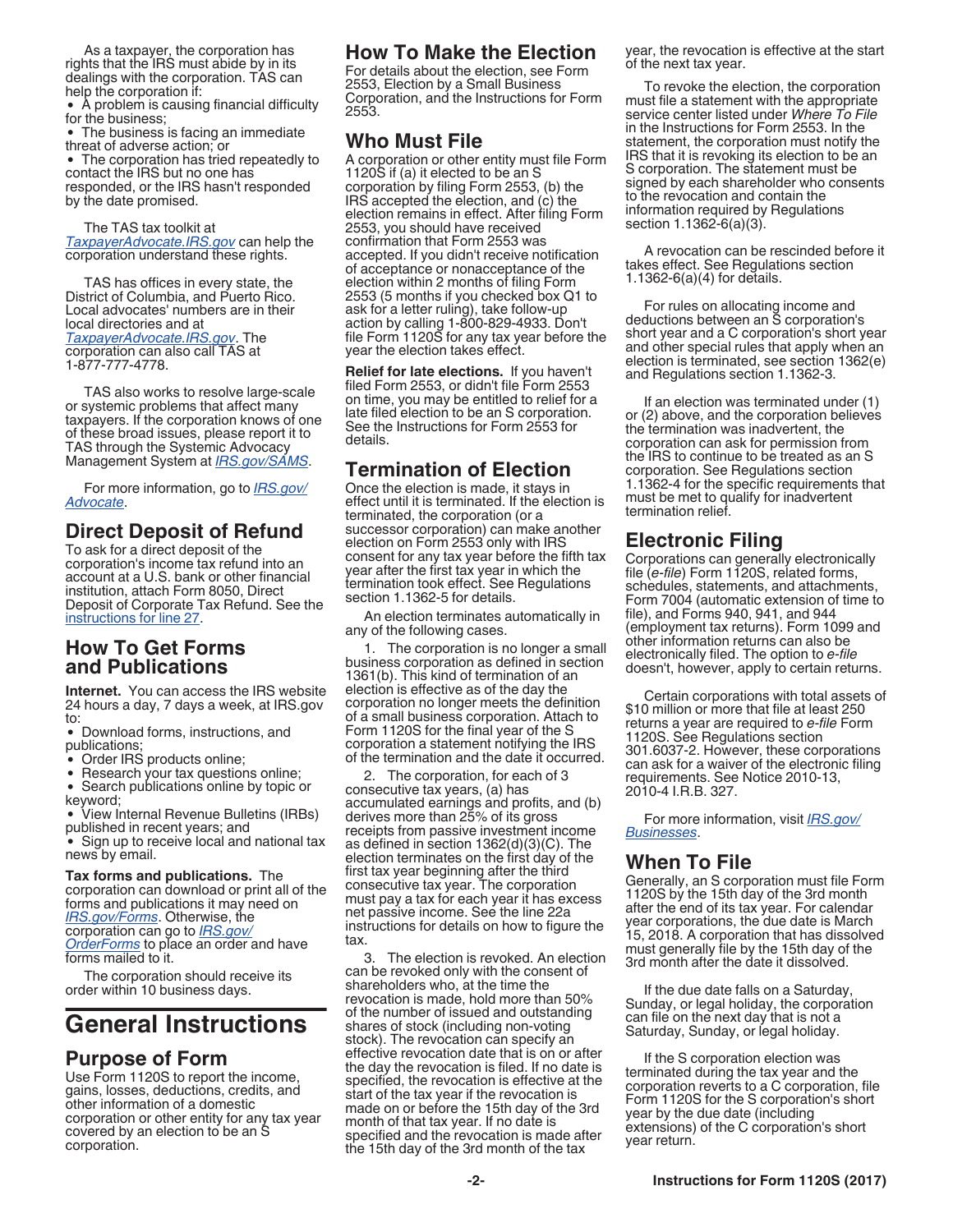# <span id="page-2-0"></span>**Where To File**

File the corporation's return at the applicable IRS address listed below.

| If the corporation's<br>principal business, office,<br>or agency is located in:                                                                                                                                                                                                      | And the total assets at<br>the end of the tax year<br>(Form 1120S, page 1,<br>item F) are: | Use the following address:                                                                  |
|--------------------------------------------------------------------------------------------------------------------------------------------------------------------------------------------------------------------------------------------------------------------------------------|--------------------------------------------------------------------------------------------|---------------------------------------------------------------------------------------------|
| Connecticut, Delaware,<br>District of Columbia, Florida,<br>Indiana, Maine, Maryland,                                                                                                                                                                                                | Less than \$10 million and<br>Schedule M-3 isn't filed                                     | Department of the Treasury<br>Internal Revenue Service Center<br>Cincinnati, OH 45999-0013  |
| Massachusetts, New<br>Hampshire, New Jersey, New<br>York, North Carolina, Ohio,<br>Pennsylvania, Rhode Island,<br>South Carolina, Vermont,<br>Virginia, West Virginia                                                                                                                | \$10 million or more, or<br>less than \$10 million and<br>Schedule M-3 is filed            | Department of the Treasury<br>Internal Revenue Service Center<br>Ogden, UT 84201-0013       |
| Georgia, Illinois, Kentucky,<br>Michigan, Tennessee,<br><b>Wisconsin</b>                                                                                                                                                                                                             | Less than \$10 million and<br>Schedule M-3 isn't filed                                     | Department of the Treasury<br>Internal Revenue Service Center<br>Kansas City, MO 64999-0013 |
|                                                                                                                                                                                                                                                                                      | \$10 million or more, or<br>less than \$10 million and<br>Schedule M-3 is filed            | Department of the Treasury<br>Internal Revenue Service Center<br>Ogden, UT 84201-0013       |
| Alabama, Alaska, Arizona,<br>Arkansas, California,<br>Colorado, Hawaii, Idaho, Iowa,<br>Kansas, Louisiana, Minnesota,<br>Mississippi, Missouri,<br>Montana, Nebraska, Nevada,<br>New Mexico, North Dakota,<br>Oklahoma, Oregon, South<br>Dakota, Texas, Utah,<br>Washington, Wyoming | Any amount                                                                                 | Department of the Treasury<br>Internal Revenue Service Center<br>Ogden, UT 84201-0013       |
| A foreign country or U.S.<br>possession                                                                                                                                                                                                                                              | Any amount                                                                                 | Internal Revenue Service Center<br>P.O. Box 409101<br>Ogden, UT 84409                       |

## **Private Delivery Services**

Corporations can use certain private delivery services (PDS) designated by the IRS to meet the "timely mailing as timely filing" rule for tax returns. Go to *[IRS.gov/](https://www.irs.gov/pds) [PDS](https://www.irs.gov/pds)* for the current list of designated services.

The PDS can tell you how to get written proof of the mailing date.

For the IRS mailing address to use if you're using PDS, go to *[IRS.gov/](https://www.irs.gov/pdsstreetaddresses) [PDSstreetAddresses](https://www.irs.gov/pdsstreetaddresses)*.

*Private delivery services can't deliver items to P.O. boxes. You*  deliver items to P.O. boxes. You<br> **ENDINE:** The U.S. Postal Service to *mail any item to an IRS P.O. box address.*

### **Extension of Time To File**

File Form 7004, Application for Automatic Extension of Time To File Certain Business Income Tax, Information, and Other Returns, to ask for an extension of time to file. Generally, the corporation must file Form 7004 by the regular due date of the return. See the Instructions for Form 7004.

# **Who Must Sign**

The return must be signed and dated by:

The president, vice president, treasurer, assistant treasurer, chief accounting officer; or

Any other corporate officer (such as tax officer) authorized to sign.

If a return is filed on behalf of a corporation by a receiver, trustee, or assignee, the fiduciary must sign the return, instead of the corporate officer. Returns and forms signed by a receiver or trustee in bankruptcy on behalf of a corporation must be accompanied by a copy of the order or instructions of the court authorizing signing of the return or form.

If an employee of the corporation completes Form 1120S, the paid preparer space should remain blank. Anyone who prepares Form 1120S but doesn't charge the corporation shouldn't complete that section. Generally, anyone who is paid to prepare the return must sign it and fill in the "Paid Preparer Use Only" area.

The paid preparer must complete the required preparer information and: • Sign the return in the space provided for the preparer's signature, and • Give a copy of the return to the taxpayer.

*A paid preparer may sign original or amended returns by rubber stamp, mechanical device, or computer software program.* **TIP**

# **Paid Preparer Authorization**

If the corporation wants to allow the IRS to discuss its 2017 tax return with the paid preparer who signed it, check the "Yes" box in the signature area of the return. This authorization applies only to the individual whose signature appears in the "Paid Preparer Use Only" section of the return. It doesn't apply to the firm, if any, shown in that section.

If the "Yes" box is checked, the corporation is authorizing the IRS to call the paid preparer to answer any questions that may arise during the processing of its return. The corporation is also authorizing the paid preparer to:

• Give the IRS any information that is missing from the return;

Call the IRS for information about the processing of the return or the status of any related refund or payment(s); and

• Respond to certain IRS notices about math errors, offsets, and return preparation.

The corporation isn't authorizing the paid preparer to receive any refund check, bind the corporation to anything (including any additional tax liability), or otherwise represent the corporation before the IRS.

The authorization will automatically end no later than the due date (excluding extensions) for filing the corporation's 2018 tax return. If the corporation wants to expand the paid preparer's authorization or revoke the authorization before it ends, see Pub. 947, Practice Before the IRS and Power of Attorney.

### **Assembling the Return**

To ensure that the corporation's tax return is correctly processed, attach all schedules and other forms after page 5 of Form 1120S in the following order.

1. Schedule N (Form 1120), Foreign Operations of U.S. Corporations.

2. Form 8825, Rental Real Estate Income and Expenses of a Partnership or an S Corporation.

3. Form 8050, Direct Deposit of Corporate Tax Refund.

4. Form 1125-A, Cost of Goods Sold.

5. Form 4136, Credit for Federal Tax Paid on Fuels.

6. Form 8941, Credit for Small Employer Health Insurance Premiums.

7. Additional schedules in

alphabetical order.

8. Additional forms in numerical order.

Complete every applicable entry space on Form 1120S and Schedule K-1. Don't enter "See Attached" or "Available Upon Request" instead of completing the entry spaces. If more space is needed on the forms or schedules, attach separate sheets using the same size and format as the printed forms.

If there are supporting statements and attachments, arrange them in the same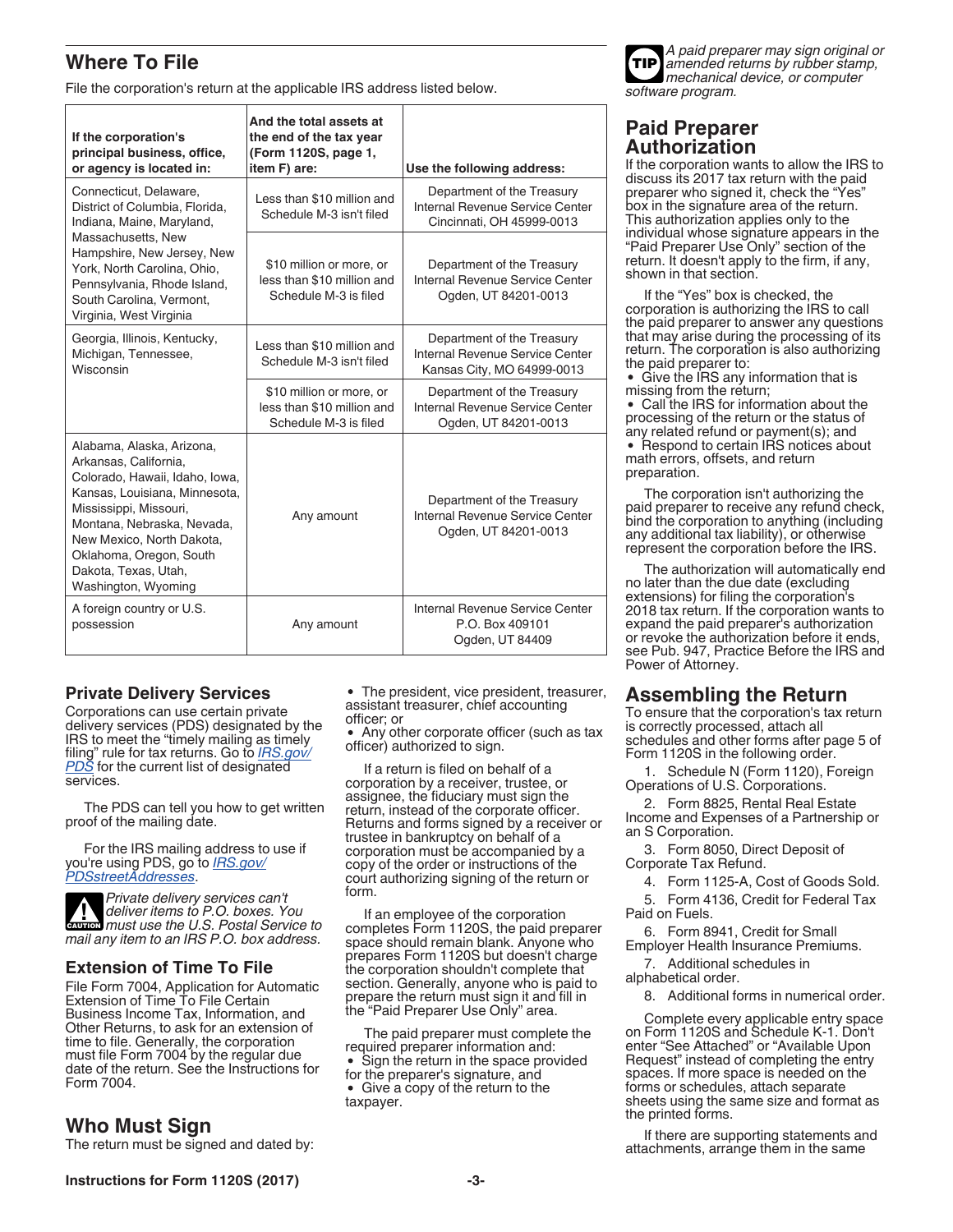<span id="page-3-0"></span>order as the schedules or forms they support and attach them last. Show the totals on the printed forms. Enter the corporation's name and EIN on each supporting statement or attachment.

# **Tax Payments**

Generally, the corporation must pay any tax due in full no later than the due date for filing its tax return (not including extensions). See the [instructions for](#page-16-0) [line 25](#page-16-0). If the due date falls on a Saturday, Sunday, or legal holiday, the payment is due on the next day that isn't a Saturday, Sunday, or legal holiday.

# **Electronic Deposit Requirement**

Corporations must use electronic funds transfers to make all federal tax deposits (such as deposits of employment, excise, and corporate income tax). Generally, electronic funds transfers are made using the Electronic Federal Tax Payment System (EFTPS). However, if the corporation doesn't want to use EFTPS, it can arrange for its tax professional, financial institution, payroll service, or other trusted third party to make deposits on its behalf. Also, it may arrange for its financial institution to submit a same-day wire payment (discussed below) on its behalf. EFTPS is a free service provided by the Department of the Treasury. Services provided by a tax professional, financial institution, payroll service, or other third party may have a fee.

To get more information about EFTPS or to enroll in EFTPS, visit *[www.EFTPS.gov](https://www.eftps.gov)* or call 1-800-555-4477 (TTY/TDD 1-800-733-4829).

**Depositing on time.** For any deposit made by EFTPS to be on time, the corporation must submit the deposit by 8 p.m. Eastern time the day before the date the deposit is due. If the corporation uses a third party to make deposits on its behalf, they may have different cutoff times.

**Same-day wire payment option.** If the corporation fails to submit a deposit transaction on EFTPS by 8 p.m. Eastern time the day before the date a deposit is due, it can still make its deposit on time by using the Federal Tax Collection Service (FTCS). To use the same-day wire payment method, the corporation will need to make arrangements with its financial institution ahead of time regarding availability, deadlines, and costs. Financial institutions may charge a fee for payment made this way. To learn more about the information the corporation will need to provide to its financial institution to make a same-day wire payment, go to *[IRS.gov/SameDayWire](https://www.irs.gov/samedaywire)*.

# **Estimated Tax Payments**

Generally, the corporation must make installment payments of estimated tax for the following taxes if the total of these taxes is \$500 or more: (a) the tax on built-in gains, (b) the excess net passive income tax, and (c) the investment credit recapture tax.

The amount of estimated tax required to be paid annually is the smaller of: (a)

the total of the above taxes shown on the return for the tax year (or if no return is filed, the total of these taxes for the year), or (b) the sum of (i) the investment credit recapture tax and the built-in gains tax shown on the return for the tax year (or if no return is filed, the total of these taxes for the tax year), and (ii) any excess net passive income tax shown on the corporation's return for the preceding tax year. If the preceding tax year was less than 12 months, the estimated tax must be determined under (a).

The estimated tax is generally payable in four equal installments. However, the corporation may be able to lower the amount of one or more installments by using the annualized income installment method or adjusted seasonal installment method under section 6655(e).

For a calendar year corporation, the payments are due for 2018 by April 17, June 15, September 17, and December 17. For a fiscal year corporation, they are due by the 15th day of the 4th, 6th, 9th, and 12th months of the year. If any date falls on a Saturday, Sunday, or legal holiday, the installment is due on the next day that isn't a Saturday, Sunday, or legal holiday.

The corporation must make the payments using electronic funds transfers as described earlier.

For information on penalties that may apply if the corporation fails to make required payments, see the Instructions for Form 2220.

# **Interest and Penalties**

*If the corporation receives a notice about penalties after it files its return, send the IRS an explanation and we will determine if the corporation meets reasonable-cause criteria. Don't attach an explanation when the corporation's return is filed.*  $\sum_{\text{CAUTION}}$ 

**Interest.** Interest is charged on taxes paid late even if an extension of time to file is granted. Interest is also charged on penalties imposed for failure to file, negligence, fraud, substantial valuation misstatements, substantial understatements of tax, and reportable transaction understatements from the due date (including extensions) to the date of payment. The interest charge is figured at a rate determined under section 6621.

**Late filing of return.** A penalty may be assessed if the return is filed after the due date (including extensions) or the return doesn't show all the information required, unless each failure is due to reasonable cause. See *Caution*, earlier. For returns on which no tax is due, the penalty is \$200 for each month or part of a month (up to 12 months) the return is late or doesn't include the required information, multiplied by the total number of persons who were shareholders in the corporation during any part of the corporation's tax year for which the return is due. If tax is due, the penalty is the amount stated above plus 5% of the unpaid tax for each month or part of a month the return is late, up to a maximum of 25% of the unpaid tax. The minimum penalty for a return that is more than 60

days late is the smaller of the tax due or \$210.

**Late payment of tax.** A corporation that doesn't pay the tax when due generally may be penalized **<sup>1</sup> <sup>2</sup>** of 1% of the unpaid tax for each month or part of a month the tax isn't paid, up to a maximum of 25% of the unpaid tax. The penalty won't be imposed if the corporation can show that the failure to pay on time was due to reasonable cause. See *Caution*, earlier.

**Failure to furnish information timely.**  For each failure to furnish Schedule K-1 to a shareholder when due and each failure to include on Schedule K-1 all the information required to be shown (or the inclusion of incorrect information), a \$260 penalty may be imposed with respect to each Schedule K-1 for which a failure occurs. If the requirement to report correct information is intentionally disregarded, each \$260 penalty is increased to \$530 or, if greater, 10% of the aggregate amount of items required to be reported. See sections 6722 and 6724 for more information.

The penalty won't be imposed if the corporation can show that not furnishing information timely was due to reasonable cause. See *Caution*, earlier.

**Trust fund recovery penalty.** This penalty may apply if certain excise, income, social security, and Medicare taxes that must be collected or withheld aren't collected or withheld, or these taxes aren't paid. These taxes are generally reported on:

• Form 720, Quarterly Federal Excise Tax Return;

Form 941, Employer's QUARTERLY Federal Tax Return;

Form 943, Employer's Annual Federal Tax Return for Agricultural Employees;

- Form 944, Employer's ANNUAL
- Federal Tax Return; or

Form 945, Annual Return of Withheld Federal Income Tax.

The trust fund recovery penalty may be imposed on all persons who are determined by the IRS to have been responsible for collecting, accounting for, or paying over these taxes, and who acted willfully in not doing so. The penalty is equal to the full amount of the unpaid trust fund tax. See the Instructions for Form 720, Pub. 15 (Circular E), Employer's Tax Guide, or Pub. 51 (Circular A), Agricultural Employer's Tax Guide, for details, including the definition of responsible persons.

**Other penalties.** Other penalties can be imposed for negligence, substantial understatement of tax, reportable transaction understatements, and fraud. See sections 6662, 6662A, and 6663.

# **Accounting Methods**

Figure income using the method of accounting regularly used in keeping the corporation's books and records. The method used must clearly reflect income. Permissible methods include cash, accrual, or any other method authorized by the Internal Revenue Code.

- The following rules apply.
- Generally, an S corporation can't use the cash method of accounting if it is a tax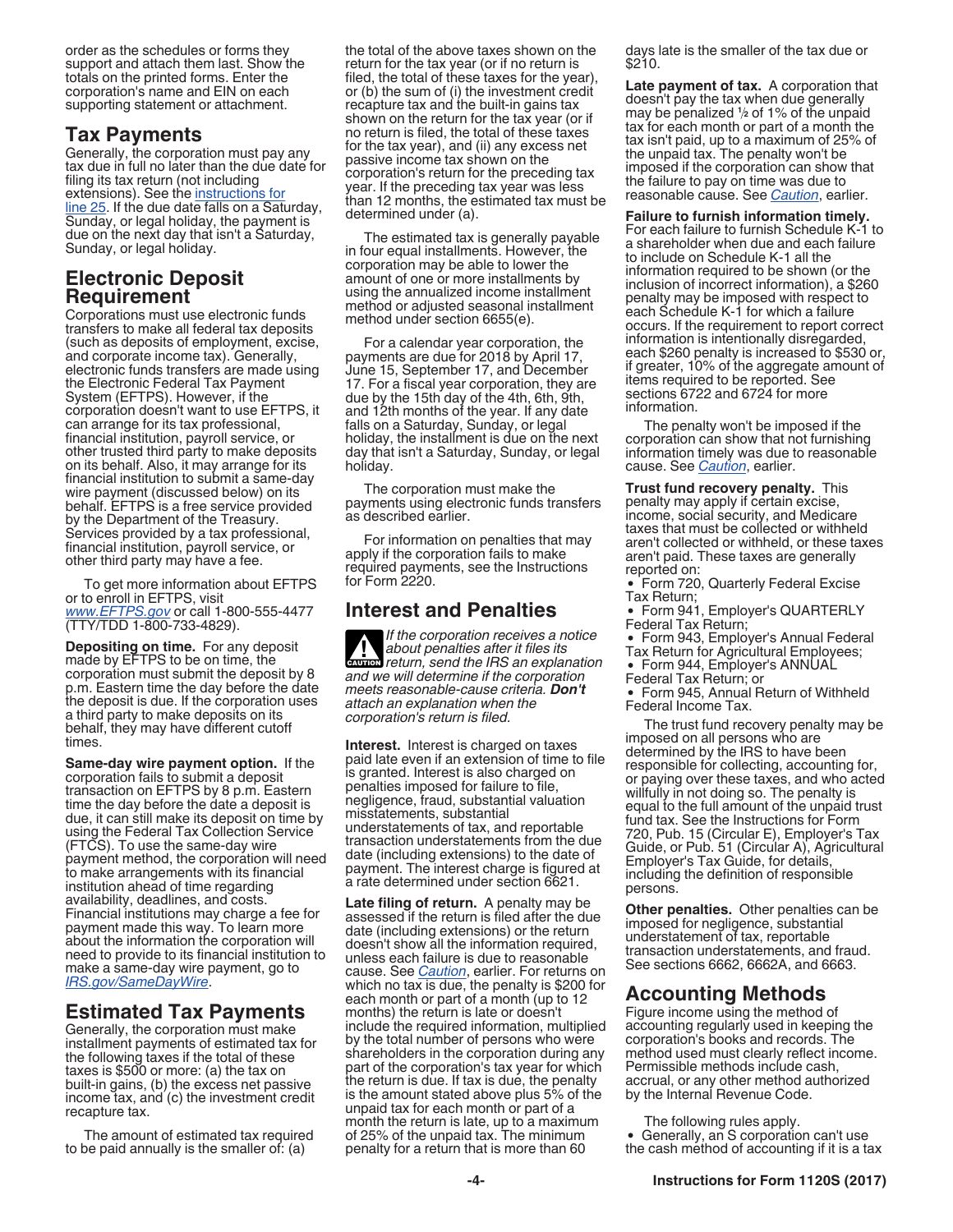<span id="page-4-0"></span>shelter (as defined in section 448(d)(3)). See section 448 for details.

Unless it is a qualifying taxpayer or a qualifying small business taxpayer, a corporation must use an accrual method for sales and purchases of inventory items. See the Form 1125-A instructions.

• Special rules apply to long-term contracts. See section 460.

Generally, dealers in securities must use the mark-to-market accounting method. Dealers in commodities and traders in securities and commodities can elect to use the mark-to-market accounting method. See section 475.

#### **Change in accounting method.**

Generally, the corporation must get IRS consent to change either an overall method of accounting or the accounting treatment of any material item. To do so, the corporation generally must file Form 3115, Application for Change in Accounting Method. See the Instructions for Form 3115 for more information and exceptions. Also see Rev. Proc. 2017-30, 2017-18 I.R.B. 1131 (or any successor), Notice 2017-6, and Pub. 538.

# **Accounting Period**

A corporation must figure its income on the basis of a tax year. A tax year is the annual accounting period a corporation uses to keep its records and report its income and expenses.

An S corporation must use one of the following tax years.

- A tax year ending December 31.  $\bullet$
- A natural business year.
- An ownership tax year.
- A tax year elected under section 444.  $\bullet$

A 52-53-week tax year that ends with reference to a year listed above.

Any other tax year (including a 52-53-week tax year) for which the corporation establishes a business purpose.

A new S corporation must use Form 2553 to elect a tax year. To later change the corporation's tax year, see Form 1128, Application To Adopt, Change, or Retain a Tax Year, and its instructions (unless the corporation is making an election under section 444, discussed next).

**Electing a tax year under section 444.**  Under the provisions of section 444, an S corporation can elect to have a tax year other than a required year, but only if the deferral period of the tax year isn't longer than the shorter of 3 months or the deferral period of the tax year being changed. This election is made by filing Form 8716, Election To Have a Tax Year Other Than a Required Tax Year.

An S corporation may not make or continue an election under section 444 if it is a member of a tiered structure, other than a tiered structure that consists entirely of partnerships and S corporations that have the same tax year. For the S corporation to have a section 444 election in effect, it must make the payments required by section 7519. See Form 8752, Required Payment or Refund Under Section 7519.

A section 444 election ends if an S corporation:

Changes its accounting period to a calendar year or some other permitted year,

• Is penalized for willfully failing to comply with the requirements of section 7519, or Terminates its S election (unless it immediately becomes a personal service corporation).

If the termination results in a short tax year, enter at the top of the first page of Form 1120S for the short tax year, "SECTION 444 ELECTION TERMINATED."

# **Rounding Off to Whole Dollars**

The corporation can round off cents to whole dollars on its return and schedules. If the corporation does round to whole dollars, it must round all amounts. To round, drop amounts under 50 cents and increase amounts from 50 to 99 cents to the next dollar. For example, \$1.49 becomes \$1 and \$2.50 becomes \$3.

If two or more amounts must be added to figure the amount to enter on a line, include cents when adding the amounts and round off only the total.

# **Recordkeeping**

Keep the corporation's records for as long as they may be needed for the administration of any provision of the Internal Revenue Code. Usually, records that support an item of income, deduction, or credit on the return must be kept for 3 years from the date each shareholder's return is due or filed, whichever is later. Keep records that verify the corporation's basis in property for as long as they are needed to figure the basis of the original or replacement property.

The corporation should keep copies of all filed returns. They help in preparing future and amended returns.

## **Amended Return**

To correct a previously filed Form 1120S, file an amended Form 1120S and check box H(4) on page 1. Attach a statement that identifies the line number of each amended item, the corrected amount or treatment of the item, and an explanation of the reasons for each change.

If the income, deductions, credits, or other information provided to any shareholder on Schedule K-1 is incorrect, file an amended Schedule K-1 (Form 1120S) for that shareholder with the amended Form 1120S. Also give a copy of the amended Schedule K-1 to that shareholder. Check the "Amended K-1" box at the top of the Schedule K-1 to indicate that it is an amended Schedule K-1.

A change to the corporation's federal return may affect its state return. This includes changes made as the result of an IRS examination. For more information, contact the state tax agency for the state(s) in which the corporation's return was filed.

### **Other Forms and Statements That May Be Required**

**Reportable transaction disclosure statement.** Disclose information for each reportable transaction in which the corporation participated. Form 8886, Reportable Transaction Disclosure Statement, must be filed for each tax year the corporation participated in the transaction. The corporation may have to pay a penalty if it is required to file Form 8886 and doesn't do so. The following are reportable transactions.

1. Any listed transaction, which is a transaction that is the same as or substantially similar to one of the types of transactions that the IRS has determined to be a tax avoidance transaction and identified by notice, regulation, or other published guidance as a listed transaction.

2. Any transaction offered under conditions of confidentiality for which the corporation (or a related party) paid an advisor a fee of at least \$50,000.

3. Certain transactions for which the corporation (or a related party) has contractual protection against disallowance of the tax benefits.

Certain transactions resulting in a loss of at least \$2 million in any single year or \$4 million in any combination of years.

5. Any transaction identified by the IRS by notice, regulation, or other published guidance as a "transaction of interest."

For more information, see Regulations section 1.6011-4. Also see the Instructions for Form 8886.

*Penalties.* The corporation may have to pay a penalty if it is required to disclose a reportable transaction under section 6011 and fails to properly complete and file Form 8886. Penalties may also apply under section 6707A if the corporation fails to file Form 8886 with its corporate return, fails to provide a copy of Form 8886 to the Office of Tax Shelter Analysis (OTSA), or files a form that fails to include all the information required (or includes incorrect information). Other penalties, such as an accuracy-related penalty under section 6662A, may also apply. See the Instructions for Form 8886 for details on these and other penalties.

**Reportable transactions by material advisors.** Material advisors to any reportable transaction must disclose certain information about the reportable transaction by filing Form 8918, Material Advisor Disclosure Statement, with the IRS. For details, see the Instructions for Form 8918.

**Transfers to a corporation controlled by the transferor.** Every significant transferor (as defined in Regulations section 1.351-3(d)) that receives stock of a corporation in exchange for property in a nonrecognition event must include the statement required by Regulations section 1.351-3(a) on or with the transferor's tax return for the tax year of the exchange. The transferee corporation must include the statement required by Regulations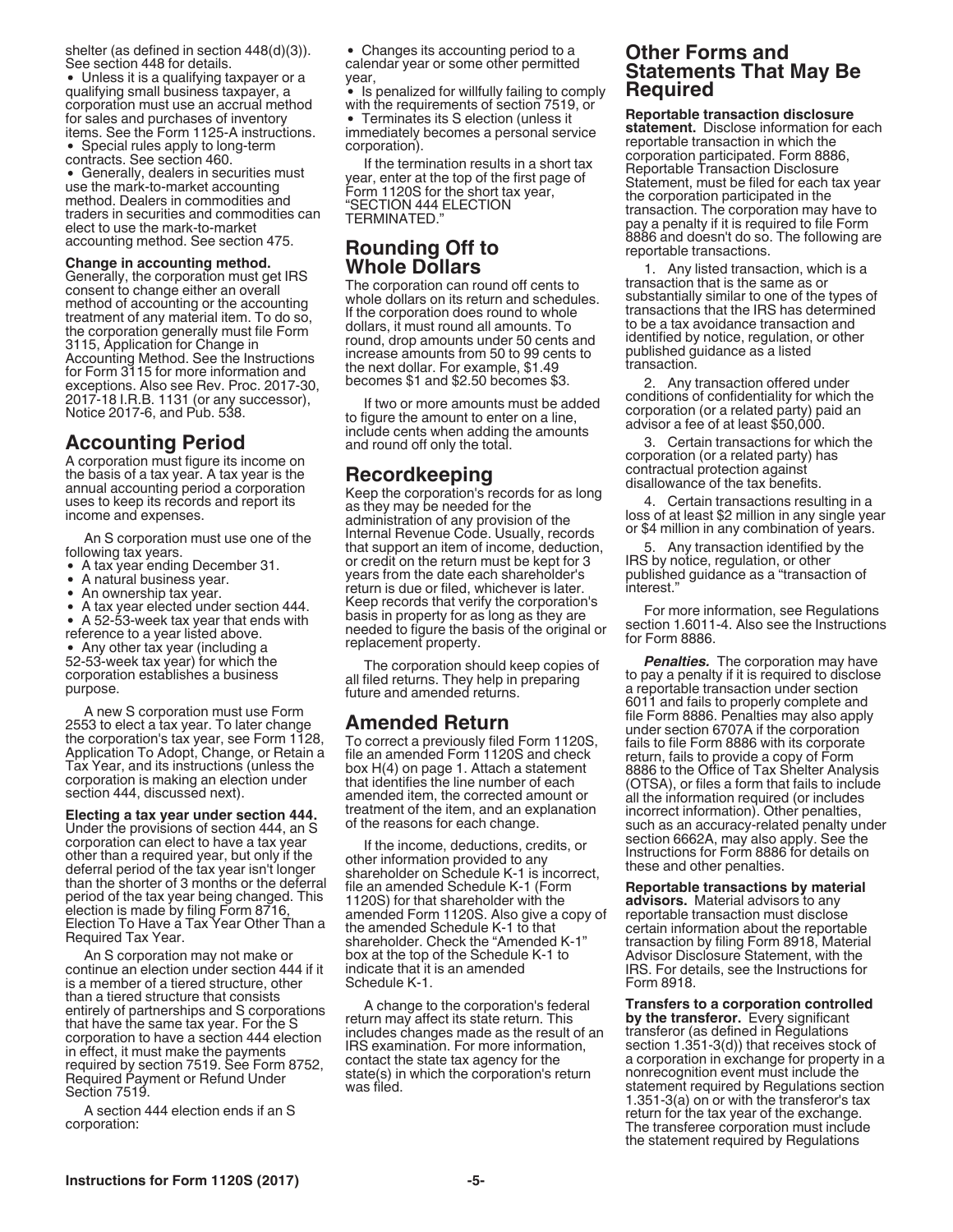<span id="page-5-0"></span>section 1.351-3(b) on or with its return for the tax year of the exchange, unless all the required information is included in any statement(s) provided by a significant transferor that is attached to the same return for the same section 351 exchange.

**Election to reduce basis under section 362(e)(2)(C).** If property is transferred to a corporation subject to section 362(e)(2), the transferor and the acquiring corporation may elect, under section 362(e)(2)(C), to reduce the transferor's basis in the stock received instead of reducing the acquiring corporation's basis in the property transferred. Once made, the election is irrevocable. For more information, see section 362(e)(2) and Regulations section 1.362-4. If an election is made, a statement must be filed in accordance with Regulations section 1.362-4(d)(3).

**Regulations section 1.1411-10(g) (section 1411 election with respect to CFCs and QEFs).** A corporation that directly or indirectly owns stock of a controlled foreign corporation (CFC) (within the meaning of section 953(c)(1) (B) or section 957(a)) or a passive foreign investment company (within the meaning of section 1297(a)) that the corporation treats as a qualified electing fund (QEF) under section 1293 may make the election provided in Regulations section 1.1411-10(g). The election must be made no later than the first tax year beginning after 2013 during which the corporation: (i) includes an amount in gross income for chapter 1 purposes under section 951(a) or section 1293(a) for the CFC or QEF, and (ii) has a direct or indirect owner that is subject to tax under section 1411 or would have been if the election were made. This election must be made on an entity-by-entity basis, and applies only to the particular CFCs and QEFs for which an election is made. In general, for purposes of section 1411, if an election is in effect for a CFC or QEF, the amounts included in income under section 951 and section 1293 derived from the CFC or QEF are included in net investment income, and distributions described in section 959(d) or section 1293(c) are excluded from net investment income. An election that is made under Regulations section 1.1411-10(g) can't be revoked. For more information regarding this election, see Regulations section 1.1411-10(g).

The election must be made in a statement that is filed with the corporation's original or amended return for the tax year in which the election is made. An election can be made on an amended return only if the tax year for which the election is made, and all tax years affected by the election, aren't closed by the period of limitations on assessments under section 6501. The statement must include:

• The name and EIN of the corporation making the election;

• A declaration that all of its shareholders consent to each election made in the statement;

A declaration that the corporation elects under Regulations section 1.1411-10(g) to apply the rules in Regulations section  $1.1411$ -10(g) to the CFCs and QEFs identified in the statement; and

The following information for each CFC and QEF for which an election is made: (i) the name of the CFC or QEF; and (ii) either the EIN of the CFC or QEF, or, if the CFC or QEF doesn't have an EIN, the reference ID number of the CFC or QEF.

In addition, for each CFC or QEF held by the corporation for which an election under Regulations section 1.1411-10(g) has already been made by the corporation, the statement should include: (i) the name of the CFC or QEF, and (ii) either the EIN of the CFC or QEF, or, if the CFC or QEF doesn't have an EIN, the reference ID number of the CFC or QEF.

**Annual information reporting by specified domestic entities under section 6038D.** For tax years beginning after December 31, 2015, domestic corporations that are formed or availed of to hold specified foreign financial assets ("specified domestic entities") must file Form 8938. Form 8938 must be filed each year the value of the corporation's specified foreign financial assets meets or exceeds the reporting threshold. For more information on domestic corporations that are specified domestic entities and the types of foreign financial assets that must be reported, see the Instructions for Form 8938, generally, and in particular, *Who Must File, Specified Domestic Entity, Reporting Thresholds, Specified Foreign Financial Assets, Interests in Specified Foreign Financial Assets, Assets Not Required to be Reported,* and *Exceptions to Reporting*.

In addition, a domestic corporation required to file Form 8938 with its Form 1120S for the tax year should check "Yes" to Schedule N (Form 1120), Question 8, and also include that schedule with its Form 1120S.

**Other forms and statements.** See Pub. 542, Corporations, for a list of other forms and statements a corporation may need to file in addition to the forms and statements discussed throughout these instructions.

## **Passive Activity Limitations**

In general, section 469 limits the amount of losses, deductions, and credits that shareholders can claim from "passive activities." The passive activity limitations don't apply to the corporation. Instead, they apply to each shareholder's share of any income or loss and credit attributable to a passive activity. Because the treatment of each shareholder's share of corporate income or loss and credit depends on the nature of the activity that generated it, the corporation must report income or loss and credits separately for each activity.

The following instructions and the instructions for Schedules K and K-1, later, explain the applicable passive activity limitation rules and specify the type of information the corporation must provide to its shareholders for each activity. If the corporation had more than one activity, it must report information for each activity on an attachment to Schedules K and K-1.

Generally, passive activities include (a) activities that involve the conduct of a

trade or business if the shareholder doesn't materially participate in the activity, and (b) all rental activities (defined later) regardless of the shareholder's participation. For exceptions, see *Activities That Are Not Passive Activities*, later. The level of each shareholder's participation in an activity must be determined by the shareholder.

The passive activity rules provide that losses and credits from passive activities can generally be applied only against income and tax (respectively) from passive activities. Thus, passive losses can't be applied against income from salaries, wages, professional fees, or a business in which the shareholder materially participates or against "portfolio income" (defined later). Passive credits can't be applied against the tax related to any of these types of income.

Special rules require that net income from certain activities that would otherwise be treated as passive income must be recharacterized as nonpassive income for purposes of the passive activity limitations. See *[Recharacterization of](#page-7-0) [Passive Income](#page-7-0)*, later.

To allow each shareholder to correctly apply the passive activity limitations, the corporation must report income or loss and credits separately by activity for each of the following.

- Trade or business activities.
- $\bullet$ Rental real estate activities.
- Rental activities other than rental real estate.

Portfolio income.

### **Activities That Are Not Passive Activities**

The following aren't passive activities.

1. Trade or business activities in which the shareholder materially participated for the tax year.

2. Any rental real estate activity in which the shareholder materially participated if the shareholder met both of the following conditions for the tax year.

a. More than half of the personal services the shareholder performed in trades or businesses were performed in real property trades or businesses in which he or she materially participated.

b. The shareholder performed more than 750 hours of services in real property trades or businesses in which he or she materially participated.

For purposes of this rule, each interest in rental real estate is a separate activity unless the shareholder elects to treat all interests in rental real estate as one activity.

If the shareholder is married filing jointly, either the shareholder or his or her spouse must separately meet both of the above conditions, without taking into account services performed by the other spouse.

A real property trade or business is any real property development, redevelopment, construction, reconstruction, acquisition, conversion, rental, operation, management, leasing, or brokerage trade or business. Services the shareholder performed as an employee aren't treated as performed in a real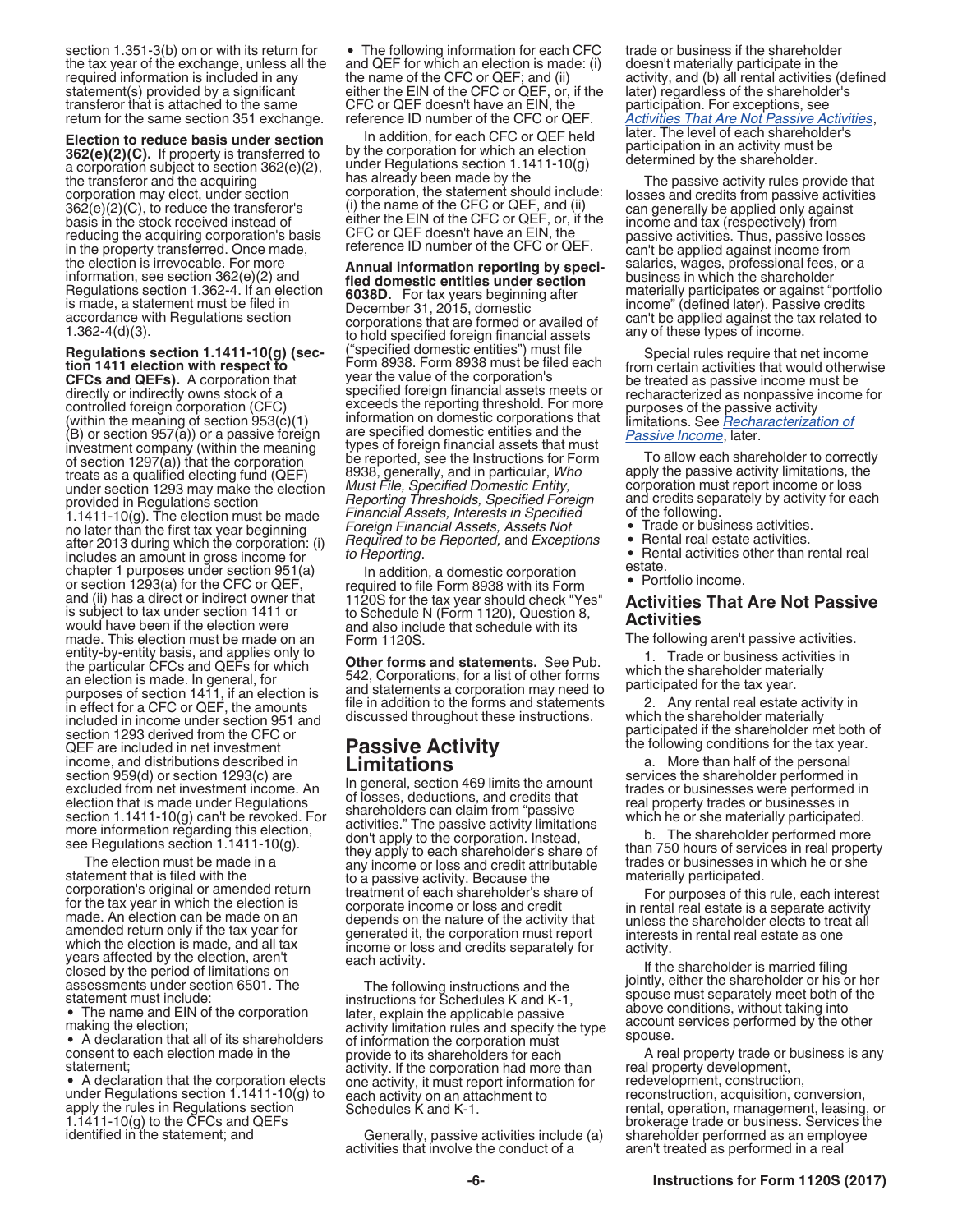<span id="page-6-0"></span>property trade or business unless he or she owned more than 5% of the stock in the employer.

3. The rental of a dwelling unit used by a shareholder for personal purposes during the year for more than the greater of 14 days or 10% of the number of days that the residence was rented at fair rental value.

4. An activity of trading personal property for the account of owners of interests in the activity. For purposes of this rule, personal property means property that is actively traded, such as stocks, bonds, and other securities. See Temporary Regulations section  $1.469 - 1T(e)(6)$ .

*The section 469(c)(3) exception for a working interest in oil and gas*  **TIP** *properties doesn't apply to an S corporation because state law generally limits the liability of shareholders.*

#### **Trade or Business Activities**

A trade or business activity is an activity (other than a rental activity or an activity treated as incidental to an activity of holding property for investment) that:

1. Involves the conduct of a trade or business (within the meaning of section 162),

2. Is conducted in anticipation of starting a trade or business, or

3. Involves research or experimental expenditures deductible under section 174 (or that would be if you chose to deduct rather than capitalize them).

If the shareholder doesn't materially participate in the activity, a trade or business activity of the corporation is a passive activity for the shareholder.

Each shareholder must determine if he or she materially participated in an activity. As a result, while the corporation's ordinary business income (loss) is reported on page 1 of Form 1120S, the specific income and deductions from each separate trade or business activity must be reported on attachments to Form 1120S. Similarly, while each shareholder's allocable share of the corporation's ordinary business income (loss) is reported in box 1 of Schedule K-1, each shareholder's allocable share of the income and deductions from each trade or business activity must be reported on statements attached to each

Schedule K-1. See *[Passive Activity](#page-8-0)  [Reporting Requirements](#page-8-0)*, later, for more information.

#### **Rental Activities**

Generally, except as noted below, if the gross income from an activity consists of amounts paid principally for the use of real or personal tangible property held by the corporation, the activity is a rental activity.

There are several exceptions to this general rule. Under these exceptions, an activity involving the use of real or personal tangible property isn't a rental activity if any of the following apply.

The average period of customer use (defined later) for such property is 7 days or less.

The average period of customer use for such property is 30 days or less and

significant personal services (defined later) are provided by or on behalf of the corporation.

• Extraordinary personal services (defined later) are provided by or on behalf of the corporation.

The rental of such property is treated as incidental to a nonrental activity of the corporation under Regulations section 1.469-1(e)(3)(vi).

• The corporation customarily makes the property available during defined business hours for nonexclusive use by various customers.

The corporation provides property for use in a nonrental activity of a partnership in its capacity as an owner of an interest in such partnership. Whether the corporation provides property used in an activity of a partnership in the corporation's capacity as an owner of an interest in the partnership is determined on the basis of all the facts and circumstances.

In addition, a guaranteed payment described in section 707(c) is never income from a rental activity.

**Average period of customer use.**  Figure the average period of customer use for a class of property by dividing the total number of days in all rental periods by the number of rentals during the tax year. If the activity involves renting more than one class of property, multiply the average period of customer use of each class by the ratio of the gross rental income from that class to the activity's total gross rental income. The activity's average period of customer use equals the sum of these class-by-class average periods weighted by gross income. See Regulations section 1.469-1(e)(3)(iii).

**Significant personal services.** Personal services include only services performed by individuals. To determine if personal services are significant personal services, consider all the relevant facts and circumstances. Relevant facts and circumstances include:

 $\bullet$ How often the services are provided, • The type and amount of labor required

to perform the services, and

The value of the services in relation to the amount charged for use of the property.

The following services aren't considered in determining whether personal services are significant. Services necessary to permit the lawful use of the rental property.

Services performed in connection with improvements or repairs to the rental property that extend the useful life of the property substantially beyond the average rental period.

Services provided in connection with the use of any improved real property that are similar to those commonly provided in connection with long-term rentals of high-grade commercial or residential property. Examples include cleaning and maintenance of common areas, routine repairs, trash collection, elevator service, and security at entrances.

#### **Extraordinary personal services.**

Services provided in connection with making rental property available for customer use are extraordinary personal services only if the services are performed by individuals and the customers' use of

the rental property is incidental to their receipt of the services.

For example, a patient's use of a hospital room generally is incidental to the care received from the hospital's medical staff. Similarly, a student's use of a dormitory room in a boarding school is incidental to the personal services provided by the school's teaching staff.

**Rental activity incidental to a nonrental activity.** An activity isn't a rental activity if the rental of the property is incidental to a nonrental activity, such as the activity of holding property for investment, a trade or business activity, or the activity of dealing in property.

Rental of property is incidental to an activity of holding property for investment if both of the following apply.

The main purpose for holding the property is to realize a gain from the appreciation of the property.

The gross rental income from such property for the tax year is less than 2% of the smaller of the property's unadjusted basis or its fair market value.

Rental of property is incidental to a trade or business activity if all of the following apply.

The corporation owns an interest in the trade or business at all times during the year.

• The rental property was mainly used in the trade or business activity during the tax year or during at least 2 of the 5 preceding tax years.

• The gross rental income from the property for the tax year is less than 2% of the smaller of the property's unadjusted basis or its fair market value.

The sale or exchange of property that is also rented during the tax year (in which the gain or loss is recognized) is treated as incidental to the activity of dealing in property if, at the time of the sale or exchange, the property was held primarily for sale to customers in the ordinary course of the corporation's trade or business.

See Temporary Regulations section 1.469-1T(e)(3) and Regulations section 1.469-1(e)(3) for more information on the definition of rental activities for purposes of the passive activity limitations.

**Reporting of rental activities.** In reporting the corporation's income or losses and credits from rental activities, the corporation must separately report rental real estate activities and rental activities other than rental real estate activities.

Shareholders who actively participate in a rental real estate activity may be able to deduct part or all of their rental real estate losses (and the deduction equivalent of rental real estate credits) against income (or tax) from nonpassive activities. Generally, the combined amount of rental real estate losses and the deduction equivalent of rental real estate credits from all sources (including rental real estate activities not held through the corporation) that may be claimed is limited to \$25,000.

Report rental real estate activity income (loss) on Form 8825 and line 2 of Schedule K and box 2 of Schedule K-1,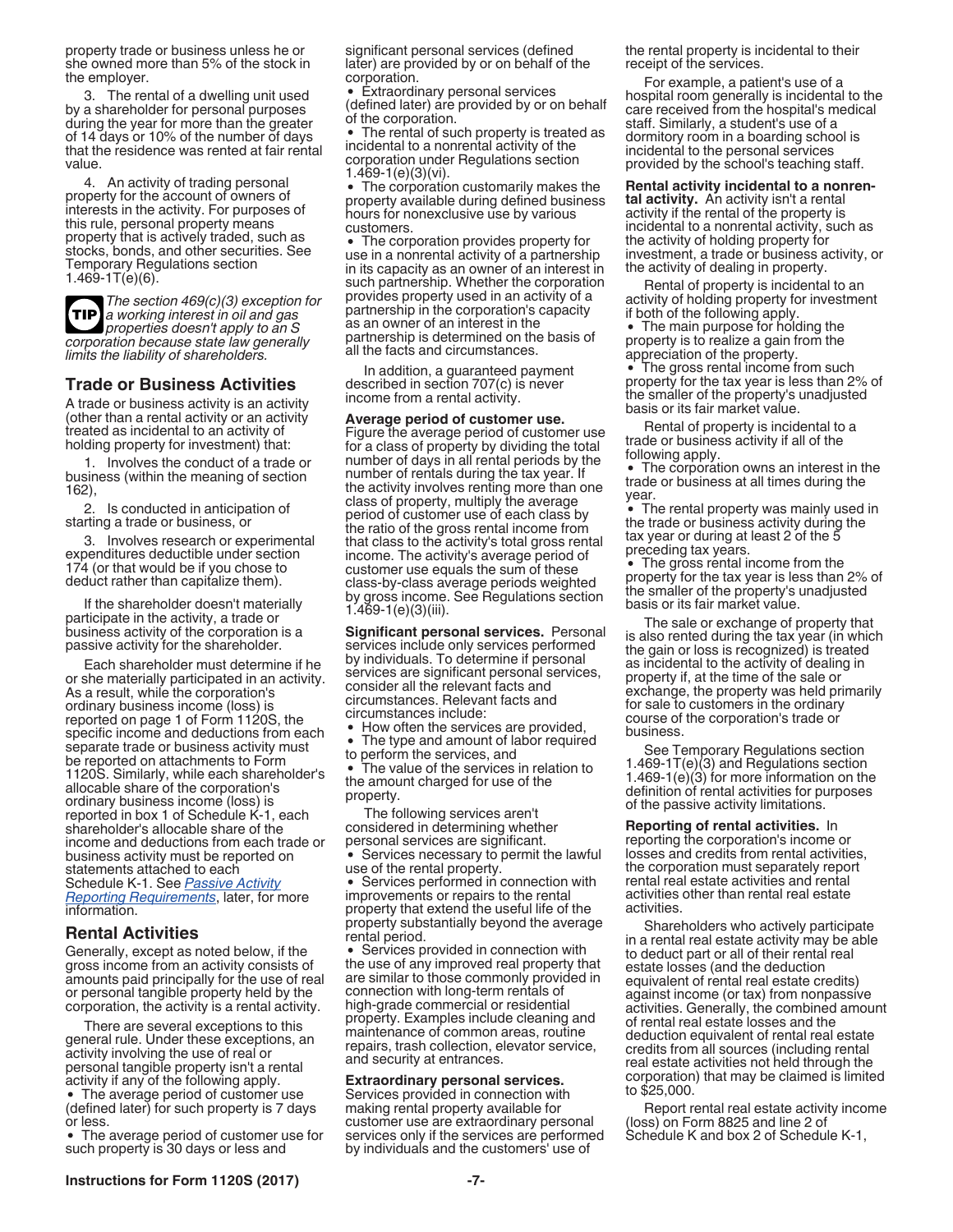<span id="page-7-0"></span>rather than on page 1 of Form 1120S. Report credits related to rental real estate activities on lines 13c and 13d of Schedule K (box 13, codes E and F, of Schedule K-1) and low-income housing credits on lines 13a and 13b of Schedule K (box 13, codes A, B, C, and D of Schedule K-1).

Report income (loss) from rental activities other than rental real estate on line 3 of Schedule K and credits related to rental activities other than rental real estate on line 13e of Schedule K and in box 13, code G, of Schedule K-1.

#### **Portfolio Income**

Generally, portfolio income includes all gross income, other than income derived in the ordinary course of a trade or business, that is attributable to interest; dividends; royalties; income from a real estate investment trust, a regulated investment company, a real estate mortgage investment conduit, a common trust fund, a controlled foreign corporation, a qualified electing fund, or a cooperative; income from the disposition of property that produces income of a type defined as portfolio income; and income from the disposition of property held for investment. See *Self-Charged Interest*, later, for an exception.

Solely for purposes of the preceding paragraph, gross income derived in the ordinary course of a trade or business includes (and portfolio income, therefore, doesn't include) the following types of income.

• Interest income on loans and investments made in the ordinary course of a trade or business of lending money. • Interest on accounts receivable arising

from the performance of services or the sale of property in the ordinary course of a trade or business of performing such services or selling such property, but only if credit is customarily offered to customers of the business.

• Income from investments made in the ordinary course of a trade or business of furnishing insurance or annuity contracts or reinsuring risks underwritten by insurance companies.

• Income or gain derived in the ordinary course of an activity of trading or dealing in any property if such activity constitutes a trade or business (unless the dealer held the property for investment at any time before such income or gain is recognized).

• Royalties derived by the taxpayer in the ordinary course of a trade or business of licensing intangible property.

Amounts included in the gross income of a patron of a cooperative by reason of any payment or allocation to the patron based on patronage occurring with respect to a trade or business of the patron.

Other income identified by the IRS as income derived by the taxpayer in the ordinary course of a trade or business.

See Temporary Regulations section 1.469-2T(c)(3) for more information on portfolio income.

Report portfolio income and related deductions on Schedule K rather than on page 1 of Form 1120S.

#### **Self-Charged Interest**

Certain self-charged interest income and deductions may be treated as passive activity gross income and passive activity deductions if the loan proceeds are used in a passive activity. Generally, self-charged interest income and deductions result from loans between the corporation and its shareholders. Self-charged interest also occurs in loans between the corporation and another S corporation or partnership if each owner in the borrowing entity has the same proportional ownership interest in the lending entity.

The self-charged interest rules don't apply to a shareholder's interest in an S corporation if the S corporation makes an election under Regulations section 1.469-7(g) to avoid the application of these rules. To make the election, the S corporation must attach to its original or amended Form 1120S a statement that includes the name, address, EIN of the S corporation, and a declaration that the election is being made under Regulations section 1.469-7(g). The election will apply to the tax year for which it was made and all subsequent tax years. Once made, the election can only be revoked with the consent of the IRS.

For more details on the self-charged interest rules, see Regulations section 1.469-7.

#### **Grouping Activities**

Generally, one or more trade or business or rental activities may be treated as a single activity if the activities make up an appropriate economic unit for measurement of gain or loss under the passive activity rules. Whether activities make up an appropriate economic unit depends on all the relevant facts and circumstances. The factors given the greatest weight in determining whether activities make up an appropriate economic unit are:

Similarities and differences in types of trades or businesses,

The extent of common control,

The extent of common ownership,

Geographical location, and  $\bullet$ 

• Reliance between or among the activities.

**Example.** The corporation has a significant ownership interest in a bakery and a movie theater in Baltimore and a bakery and a movie theater in Philadelphia. Depending on the relevant facts and circumstances, there may be more than one reasonable method for grouping the corporation's activities. For instance, the following groupings may or may not be permissible.

• A single activity.

 $\bullet$ A movie theater activity and a bakery activity.

A Baltimore activity and a Philadelphia activity.

• Four separate activities.

Once the corporation chooses a grouping under these rules, it must continue using that grouping in later tax years unless either:

• The corporation determines that the original grouping was clearly inappropriate, or

A material change in the facts and circumstances makes that grouping clearly inappropriate.

The IRS may regroup the corporation's activities if the corporation's grouping isn't an appropriate economic unit and one of the primary purposes for the grouping (or failure to regroup as required under Regulations section 1.469-4(e)) is to avoid the passive activity limitations.

**Limitation on grouping certain activities.** The following activities may not be grouped together.

1. A rental activity with a trade or business activity unless the activities being grouped together make up an appropriate economic unit and:

The rental activity is insubstantial relative to the trade or business activity or vice versa; or

b. Each owner of the trade or business activity has the same proportionate ownership interest in the rental activity. If so, the portion of the rental activity involving the rental of property to be used in the trade or business activity can be grouped with the trade or business activity.

2. An activity involving the rental of real property with an activity involving the rental of personal property (except personal property provided in connection with the real property or vice versa).

3. Any activity with another activity in a different type of business and in which the corporation holds an interest as a limited partner or as a limited entrepreneur (as defined in section  $461(j)(4)$ ) if that other activity is holding, producing, or distributing motion picture films or videotapes; farming; leasing section 1245 property; or exploring for or exploiting oil and gas resources or geothermal deposits.

**Activities conducted through partnerships.** Once a partnership determines its activities under these rules, the

corporation as a partner can use these rules to group those activities with: • Each other,

Activities conducted directly by the

corporation, or Activities conducted through other partnerships.

The corporation can't treat as separate activities those activities grouped together by a partnership.

#### **Recharacterization of Passive Income**

Under Temporary Regulations section 1.469-2T(f) and Regulations section 1.469-2(f), net passive income from certain passive activities must be treated as nonpassive income. Net passive income is the excess of an activity's passive activity gross income over its passive activity deductions (current year deductions and prior year unallowed losses).

Any net passive income recharacterized as nonpassive income is treated as investment income for purposes of figuring investment interest expense limitations if it is from (a) an activity of renting substantially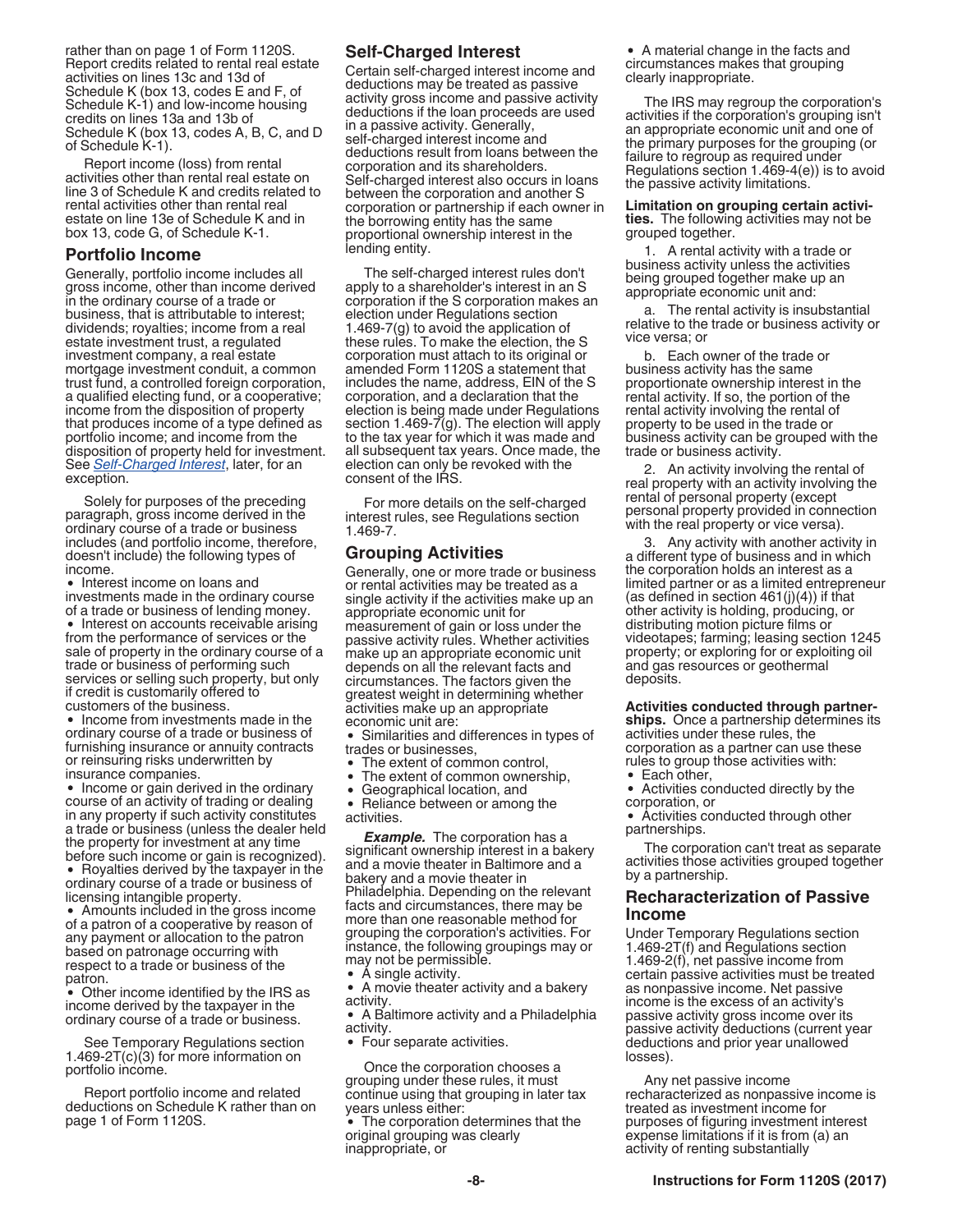<span id="page-8-0"></span>nondepreciable property from an equity-financed lending activity, or (b) an activity related to an interest in a pass-through entity that licenses intangible property.

The amount of income from the activities in items (1) through (3) below that any shareholder will be required to recharacterize as nonpassive income may be limited under Temporary Regulations section 1.469-2T(f)(8). Because the corporation won't have information regarding all of a shareholder's activities, it must identify all corporate activities meeting the definitions in items (2) and (3) as activities that may be subject to recharacterization.

Income from the following six sources is subject to recharacterization.

1. **Significant participation passive activities.** A significant participation passive activity is any trade or business activity in which the shareholder participated for more than 100 hours during the tax year but didn't materially participate. Because each shareholder must determine his or her level of participation, the corporation won't be able to identify significant participation passive activities.

2. **Certain nondepreciable rental property activities.** Net passive income from a rental activity is nonpassive income if less than 30% of the unadjusted basis of the property used or held for use by customers in the activity is subject to depreciation under section 167.

3. **Passive equity-financed lending activities.** If the corporation has net income from a passive equity-financed lending activity, the smaller of the net passive income or the equity-financed interest income from the activity is nonpassive income.

4. **Rental of property incidental to a development activity.** Net rental activity income is the excess of passive activity gross income from renting or disposing of property over passive activity deductions (current year deductions and prior year unallowed losses) that are reasonably allocable to the rented property. Net rental activity income is nonpassive income for a shareholder if all of the following apply.

The corporation recognizes gain from the sale, exchange, or other disposition of the rental property during the tax year.

b. The use of the item of property in the rental activity started less than 12 months before the date of disposition. The use of an item of rental property begins on the first day on which (a) the corporation owns an interest in the property, (b) substantially all of the property is either rented or held out for rent and ready to be rented, and (c) no significant value-enhancing services remain to be performed.

The shareholder materially or significantly participated for any tax year in an activity that involved performing services to enhance the value of the property (or any other item of property, if the basis of the property disposed of is determined in whole or in part by

reference to the basis of that item of property).

Because the corporation can't determine a shareholder's level of participation, the corporation must identify net income from property described above (without regard to the shareholder's level of participation) as income that may be subject to recharacterization.

5. **Rental of property to a nonpassive activity.** If a taxpayer rents property to a trade or business activity in which the taxpayer materially participates, the taxpayer's net rental activity income (defined in item (4)) from the property is nonpassive income.

6. **Acquisition of an interest in a pass-through entity that licenses intangible property.** Generally, net royalty income from intangible property is nonpassive income if the taxpayer acquired an interest in the pass-through entity after the pass-through entity created the intangible property or performed substantial services or incurred substantial costs in developing or marketing the intangible property. Net royalty income is the excess of passive activity gross income from licensing or transferring any right in intangible property over passive activity deductions (current year deductions and prior year unallowed losses) that are reasonably allocable to the intangible property. See Temporary Regulations section  $1.469-2T(f)(7)(iii)$  for exceptions to this rule.

#### **Passive Activity Reporting Requirements**

To allow shareholders to correctly apply the passive activity loss and credit limitation rules, the corporation must do the following.

1. If the corporation carries on more than one activity, provide an attached statement for each activity conducted through the corporation that identifies the type of activity conducted (trade or business, rental real estate, rental activity other than rental real estate, or investment). See *[Grouping Activities](#page-7-0)*, earlier.

2. On the attached statement for each activity, provide a statement, using the same box numbers as shown on Schedule K-1, detailing the net income (loss), credits, and all items required to be separately stated under section 1366(a) (1) from each trade or business activity, from each rental real estate activity, from each rental activity other than a rental real estate activity, and from investments.

3. Identify the net income (loss) and the shareholder's share of corporation interest expense from each activity of renting a dwelling unit that any shareholder uses for personal purposes during the year for more than the greater of 14 days or 10% of the number of days that the residence is rented at fair rental value.

4. Identify the net income (loss) and the shareholder's share of interest expense from each activity of trading personal property conducted through the corporation.

5. For any gain (loss) from the disposition of an interest in an activity or of an interest in property used in an activity (including dispositions before 1987 from which gain is being recognized after 1986):

a. Identify the activity in which the property was used at the time of disposition;

b. If the property was used in more than one activity during the 12 months preceding the disposition, identify the activities in which the property was used and the adjusted basis allocated to each activity; and

c. For gains only, if the property was substantially appreciated at the time of the disposition and the applicable holding period specified in Regulations section 1.469-2(c)(2)(iii)(A) wasn't satisfied, identify the amount of the nonpassive gain and indicate whether or not the gain is investment income under Regulations section 1.469-2(c)(2)(iii)(F).

6. Specify the amount of gross portfolio income, the interest expense properly allocable to portfolio income, and expenses other than interest expense that are clearly and directly allocable to portfolio income.

7. Identify the ratable portion of any section 481 adjustment (whether a net positive or a net negative adjustment) allocable to each corporate activity.

8. Identify any gross income from sources specifically excluded from passive activity gross income, including:

Income from intangible property, if the shareholder is an individual whose personal efforts significantly contributed to the creation of the property;

b. Income from state, local, or foreign income tax refunds; and

c. Income from a covenant not to compete, if the shareholder is an individual who contributed the covenant to the corporation.

9. Identify any deductions that aren't passive activity deductions.

10. If the corporation makes a full or partial disposition of its interest in another entity, identify the gain (loss) allocable to each activity conducted through the entity, and the gain allocable to a passive activity that would have been recharacterized as nonpassive gain had the corporation disposed of its interest in property used in the activity (because the property was substantially appreciated at the time of the disposition, and the gain represented more than 10% of the shareholder's total gain from the disposition).

11. Identify the following items from activities that may be subject to the recharacterization rules (see *[Recharacterization of Passive Income](#page-7-0)*, earlier).

a. Net income from an activity of renting substantially nondepreciable property.

b. The smaller of equity-financed interest income or net passive income from an equity-financed lending activity.

c. Net rental activity income from property developed (by the shareholder or the corporation), rented, and sold within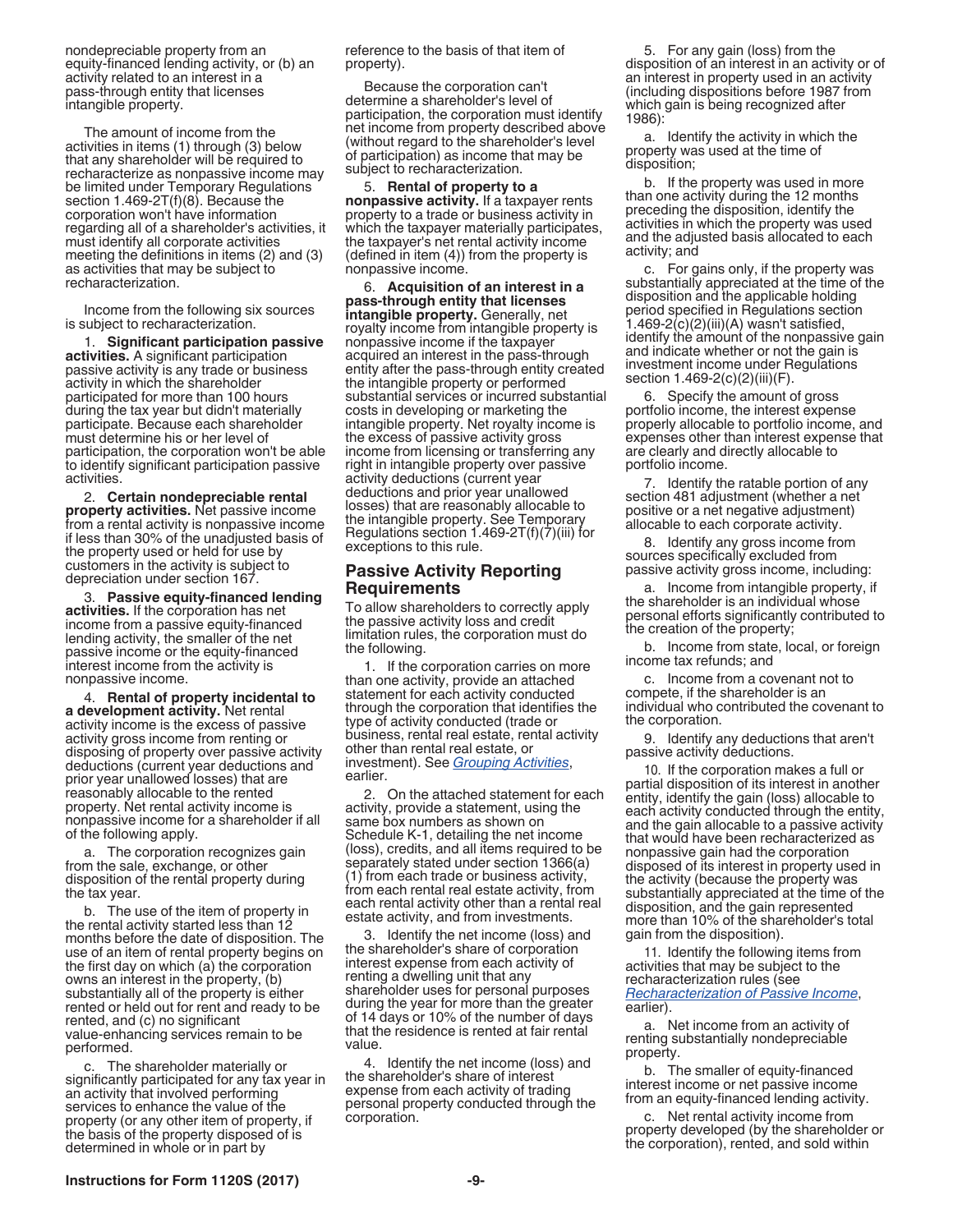<span id="page-9-0"></span>12 months after the rental of the property commenced.

d. Net rental activity income from the rental of property by the corporation to a trade or business activity in which the shareholder had an interest (either directly or indirectly).

e. Net royalty income from intangible property if the shareholder acquired the shareholder's interest in the corporation after the corporation created the intangible property or performed substantial services, or incurred substantial costs in developing or marketing the intangible property.

12. Identify separately the credits from each activity conducted by or through the corporation.

13. Identify the shareholder's pro rata share of the corporation's self-charged interest income or expense (see *[Self-Charged Interest](#page-7-0)*, earlier).

a. **Loans between a shareholder and the corporation.** Identify the lending or borrowing shareholder's share of the self-charged interest income or expense. If the shareholder made the loan to the corporation, also identify the activity in which the loan proceeds were used. If the proceeds were used in more than one activity, allocate the interest to each activity based on the amount of the proceeds used in each activity.

b. **Loans between the corporation and another S corporation or partnership.** If the corporation's shareholders have the same proportional ownership interest in the corporation and the other S corporation or partnership, identify each shareholder's share of the interest income or expense from the loan. If the corporation was the borrower, also identify the activity in which the loan proceeds were used. If the proceeds were used in more than one activity, allocate the interest to each activity based on the amount of the proceeds used in each activity.

### **Net Investment Income Tax Reporting Requirements**

*The information described in this section should be given directly to*  **TIP** *the shareholder and shouldn't be reported by the corporation to the IRS.*

To allow shareholders to correctly figure the net investment income tax where a shareholder disposes of stock in the corporation during the tax year, the corporation may be required to provide the shareholder with certain information. The net investment income tax is a tax imposed on an individual's, trust's, or estate's net investment income. Net investment income includes the net gains or losses from the sale of stock in the corporation. A shareholder who is actively involved in one or more of the corporation or subsidiary pass-through entities' trades or businesses (other than trading in financial instruments or commodities) can reduce the amount of the gain or loss included in its net investment income. However, to figure its net investment income, the active shareholder needs certain information from the corporation.

Generally, the corporation must provide certain information to the shareholder if the corporation knows, or has reason to know, the following.

1. The shareholder disposed of stock in the corporation.

The shareholder materially participates (within the meaning of the passive activity loss rules (section 469)) in one or more of the trades or businesses (within the meaning of section 162) of the corporation or a subsidiary pass-through entity (other than trading in financial instruments or commodities).

3. The shareholder doesn't qualify for the optional simplified reporting method for figuring its net investment income associated with the disposition of the stock. For more information, see the instructions for Form 8960, line 5c.

**Information to be provided to shareholder.** Generally, the corporation must provide the shareholder with its pro rata share of the net gain and loss from the deemed sale for fair market value of the corporation's property, other than property that relates to the trades or businesses in which the shareholder materially participates, as determined under the passive activity loss rules applicable to the transfer of an interest in a pass-through entity. For more information, see the instructions for Form 8960, line 5c.

*If a shareholder, who qualifies for the optional simplified reporting method, prefers to determine net gain or loss under the general calculation, the corporation may, but isn't obligated to, provide the information to the shareholder at the shareholder's request.* **TIP**

### **Extraterritorial Income Exclusion**

*Generally, no exclusion is allowed for transactions after 2006. However, transactions after 2006.***<br>
<b>EAUTION** However, transactions that meet *the transition rules may still be eligible for the exclusion. See the Instructions for Form 8873 for details.*

For details and to figure the amount of the exclusion, see Form 8873, Extraterritorial Income Exclusion, and its separate instructions. The corporation must report the extraterritorial income exclusion on its return as follows.

1. If the corporation met the foreign economic process requirements explained in the Instructions for Form 8873, it can report the exclusion as a nonseparately stated item on whichever of the following lines apply to that activity.

- Form 1120S, page 1, line 19.
- Form 8825, line 15.
- Form 1120S, Schedule K, line 3b.

In addition, the corporation must report as an item of information on Schedule K-1, box 14, using code O, the shareholder's pro rata share of foreign trading gross receipts from Form 8873, line 15.

2. If the foreign trading gross receipts of the corporation for the tax year are \$5 million or less and the corporation didn't meet the foreign economic process requirements, it can't report the extraterritorial income exclusion as a

nonseparately stated item on its return. Instead, the corporation must report the following separately stated items to the shareholders on Schedule K-1, box 14.

Foreign trading gross receipts (code O). Report each shareholder's pro rata share of foreign trading gross receipts from line 15 of Form 8873 in box 14 using code O.

Extraterritorial income exclusion (code P). Report each shareholder's pro rata share of the extraterritorial income exclusion from line 52 of Form 8873 in box 14 using code P and identify on an attached statement the activity to which the exclusion relates. If the corporation is required to complete more than one Form 8873, combine the exclusions and report a single exclusion amount in box 14.

*Upon request of a shareholder, the corporation should furnish a copy of the corporation's Form 8873 if that shareholder has a reduction for international boycott operations, illegal bribes, kickbacks, etc.* **TIP**

# **Specific Instructions**

# **Period Covered**

File the 2017 return for calendar year 2017 and fiscal years that begin in 2017 and end in 2018. For a fiscal or short tax year return, fill in the tax year space at the top of the form.

The 2017 Form 1120S can also be used if:

The corporation has a tax year of less than 12 months that begins and ends in 2018, and

The 2018 Form 1120S isn't available at the time the corporation is required to file its return.

The corporation must show its 2018 tax year on the 2017 Form 1120S and take into account any tax law changes that are effective for tax years beginning after December 31, 2017.

# **Name and Address**

Enter the corporation's true name (as set forth in the charter or other legal document creating it) and address on the appropriate lines. Enter the address of the corporation's principal office or place of business. Include the suite, room, or other unit number after the street address. If the post office doesn't deliver mail to the street address and the corporation has a P.O. box, show the box number instead.

*Don't use the address of the registered agent for the state in which the corporation is incorporated. For example, if a business is incorporated in Delaware or Nevada and the corporation's principal office is located in Little Rock, Arkansas, the corporation should enter the Little Rock address.* **TIP**

If the corporation receives its mail in care of a third party (such as an accountant or an attorney), enter "C/O" on the street address line, followed by the third party's name and street address or P.O. box.

If the corporation has a foreign address, include the city or town, state or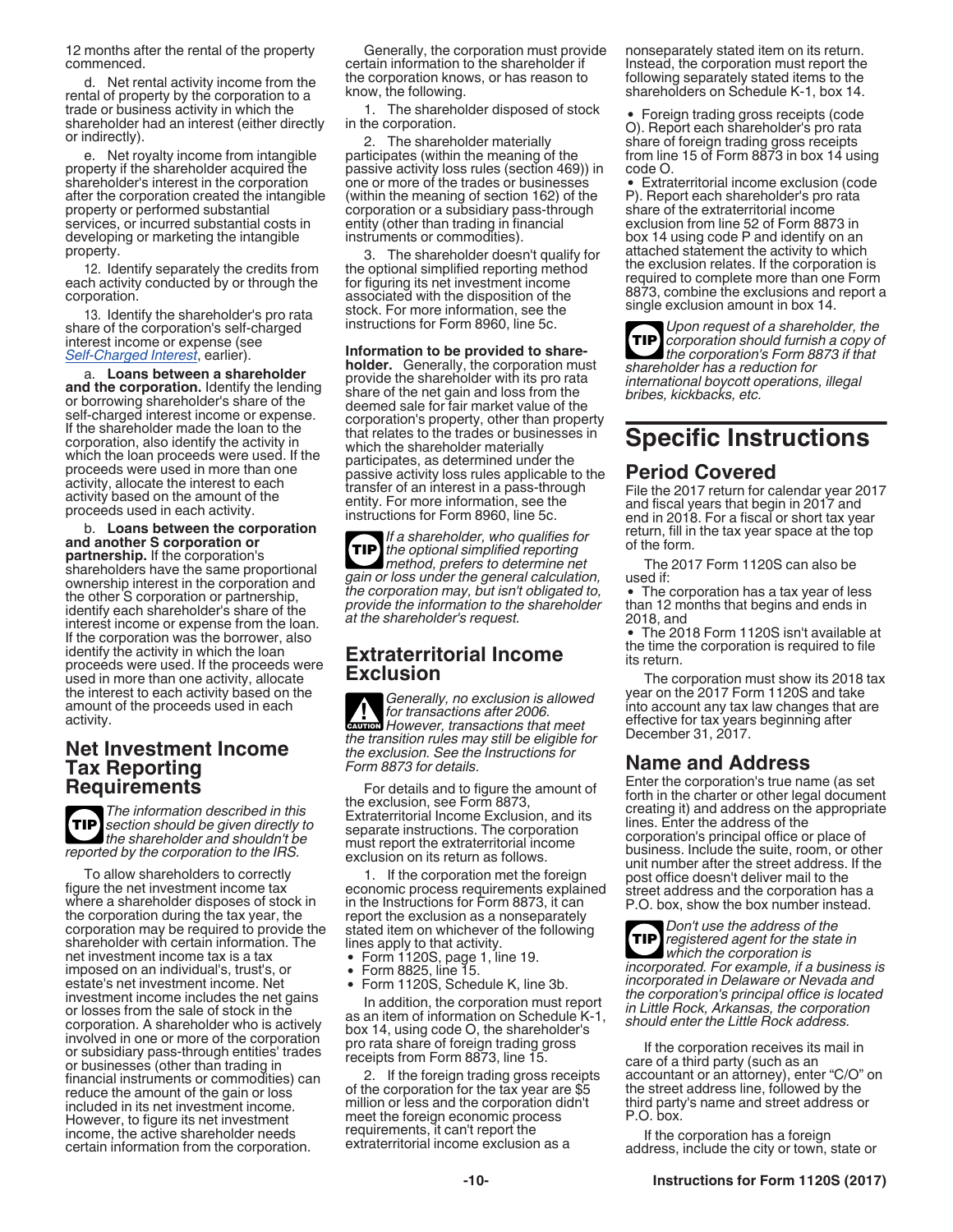<span id="page-10-0"></span>province, country, and foreign postal code. Don't abbreviate the country name. Follow the country's practice for entering the name of the state or province and postal code.

## **Item B. Business Code**

See *[Principal Business Activity Codes](#page-36-0)*, later.

# **Item C. Schedule M-3 Information**

For 2017, a corporation that (a) is required to file Schedule M-3 (Form 1120S) and has less than \$50 million total assets at the end of the tax year or (b) isn't required to file Schedule M-3 (Form 1120S) and voluntarily files Schedule M-3 (Form 1120S), must either complete Schedule M-3 (Form 1120S) entirely or complete Schedule M-3 (Form 1120S) through Part I and complete Form 1120S, Schedule M-1, instead of completing Parts II and III of Schedule M-3 (Form 1120S). If a corporation chooses to complete Form 1120S, Schedule M-1, instead of completing Parts II and III of Schedule M-3 (Form 1120S), line 1 of Form 1120S, Schedule M-1, must equal line 11 of Part I of Schedule M-3 (Form 1120S).

Any corporation that completes Parts II and III of Schedule M-3 (Form 1120S) must complete all columns, without exception.

If you are filing Schedule M-3, check the "Check if Sch. M-3 attached" box. See the Instructions for Schedule M-3 for more details.

### **Item D. Employer Identification Number (EIN)**

Enter the corporation's EIN. If the corporation doesn't have an EIN, it must apply for one. An EIN can be applied for in the following ways.

Online—Go to *[IRS.gov/EIN](https://www.irs.gov/ein)*. The EIN is issued immediately once the application information is validated.

By faxing or mailing Form SS-4, Application for Employer Identification Number.

If the corporation hasn't received its EIN by the time the return is due, enter "Applied for" and the date the corporation applied in the space for the EIN. However, if the corporation is filing its returns electronically, an EIN is required at the time the return is filed. For more information, see the Instructions for Form SS-4.

# **Item F. Total Assets**

Enter the corporation's total assets (as determined by the accounting method regularly used in keeping the corporation's books and records) at the end of the tax year. If there were no assets at the end of the tax year, enter -0-.

If the corporation is required to complete Schedule L, enter total assets from Schedule L, line 15, column (d), on page 1, item F. If the S election terminated during the tax year, see the instructions for Schedule L, later, for special rules that

may apply when figuring the corporation's year-end assets.

### **Item H. Final Return, Name Change, Address Change, Amended Return, or S Election Termination or Revocation**

• If this is the corporation's final return and it will no longer exist, check the "Final return" box. Also check the "Final K-1" box on each Schedule K-1.

• If the corporation changed its name since it last filed a return, check the "Name change" box. Generally, a corporation must also have amended its articles of incorporation and filed the amendment with the state in which it was incorporated.

• If the corporation has changed its address since it last filed a return (including a change to an "in care of" address), check the "Address change" box.

• If this amends a previously filed return, check the "Amended return" box. If Schedules K-1 are also being amended, check the "Amended K-1" box on each Schedule K-1.

• If the corporation has terminated or revoked its S election, check the "S election termination or revocation" box. See *[Termination of Election](#page-1-0)*, earlier.

*If a change in address or responsible party occurs after the*  **TIP** *return is filed, use Form 8822-B, Change of Address or Responsible Party — Business, to notify the IRS. See the instructions for Form 8822-B for details.*

# **Income**

*Report only trade or business activity income on lines 1a through 5. Don't report rental activity income*  **CAUTION** *or portfolio income on these lines. See*  [Passive Activity Limitations](#page-5-0)*, earlier, for definitions of rental income and portfolio income. Rental activity income and portfolio income are reported on Schedules K and K-1. Rental real estate activities are also reported on Form 8825.* **!**

**Tax-exempt income.** Don't include any tax-exempt income on lines 1a through 5. A corporation that receives any tax-exempt income other than interest, or holds any property or engages in any activity that produces tax-exempt income, reports this income on line 16b of Schedule K and in box 16 of Schedule K-1 using code B.

Report tax-exempt interest income, including exempt-interest dividends received as a shareholder in a mutual fund or other regulated investment company, on line 16a of Schedule K and in box 16 of Schedule K-1 using code A.

See *[Deductions](#page-11-0)*, later, for information on how to report expenses related to tax-exempt income.

**Election to defer income from canceled debt.** If the corporation elected under section 108(i) to defer cancellation of debt (COD) income, the exclusions for COD income under section 108(a)(1)(A), (B), (C), and (D) don't apply to the

deferred COD income for the tax year of the election or any later year.

For more information, see section 108(i); Regulations section 1.108(i)-1; Rev. Proc. 2009-37, 2009-36 I.R.B. 309; and Regulations section 1.108(i)-2.

A corporation that receives a Schedule K-1 from a partnership containing information relating to a section 108(i) election must report on the Schedules K-1 to its shareholders certain information relative to the section 108(i) election. See Rev. Proc. 2009-37 for details. Also see Regulations section 1.108(i)-2.

**Canceled debt exclusion.** If the corporation has had debt discharged resulting from a title 11 bankruptcy proceeding or while insolvent, see Form 982, Reduction of Tax Attributes Due to Discharge of Indebtedness, and Pub. 908, Bankruptcy Tax Guide.

#### **Line 1a. Gross Receipts or Sales**

Enter on line 1a gross receipts or sales from all business operations except for amounts that must be reported on lines 4 and 5.

Special rules apply to certain income, as discussed below.

**Advance payments.** In general, advance payments are reported in the year of receipt. There are exceptions to this general rule for corporations that use an accrual method of accounting. To report income from long-term contracts, see section 460. For special rules for reporting certain advance payments for goods and long-term contracts, see Regulations section 1.451-5. For rules that allow a limited deferral of advance payments beyond the current tax year, see Rev. Proc. 2004-34, 2004-22 I.R.B. 991. For rules for the deferral of advance payments from the sale of certain gift cards, see Rev. Proc. 2011-18, 2011-5 I.R.B. 443, as modified and clarified by Rev. Proc. 2013-29, 2013-33 I.R.B. 141.

**Installment sales.** Generally, the installment method can't be used for dealer dispositions of property. A "dealer disposition" is any disposition of:

• Personal property by a person who regularly sells or otherwise disposes of personal property of the same type on the installment plan, or

• Real property held for sale to customers in the ordinary course of the taxpayer's trade or business.

These restrictions on using the installment method don't apply to dispositions of property used or produced in a farming business or sales of timeshares and residential lots for which the corporation elects to pay interest under section 453(l)(3).

For sales of timeshares and residential lots reported under the installment method, each shareholder's income tax is increased by the shareholder's pro rata share of the interest payable under section 453(l)(3).

Enter on line 1a the gross profit on collections from installment sales for any of the following.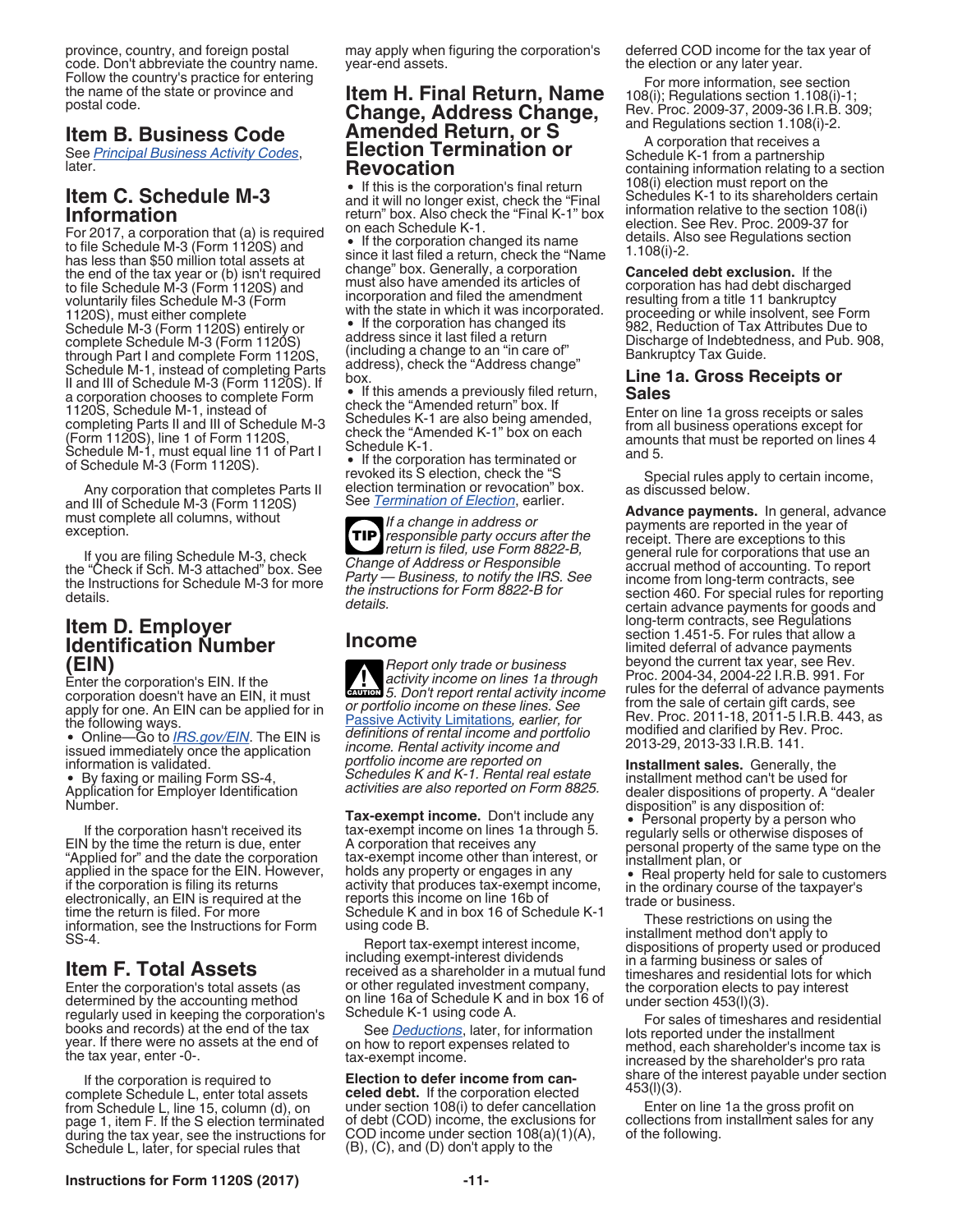<span id="page-11-0"></span>Dispositions of property used or produced in the trade or business of farming.

• Certain dispositions of timeshares and residential lots reported under the installment method.

Attach a statement showing the following information for the current and the 3 preceding years.

- Gross sales.
- Cost of goods sold.  $\bullet$
- Gross profits.
- Percentage of gross profits to gross sales.
- Amount collected.
- Gross profit on the amount collected.

#### **Line 1b. Returns and Allowances**

Enter cash and credit refunds the corporation made to customers for returned merchandise, rebates, and other allowances made on gross receipts or sales.

### **Line 2. Cost of Goods Sold**

Complete and attach Form 1125-A, Cost of Goods Sold, if applicable. Enter on line 2 the amount from Form 1125-A, line 8. See Form 1125-A and its instructions.

#### **Line 4. Net Gain (Loss) From Form 4797**

*Include only ordinary gains or losses from the sale, exchange, or involuntary conversion of assets used in a trade or business activity. Ordinary gains or losses from the sale, exchange, or involuntary conversion of rental activity assets are reported separately on line 19 of Form 8825 or line 3 of Schedule K and box 3 of Schedule K-1, generally as a part of the net income (loss) from the rental activity.*

A corporation that is a partner in a partnership must include on Form 4797, Sales of Business Property, its share of ordinary gains (losses) from sales, exchanges, or involuntary conversions (other than casualties or thefts) of the partnership's trade or business assets.

Corporations shouldn't use Form 4797 to report the sale or other disposition of property if a section 179 expense deduction was previously passed through to any of its shareholders for that property. Instead, report it in box 17 of Schedule K-1 using code K. See *[Dispositions of property with section 179](#page-30-0)  [deductions \(code K\)](#page-30-0)*, later, for details.

#### **Line 5. Other Income (Loss)**

Enter any other trade or business income (loss) not included on lines 1a through 4. List the type and amount of income on an attached statement.

Examples of other income include the following.

• Interest income derived in the ordinary course of the corporation's trade or business, such as interest charged on receivable balances. See Temporary Regulations section 1.469-2T(c)(3). • Recoveries of bad debts deducted in prior years under the specific charge-off method.

Taxable income from insurance proceeds.

Any amount included in income from line 2 of Form 6478, Biofuel Producer Credit, if applicable.

Any amount included in income from line 8 of Form 8864, Biodiesel and Renewable Diesel Fuels Credit, if applicable.

The recapture amount under section 280F if the business use of listed property drops to 50% or less. To figure the recapture amount, complete Part IV of Form 4797.

All section 481 income adjustments resulting from changes in accounting methods. Show the computation of the section 481 adjustments on an attached statement.

• Part or all of the proceeds received from certain corporate-owned life insurance contracts issued after August 17, 2006. Corporations that own one or more employer-owned life insurance contracts issued after this date must file Form 8925, Report of Employer-Owned Life Insurance Contracts. See section 101(j) for details.

Don't include items requiring separate computations by shareholders that must be reported on Schedules K and K-1. See the instructions for Schedules K and K-1 later in these instructions.

#### **Ordinary Income (Loss) From a Partnership, Estate, or Trust**

Enter the ordinary income (loss) shown on Schedule K-1 (Form 1065) or Schedule K-1 (Form 1041), or other ordinary income (loss) from a foreign partnership, estate, or trust. Show the partnership's, estate's, or trust's name, address, and EIN on a separate statement attached to this return. If the amount entered is from more than one source, identify the amount from each source.

Don't include portfolio income or rental activity income (loss) from a partnership, estate, or trust on this line. Instead, report these amounts on Schedules K and K-1, or on line 20a of Form 8825 if the amount is from a rental real estate activity.

Ordinary income or loss from a partnership that is a publicly traded partnership isn't reported on this line. Instead, report the amount separately on line 10 of Schedule K and in box 10 of Schedule K-1 using code E.

Treat shares of other items separately reported on Schedule K-1 issued by the other entity as if the items were realized or incurred by this corporation.

If there is a loss from a partnership, the amount of the loss that may be claimed by the S corporation is subject to the basis limitations.

If the tax year of the S corporation doesn't coincide with the tax year of the partnership, estate, or trust, include the ordinary income (loss) from the other entity in the tax year in which the other entity's tax year ends.

# **Deductions**

*Report only trade or business activity deductions on lines 7 through 19.* **CAUTION !**

Don't report the following expenses on lines 7 through 19.

• Rental activity expenses. Report these expenses on Form 8825 or line 3b of Schedule K.

Deductions allocable to portfolio income. Report these deductions on line 12d of Schedule K and in box 12 of Schedule K-1 using code I, K, or L.

Nondeductible expenses (for example, expenses connected with the production of tax-exempt income). Report nondeductible expenses on line 16c of Schedule K and in box 16 of Schedule K-1 using code C.

Qualified expenditures to which an election under section 59(e) may apply. The instructions for line 12c of Schedule K and for Schedule K-1, box 12, code J, explain how to report these amounts.

• Items the corporation must state separately that require separate computations by the shareholders. Examples include expenses incurred for the production of income instead of in a trade or business, charitable contributions, foreign taxes paid or accrued, intangible drilling and development costs, soil and water conservation expenditures, amortizable basis of reforestation expenditures, and exploration expenditures. The pro rata shares of these expenses are reported separately to each shareholder on Schedule K-1.

### **Limitations on Deductions**

**Section 263A uniform capitalization rules.** The uniform capitalization rules of section 263A generally require corporations to capitalize, or include in inventory, certain costs incurred in connection with the following.

The production of real property and tangible personal property held in inventory or held for sale in the ordinary course of business.

• Real property or personal property (tangible and intangible) acquired for resale.

The production of real property and tangible personal property by a corporation for use in its trade or business or in an activity engaged in for profit.

Tangible personal property produced by a corporation includes a film, sound recording, videotape, book, or similar property.

The costs required to be capitalized under section 263A aren't deductible until the property to which the costs relate is sold, used, or otherwise disposed of by the corporation.

*Exceptions.* Section 263A doesn't apply to the following.<br>• Inventoriable items

Inventoriable items accounted for in the same manner as materials and supplies that aren't incidental. See Form 1125-A and its instructions for more details. Personal property acquired for resale if the corporation's (or any predecessor's) average annual gross receipts for the 3 prior tax years were \$10 million or less.

Timber.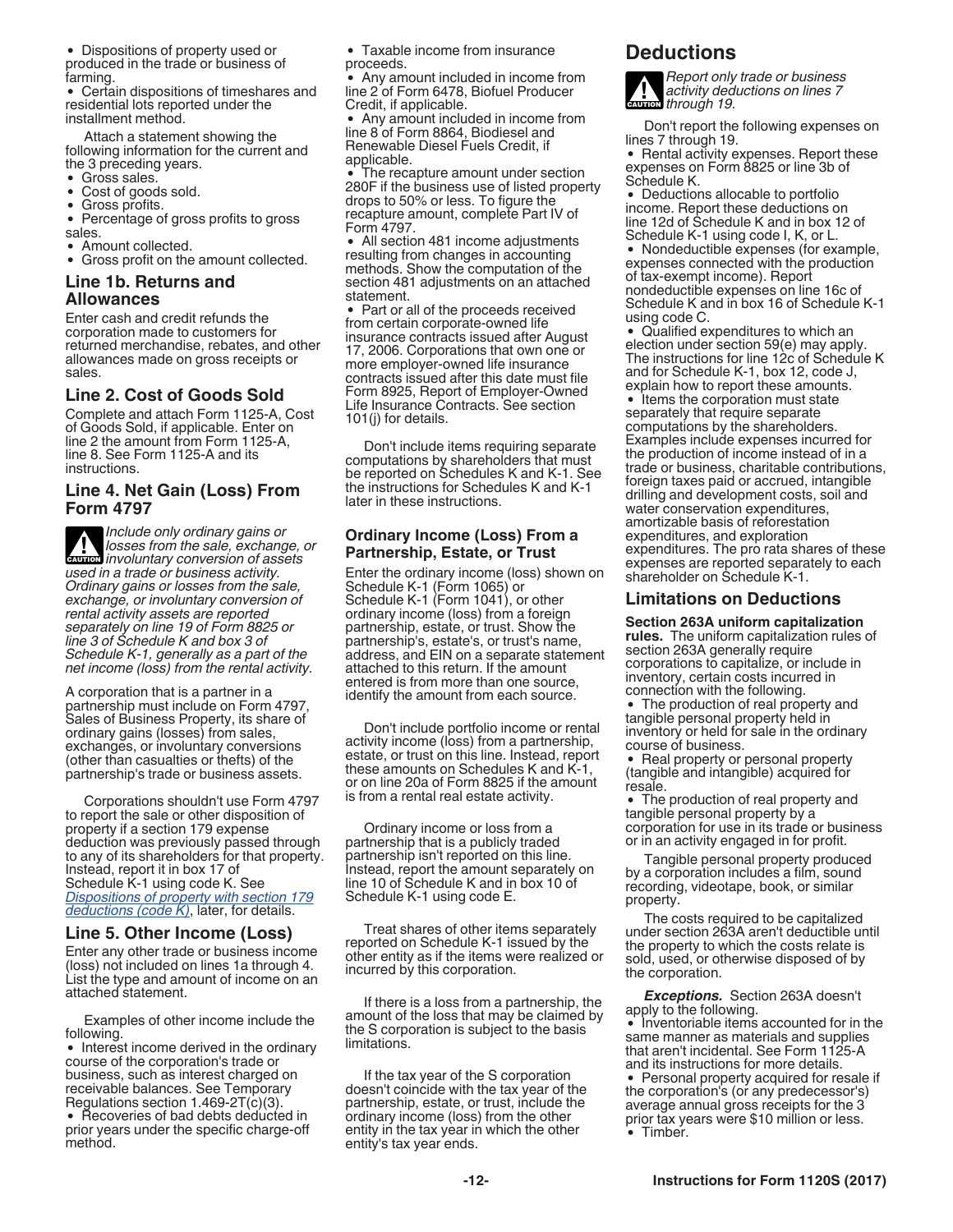<span id="page-12-0"></span>Most property produced under a long-term contract.

Certain property produced in a farming business. See *Special rules for certain corporations engaged in farming*, later.

Geological and geophysical costs amortized under section 167(h).

Certain plants bearing fruits and nuts depreciated under section 168(k)(5).

The corporation must report the following costs separately to the shareholders for purposes of determinations under section 59(e). • Research and experimental costs under section 174.

• Intangible drilling costs for oil, gas, and geothermal property.

Mining exploration and development costs.

*Indirect costs.* Corporations subject to the uniform capitalization rules are required to capitalize not only direct costs but an allocable part of most indirect costs (including taxes) that benefit the assets produced or acquired for resale, or are incurred because of the performance of production or resale activities.

For inventory, indirect costs that must be capitalized include the following.

- $\bullet$ Administration expenses.
- $\bullet$ Taxes.
- Depreciation.
- Insurance.

Compensation paid to officers attributable to services.

Rework labor.

Contributions to pension, stock bonus, and certain profit-sharing, annuity, or deferred compensation plans.

Regulations section 1.263A-1(e)(3) specifies other indirect costs that relate to production or resale activities that must be capitalized and those that may be currently deductible.

Interest expense paid or incurred during the production period of designated property must be capitalized and is governed by special rules. For more details, see Regulations sections 1.263A-8 through 1.263A-15.

For more details on the uniform capitalization rules, see Regulations sections 1.263A-1 through 1.263A-3.

**Special rules for certain corporations engaged in farming.** For S corporations not required to use an accrual method of accounting, the rules of section 263A don't apply to expenses of raising any: Animal, or

Plant that has a preproductive period of 2 years or less.

Shareholders of S corporations not required to use an accrual method of accounting may elect to currently deduct the preproductive period expenses of certain plants that have a preproductive period of more than 2 years. Because each shareholder makes the election to deduct these expenses, the corporation shouldn't capitalize them. Instead, the corporation should report the expenses separately on line 12d of Schedule K and report each shareholder's pro rata share in box 12 of Schedule K-1 using code M.

See *Uniform Capitalization Rules* in chapter 6 of Pub. 225, Farmer's Tax Guide, sections 263A(d) and (e), and

Regulations section 1.263A-4 for definitions and other details.

**Transactions between related taxpayers.** Generally, an accrual basis S corporation can deduct business expenses and interest owed to a related party (including any shareholder) only in the tax year of the corporation that includes the day on which the payment is includible in the income of the related party. See section 267 for details.

**Section 291 limitations.** If the S corporation was a C corporation for any of the 3 immediately preceding years, the corporation may be required to adjust items such as deductions for depletion of iron ore and coal, and the amortizable basis of pollution control facilities. If this applies, see section 291 to figure the adiustment.

**Business start-up and organizational costs.** A corporation can elect to deduct a limited amount of start-up and organizational costs it paid or incurred. Any remaining costs generally must be amortized over a 180-month period. See sections 195 and 248 and the related regulations.

*Time for making an election.* The corporation generally elects to deduct start-up or organizational costs by claiming the deduction on its income tax return filed by the due date (including extensions) for the tax year in which the active trade or business begins. However, for start-up or organizational costs paid or incurred before September 9, 2008, the corporation is required to attach a statement to its return to elect to deduct such costs.

For more details including special rules for costs paid or incurred before September 9, 2008, see the Instructions for Form 4562. Also see Pub. 535, Business Expenses.

If the corporation timely filed its return for the year without making an election, it can still make an election by filing an amended return within 6 months of the due date of the return (excluding extensions). Clearly indicate the election on the amended return and write "Filed pursuant to section 301.9100-2" at the top of the amended return. File the amended return at the same address the corporation filed its original return. The election applies when figuring taxable income for the current tax year and all subsequent years.

The corporation can choose to forgo the elections above by clearly electing to capitalize its start-up or organizational costs on its income tax return filed by the due date (including extensions) for the tax year in which the active trade or business begins.

*The election to either amortize or capitalize start-up costs is irrevocable and applies to all start-up costs that are related to the trade or business.* **TIP**

Report the deductible amount of start-up and organizational costs and any amortization on line 19. For amortization that begins during the current tax year,

complete and attach Form 4562, Depreciation and Amortization.

**Reducing certain expenses for which credits are allowable.** If the corporation claims certain credits, it may need to reduce the otherwise allowable deductions for expenses used to figure the credit. This applies to credits such as the following.

- Work opportunity credit (Form 5884).
- Credit for increasing research activities (Form 6765).
- Orphan drug credit (Form 8820).
- Disabled access credit (Form 8826).
- $\bullet$ Empowerment zone employment credit (Form 8844), if applicable.

• Indian employment credit (Form 8845), if applicable.

Credit for employer social security and Medicare taxes paid on certain employee tips (Form 8846).

Credit for small employer pension plan startup costs (Form 8881).

- Credit for employer-provided childcare facilities and services (Form 8882).
- Low sulfur diesel fuel production credit (Form 8896).
- Mine rescue team training credit (Form 8923), if applicable.
- Credit for employer differential wage payments (Form 8932).
- Credit for small employer health insurance premiums (Form 8941).

If the corporation has any of these credits, figure the current year credit before figuring the deduction for expenses on which the credit is based. If the corporation capitalized any costs on which it figured the credit, it may need to reduce the amount capitalized by the credit attributable to these costs.

See the instructions for the form used to figure the applicable credit for more details.

#### **Line 7. Compensation of Officers and Line 8. Salaries and Wages**

*Distributions and other payments by an S corporation to a corporate officer must be treated as wages to the extent the amounts are reasonable compensation for services rendered to the corporation.* **CAUTION !**

Enter on line 7 the total compensation of all officers paid or incurred in the trade or business activities of the corporation. The corporation determines who is an officer under the laws of the state where it is incorporated.

Enter on line 8 the total salaries and wages paid or incurred to employees (other than officers) during the tax year.

*If the corporation claims a credit for any wages paid or incurred, it may need to reduce the amounts on*  **CAUTION** *lines 7 and 8. See* Reducing certain expenses for which credits are allowable*, earlier.* **!**

Don't include salaries and wages reported elsewhere on the return, such as amounts included in cost of goods sold, elective contributions to a section 401(k) cash or deferred arrangement, or amounts contributed under a salary reduction SEP agreement or a SIMPLE IRA plan.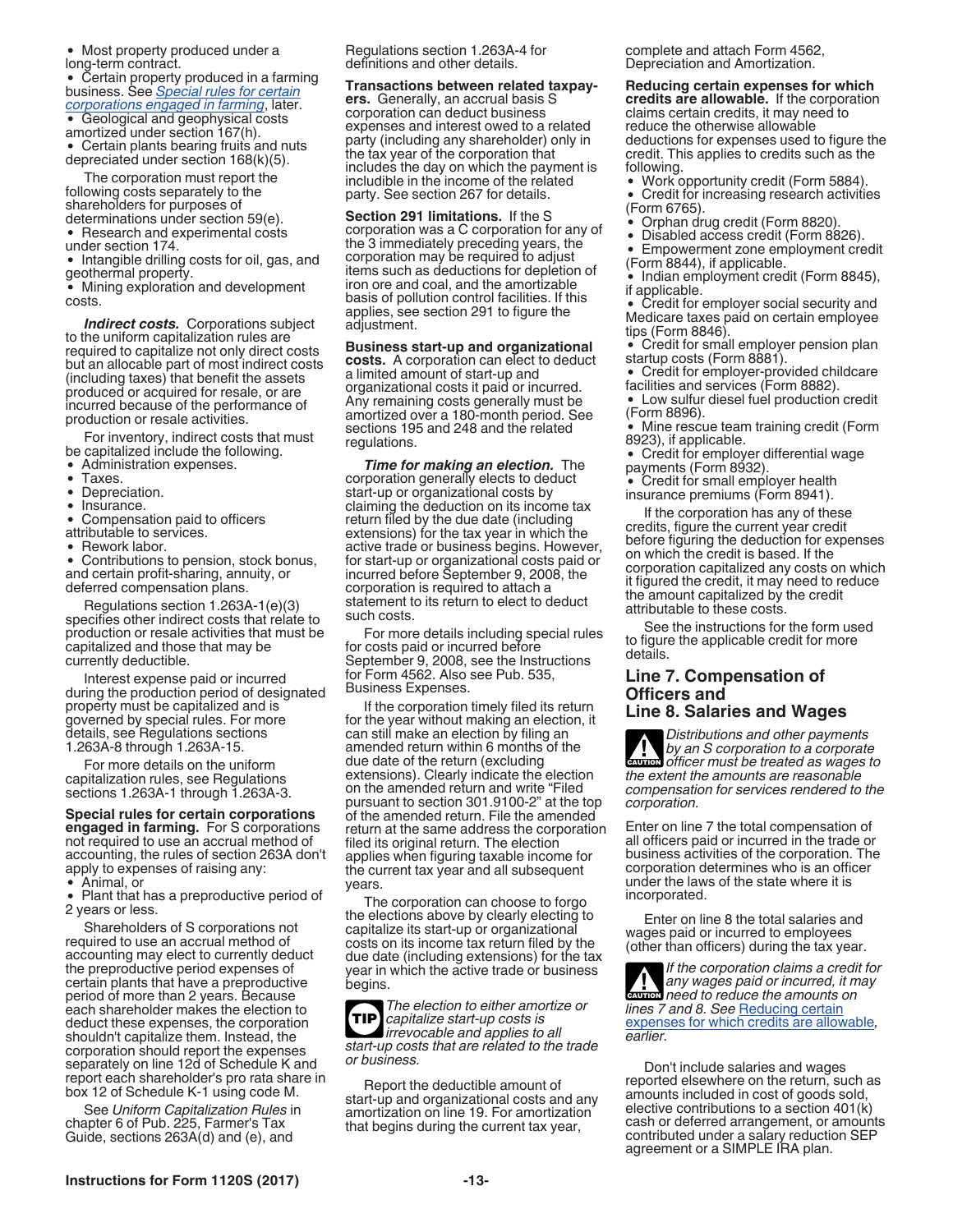<span id="page-13-0"></span>If the corporation's total receipts (page 1, line 1a, plus lines 4 and 5; income reported on Schedule K, lines 3a, 4, 5a, and 6; income or net gain reported on Schedule K, lines 7, 8a, 9, and 10; and income or net gain reported on Form 8825, lines 2, 19, and 20a) are \$500,000 or more, complete Form 1125-E, Compensation of Officers. Enter on Form 1120S, line 7, the amount from Form 1125-E, line 4.

Include fringe benefit expenditures made on behalf of officers and employees owning more than 2% of the corporation's stock. Also report these fringe benefits as wages in box 1 of Form W-2. Don't include amounts paid or incurred for fringe benefits of officers and employees owning 2% or less of the corporation's stock. These amounts are reported on line 18. See the instructions for that line for information on the types of expenditures that are treated as fringe benefits and for the stock ownership rules.

Report amounts paid for health insurance coverage for a more-than-2% shareholder (including that shareholder's spouse, dependents, and any children under age 27 who aren't dependents) as an information item in box 14 of that shareholder's Form W-2. A more-than-2% shareholder may be allowed to deduct such amounts on Form 1040, line 29. To find out if the shareholder can claim this deduction, see *Self-Employed Health Insurance Deduction* in chapter 6 of Pub. 535, Business Expenses.

If a shareholder or a member of the family of one or more shareholders of the corporation renders services or furnishes capital to the corporation for which reasonable compensation isn't paid, the IRS may make adjustments in the items taken into account by such individuals to reflect the value of such services or capital. See section 1366(e).

### **Line 9. Repairs and Maintenance**

Enter the cost of repairs and maintenance not claimed elsewhere on the return, such as labor and supplies, that don't add to the value of the property or appreciably prolong its life. The corporation can deduct these repairs only to the extent they relate to a trade or business activity. See Regulations section 1.162-4. The corporation may elect to capitalize certain repair and maintenance costs consistent with its books and records. See Regulations section 1.263(a)-3(n) for information on how to make the election.

New buildings, machinery, or permanent improvements that increase the value of the property aren't deductible as repair and maintenance expenses. These expenses must be capitalized and depreciated or amortized. However, amounts paid for routine maintenance on property, including buildings, may be deductible. See Regulations section 1.263(a)-3(i).

### **Line 10. Bad Debts**

Enter the total debts that became worthless in whole or in part during the tax year, but only to the extent such debts relate to a trade or business activity.

Report deductible nonbusiness bad debts as a short-term capital loss on Form 8949, Sales and Other Dispositions of Capital Assets. A corporation that uses the cash method of accounting can't claim a bad debt deduction unless the amount was previously included in income.

#### **Line 11. Rents**

Enter rent paid on business property used in a trade or business activity. Don't deduct rent for a dwelling unit occupied by any shareholder for personal use.

If the corporation rented or leased a vehicle, enter the total annual rent or lease expense paid or incurred in the trade or business activities of the corporation during the tax year. Also complete Part V of Form 4562. If the corporation leased a vehicle for a term of 30 days or more, the deduction for vehicle lease expense may have to be reduced by including in gross income an amount called the inclusion amount. The corporation may have an inclusion amount if:

| The lease term began:                                       | And the vehicle's<br><b>FMV on the first</b><br>day of the lease<br>exceeded: |
|-------------------------------------------------------------|-------------------------------------------------------------------------------|
| <b>Cars (excluding trucks)</b><br>and vans)                 |                                                                               |
| After 12/31/12 but before<br>$1/1/18$                       | \$19,000                                                                      |
| After 12/31/07 but before<br>$1/1/13$                       | \$18,500                                                                      |
| <b>Trucks and vans</b>                                      |                                                                               |
| After 12/31/13 but before<br>$1/1/18$                       | \$19,500                                                                      |
| After 12/31/09 but before<br>1/1/14<br>and a straight and a | \$19,000                                                                      |
| After 12/31/08 but before<br>$1/1/10$                       | \$18,500                                                                      |
| After 12/31/07 but before<br>1/1/09<br>.                    | \$19,000                                                                      |

See Pub. 463, Travel, Entertainment, Gift, and Car Expenses, for instructions on figuring the inclusion amount.

**Note.** The inclusion amount for lease terms beginning in 2018 will be published in early 2018.

### **Line 12. Taxes and Licenses**

Enter taxes and licenses paid or incurred in the trade or business activities of the corporation, unless they are reflected elsewhere on the return. Federal import duties and federal excise and stamp taxes are deductible only if paid or incurred in carrying on the trade or business of the corporation.

Don't deduct the following taxes on line 12.

Federal income taxes (except for the portion of built-in gains tax allocable to ordinary income), or taxes reported elsewhere on the return.

Section 901 foreign taxes. Report these taxes on line 14l of Schedule K and in

box 14 of Schedule K-1 using codes L and M.

Taxes allocable to a rental activity. Report taxes allocable to a rental real estate activity on Form 8825. Report taxes allocable to a rental activity other than a rental real estate activity on line 3b of Schedule K.

Taxes allocable to portfolio income. Report these taxes on line 12d of Schedule K and in box 12 of Schedule K-1 using code K.

Taxes paid or incurred for the production or collection of income, or for the management, conservation, or maintenance of property held to produce income. Report these taxes separately on line 12d of Schedule K and in box 12 of Schedule K-1 using code S.

See section 263A(a) for rules on capitalization of allocable costs (including taxes) for any property.

Taxes not imposed on the corporation. Taxes, including state or local sales taxes, that are paid or incurred in connection with an acquisition or disposition of property (these taxes must be treated as a part of the cost of the acquired property or, in the case of a disposition, as a reduction in the amount realized on the disposition).

Taxes assessed against local benefits that increase the value of the property assessed (such as for paving, etc.).

See section 164(d) for information on apportionment of taxes on real property between seller and purchaser.

#### **Line 13. Interest**

Include only interest incurred in the trade or business activities of the corporation that isn't claimed elsewhere on the return.

Don't include interest expense on the following.

On debt used to purchase rental property or debt used in a rental activity. Interest allocable to a rental real estate activity is reported on Form 8825 and is used in arriving at net income (loss) from rental real estate activities on line 2 of Schedule K and in box 2 of Schedule K-1. Interest allocable to a rental activity other than a rental real estate activity is included on line 3b of Schedule K and is used in arriving at net income (loss) from a rental activity (other than a rental real estate activity). This net amount is reported on line 3c of Schedule K and in box 3 of Schedule K-1.

On debt used to buy property held for investment. Interest that is clearly and directly allocable to interest, dividend, royalty, or annuity income not derived in the ordinary course of a trade or business is reported on line 12b of Schedule K and in box 12 of Schedule K-1 using code H. See the instructions for line 12b of Schedule K, for box 12, code H of Schedule K-1, and Form 4952, Investment Interest Expense Deduction, for more information on investment property.

On debt proceeds allocated to distributions made to shareholders during the tax year. Instead, report such interest on line 12d of Schedule K and in box 12 of Schedule K-1 using code S. To determine the amount to allocate to distributions to shareholders, see Notice 89-35, 1989-1 C.B. 675.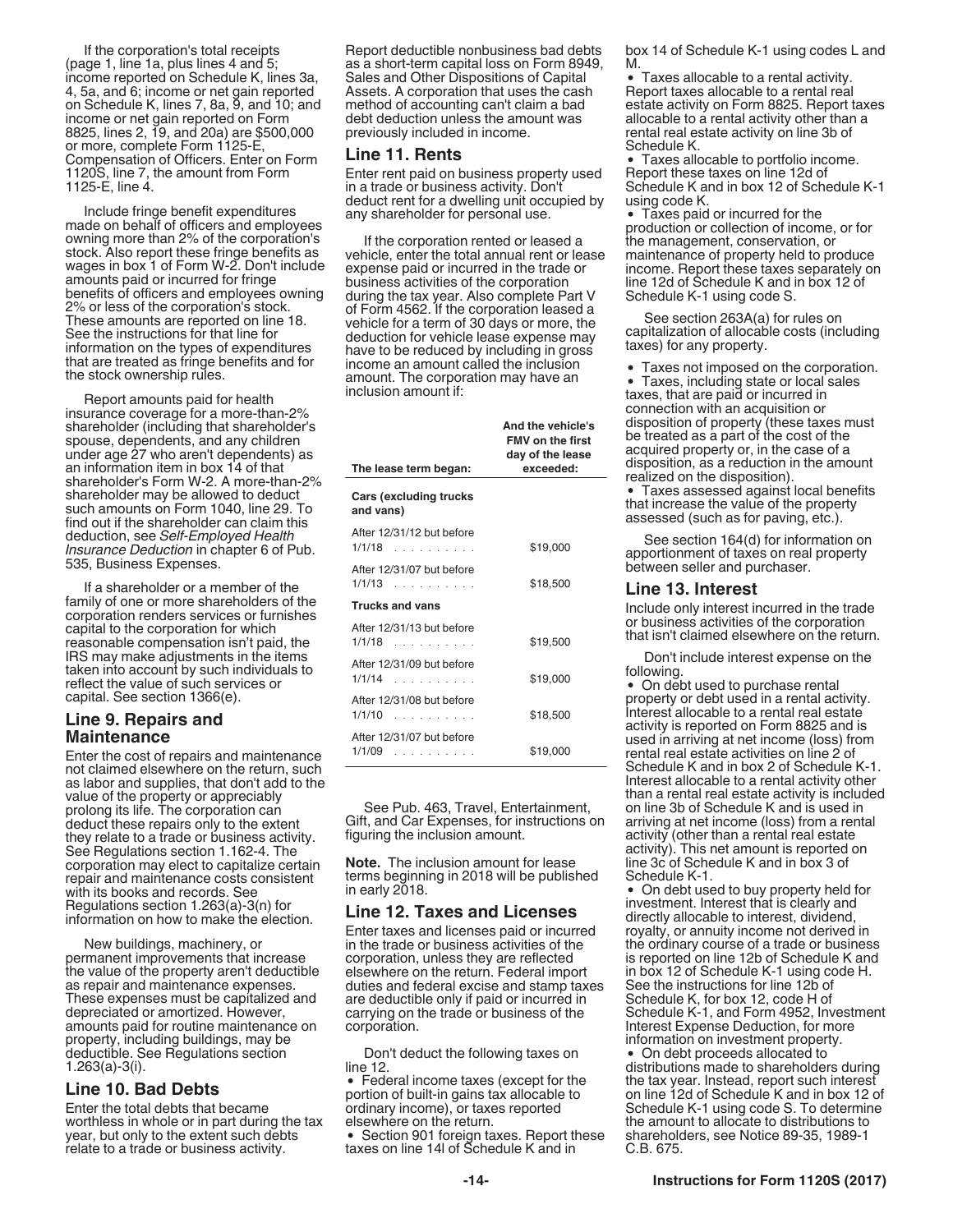<span id="page-14-0"></span>On debt required to be allocated to the production of designated property. Designated property includes real property, personal property that has a class life of 20 years or more, and other tangible property requiring more than 2 years (1 year in the case of property with a cost of more than \$1 million) to produce or construct. Interest allocable to designated property produced by a corporation for its own use or for sale must be capitalized. In addition, a corporation must also capitalize any interest on debt allocable to an asset used to produce designated property. A shareholder may have to capitalize interest that the shareholder incurs during the tax year for the S corporation's production expenditures. Similarly, interest incurred by an S corporation may have to be capitalized by a shareholder for the shareholder's own production expenditures. The information required by the shareholder to properly capitalize interest for this purpose must be provided by the corporation on an attachment for box 17 of Schedule K-1 using code P. See section 263A(f) and Regulations sections 1.263A-8 through 1.263A-15.

Special rules apply to the following. Allocating interest expense among activities so that the limitations on passive activity losses, investment interest, and personal interest can be properly figured. Generally, interest expense is allocated in the same manner as debt is allocated. Debt is allocated by tracing disbursements of the debt proceeds to specific expenditures. Temporary Regulations section 1.163-8T gives rules for tracing debt proceeds to expenditures.

• Prepaid interest, which generally can only be deducted over the term of the debt. See Regulations sections 1.163-7, 1.446-2, and  $1.1273-2(g)$  for details. Also see section 461(g).

• Interest which is allocable to unborrowed policy cash values of life insurance, endowment, or annuity contracts issued after June 8, 1997. See section 264(f). Attach a statement showing the computation of the deduction.

#### **Line 14. Depreciation**

Enter the depreciation claimed on assets used in a trade or business activity less any depreciation reported elsewhere (for example, on Form 1125-A). See the Instructions for Form 4562, or Pub. 946, How To Depreciate Property, to figure the amount of depreciation to enter on this line.

Complete and attach Form 4562 only if the corporation placed property in service during the tax year or claims depreciation on any car or other listed property.

Don't include any section 179 expense deduction on this line. This amount isn't deducted by the corporation. Instead, it is passed through to the shareholders in box 11 of Schedule K-1. However, reduce the basis of any asset of the S corporation by the amount of section 179 expense elected by the S corporation, even if a portion of that amount can't be passed through to its shareholders this year and must be carried forward because of limitations at the S corporation level. See Regulations section 1.179-1(f)(2).

### **Line 15. Depletion**

If the corporation claims a deduction for timber depletion, complete and attach Form T (Timber), Forest Activities Schedule.

*Don't deduct depletion for oil and gas properties. Each shareholder gas properties. Each shareholde*<br> **EXULTER**<br> **EXULTER** *properties. See the instructions for Schedule K-1, box 17, code R, for the information on oil and gas depletion that must be supplied to the shareholders by the corporation.*

### **Line 17. Pension, Profit-Sharing, etc., Plans**

Enter the deductible contributions not claimed elsewhere on the return made by the corporation for its employees under a qualified pension, profit-sharing, annuity, or simplified employee pension (SEP) or SIMPLE IRA plan, or any other deferred compensation plan.

If the corporation contributes to an individual retirement arrangement (IRA) for employees, include the contribution in salaries and wages on page 1, line 8, or Form 1125-A, line 3, and not on line 17.

Employers who maintain a pension, profit-sharing, or other funded deferred compensation plan, whether or not the plan is qualified under the Internal Revenue Code and whether or not a deduction is claimed for the current tax year, generally must file the applicable form listed below.

Form 5500, Annual Return/Report of Employee Benefit Plan.

• Form 5500-SF, Short Form Annual Return/Report of Small Employee Benefit Plan. File this form instead of Form 5500 generally if there were under 100 participants at the beginning of the plan year.

Form 5500-EZ, Annual Return of One-Participant (Owners and Their Spouses) Retirement Plan. File this form for a plan that only covers the owner (or the owner and his or her spouse) but only if the owner (or the owner and his or her spouse) owns the entire business.

*Form 5500 and Form 5500-SF must be filed electronically under the computerized ERISA Filing Acceptance System (EFAST2). For more information, see the EFAST2 website at [www.efast.dol.gov](https://www.efast.dol.gov).* **TIP**

There are penalties for not filing these forms on time and for overstating the pension plan deduction. See sections 6652(e) and 6662(f).

#### **Line 18. Employee Benefit Programs**

Enter amounts for fringe benefits paid or incurred on behalf of employees owning 2% or less of the corporation's stock. These fringe benefits include (a) employer contributions to certain accident and health plans, (b) the cost of up to \$50,000 of group-term life insurance on an employee's life, and (c) meals and lodging furnished for the employer's convenience.

Don't deduct amounts that are an incidental part of a pension, profit-sharing, etc., plan included on line 17 or amounts

reported elsewhere on the return or on Form 1125-A.

Report amounts for fringe benefits paid on behalf of employees owning more than 2% of the corporate stock on line 7 or 8 (or Form 1125-E), whichever applies. An employee is considered to own more than 2% of the corporation's stock if that person owns on any day during the tax year more than 2% of the outstanding stock of the corporation or stock possessing more than 2% of the combined voting power of all stock of the corporation. See section 318 for attribution rules.

#### **Line 19. Other Deductions**

Enter the total allowable trade or business deductions that aren't deductible elsewhere on page 1 of Form 1120S. Attach a statement listing by type and amount each deduction included on this line.

Examples of other deductions include the following.

- Amortization. See Part VI of Form 4562.
- Certain business start-up and organizational costs (discussed earlier).
- Insurance premiums.
- Legal and professional fees.
- Supplies used and consumed in the business.

Travel, meal, and entertainment expenses. Special rules apply (discussed

- later).
- Utilities.

Any net negative section 481(a) adjustment.

- Don't deduct the following on line 19.
- Items that must be reported separately
- on Schedules K and K-1.

Fines or penalties paid to a government  $\bullet$ for violating any law. However, see exceptions (discussed later). Report these expenses on Schedule K, line 16c.

Expenses allocable to tax-exempt income. Report these expenses on Schedule K, line 16c.

Amounts paid or incurred after December 22, 2017, for any settlement, payout, or attorney fees related to sexual harassment or sexual abuse, if such payments are subject to a nondisclosure agreement. See new section 162(q).

#### **Special Rules**

**Commercial revitalization deduction.** If the corporation qualified for a commercial revitalization deduction for a building constructed, purchased, or substantially rehabilitated in a renewal community and placed in service before 2010, and it elected to amortize qualified capital expenditures, include any current year amortization deduction for a nonrental building on line 19. Include any current year amortization deduction for a rental real estate activity on Schedule K, line 12d. See section 1400I for details.

*The commercial revitalization deduction isn't available for buildings placed in service after 2009.* **TIP**

**Travel, meals, and entertainment.** Subject to limitations and restrictions discussed below, a corporation can deduct ordinary and necessary travel,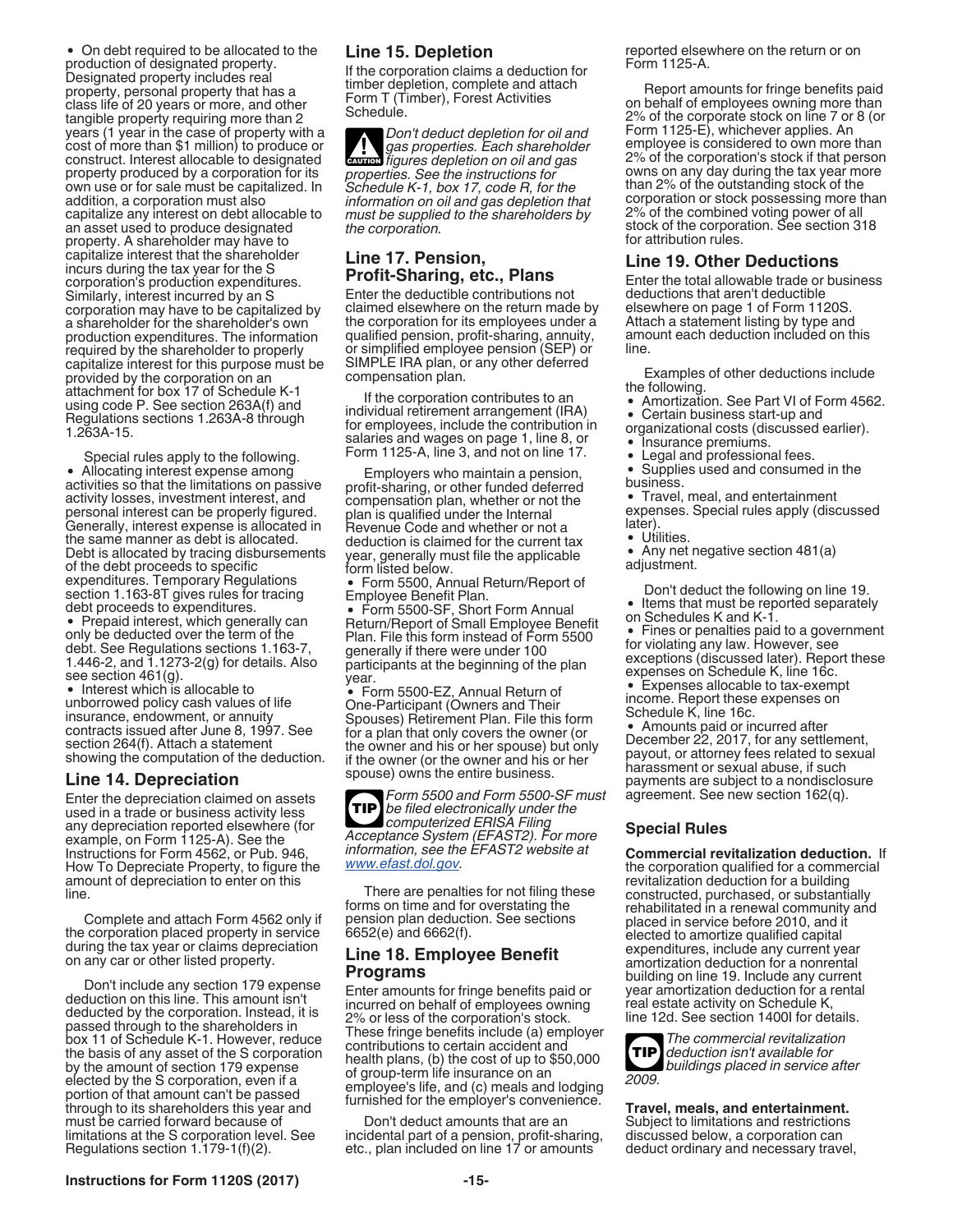<span id="page-15-0"></span>meals, and entertainment expenses paid or incurred in its trade or business. Also, special rules apply to deductions for gifts, skybox rentals, luxury water travel, convention expenses, and entertainment tickets. See section 274 and Pub. 463 for details.

**Note.** No deduction is allowed for entertainment expenses, membership dues, and facilities used in connection with these activities for amounts paid or incurred after December 31, 2017. See section 274, as amended by PL 115-97, section 13304.

*Travel.* The corporation can't deduct travel expenses of any individual accompanying a corporate officer or employee, including a spouse or dependent of the officer or employee, unless:

That individual is an employee of the corporation, and

• His or her travel is for a bona fide business purpose and would otherwise be deductible by that individual.

*Meals and entertainment.* Generally, the corporation can deduct only 50% of the amount otherwise allowable for meals and entertainment expenses paid or incurred in its trade or business. In addition (subject to exceptions under section 274(k)(2)):

Meals must not be lavish or extravagant;

A bona fide business discussion must occur during, immediately before, or immediately after the meal; and

An employee of the corporation must be present at the meal.

See section 274(n)(3) for a special rule that applies to expenses for meals consumed by individuals subject to the hours of service limits of the Department of Transportation.

*Membership dues.* The corporation can generally deduct amounts paid or incurred for membership dues in civic or public service organizations, professional organizations (such as bar and medical associations), business leagues, trade associations, chambers of commerce, boards of trade, and real estate boards. However, no deduction is allowed if a principal purpose of the organization is to entertain or provide entertainment facilities for members or their guests. In addition, corporations can't deduct membership dues in any club organized for business, pleasure, recreation, or other social purpose. This includes country clubs, golf and athletic clubs, airline and hotel clubs, and clubs operated to provide meals under conditions favorable to business discussion.

*Entertainment facilities.* The corporation can't deduct an expense paid or incurred for a facility (such as a yacht or hunting lodge) used for an activity usually considered entertainment, amusement, or recreation.

*Amounts treated as compensation.*  The corporation may be able to deduct otherwise nondeductible entertainment, amusement, or recreation expenses if the amounts are treated as compensation to the recipient and reported on Form W-2

for an employee or on Form 1099-MISC for an independent contractor.

However, if the recipient is an officer, director, or beneficial owner (directly or indirectly) of more than 10% of the corporation's stock, the deductible expense is limited. See section 274(e)(2) and Regulations sections 1.274-9 and 1.274-10.

**Fines and penalties.** Generally no deduction is allowed for fines and penalties paid to a government for violating any law. However, exceptions apply for certain amounts paid or incurred after December 21, 2017. This includes: Amounts that constitute restitution or paid to come into compliance with law; Amounts paid or incurred as the result of certain court orders; and

Amounts for taxes due.

These exceptions do not apply to amounts paid or incurred under any binding order or agreement entered into before December 22, 2017. See section 162(f).

**Lobbying expenses.** Generally, lobbying expenses aren't deductible. Report nondeductible expenses on Schedule K, line 16c. These expenses include:

Amounts paid or incurred in connection with influencing federal or state legislation (but not amounts paid or incurred before December 22, 2017 in connection with local legislation), or

Amounts paid or incurred in connection with any communication with certain federal executive branch officials in an attempt to influence the official actions or positions of the officials. See Regulations section 1.162-29 for the definition of "influencing legislation."

Dues and other similar amounts paid to certain tax-exempt organizations may not be deductible. If certain in-house lobbying expenditures don't exceed \$2,000, they are deductible. For information on contributions to charitable organizations that conduct lobbying activities, see section 170(f)(9).

**Certain corporations engaged in farming.** Section 464(d) limits the deduction for certain expenditures of S corporations engaged in farming if they use the cash method of accounting, and their prepaid farm supplies are more than 50% of other deductible farming expenses.

Prepaid farm supplies include expenses for feed, seed, fertilizer, and similar farm supplies not used or consumed during the year. They also include the cost of poultry that would be allowable as a deduction in a later tax year if the corporation were to (a) capitalize the cost of poultry bought for use in its farm business and deduct it ratably over the lesser of 12 months or the useful life of the poultry, and (b) deduct the cost of poultry bought for resale in the year it sells or otherwise disposes of it.

If the limit applies, the corporation can deduct prepaid farm supplies that don't exceed 50% of its other deductible farm expenses in the year of payment. The excess is deductible only in the year the corporation uses or consumes the supplies (other than poultry, which is deductible as explained above). For

exceptions and more details on these rules, see Pub. 225.

*Reforestation expenditures.* If the corporation made an election to deduct a portion of its reforestation expenditures on line 12d of Schedule K, it must amortize over an 84-month period the portion of these expenditures in excess of the amount deducted on Schedule K (see section 194). Deduct on line 19 only the amortization of these excess reforestation expenditures. See *[Reforestation expense](#page-23-0)  [deduction \(code O\)](#page-23-0)*, later.

#### **Line 21. Ordinary Business Income (Loss)**

Enter this income or loss on line 1 of Schedule K. Line 21 income is **not** used in figuring the excess net passive income or built-in gains taxes. See the instructions for line 22a for figuring taxable income for purposes of these taxes.

### **Tax and Payments Line 22a. Excess Net Passive Income and LIFO Recapture Tax**

These taxes can apply if the corporation was previously a C corporation or if the corporation engaged in a tax-free reorganization with a C corporation.

**Excess net passive income tax.** If the corporation has accumulated earnings and profits (E&P) at the close of its tax year, has passive investment income for the tax year that is in excess of 25% of gross receipts, and has excess net passive income, the corporation must pay a tax on the excess net passive income. To make this determination, complete lines 1 through 3 and line 9 of the Excess Net Passive Income Tax Worksheet for Line 22a. If line 2 is greater than line 3 and the corporation has taxable income (see the instructions for line 9 of the worksheet), it must pay the tax. Complete a separate statement using the format of lines 1 through 11 of the worksheet to figure the tax. Enter the tax on line 22a, page 1, Form 1120S, and attach the computation statement to Form 1120S.

Reduce each item of passive investment income passed through to shareholders by its portion of any excess net passive income tax reported on line 22a. See section 1366(f)(3).

**LIFO recapture tax.** The corporation may be liable for the additional tax due to LIFO recapture under Regulations section 1.1363-2 if:

The corporation used the LIFO inventory pricing method for its last tax year as a C corporation, or

A C corporation transferred LIFO inventory to the corporation in a nonrecognition transaction in which those assets were transferred basis property.

The additional tax due to LIFO recapture is figured for the corporation's last tax year as a C corporation or for the tax year of the transfer, whichever applies. See the Instructions for Form 1120 to figure the tax.

The tax is paid in four equal installments. The C corporation must pay the first installment by the due date (not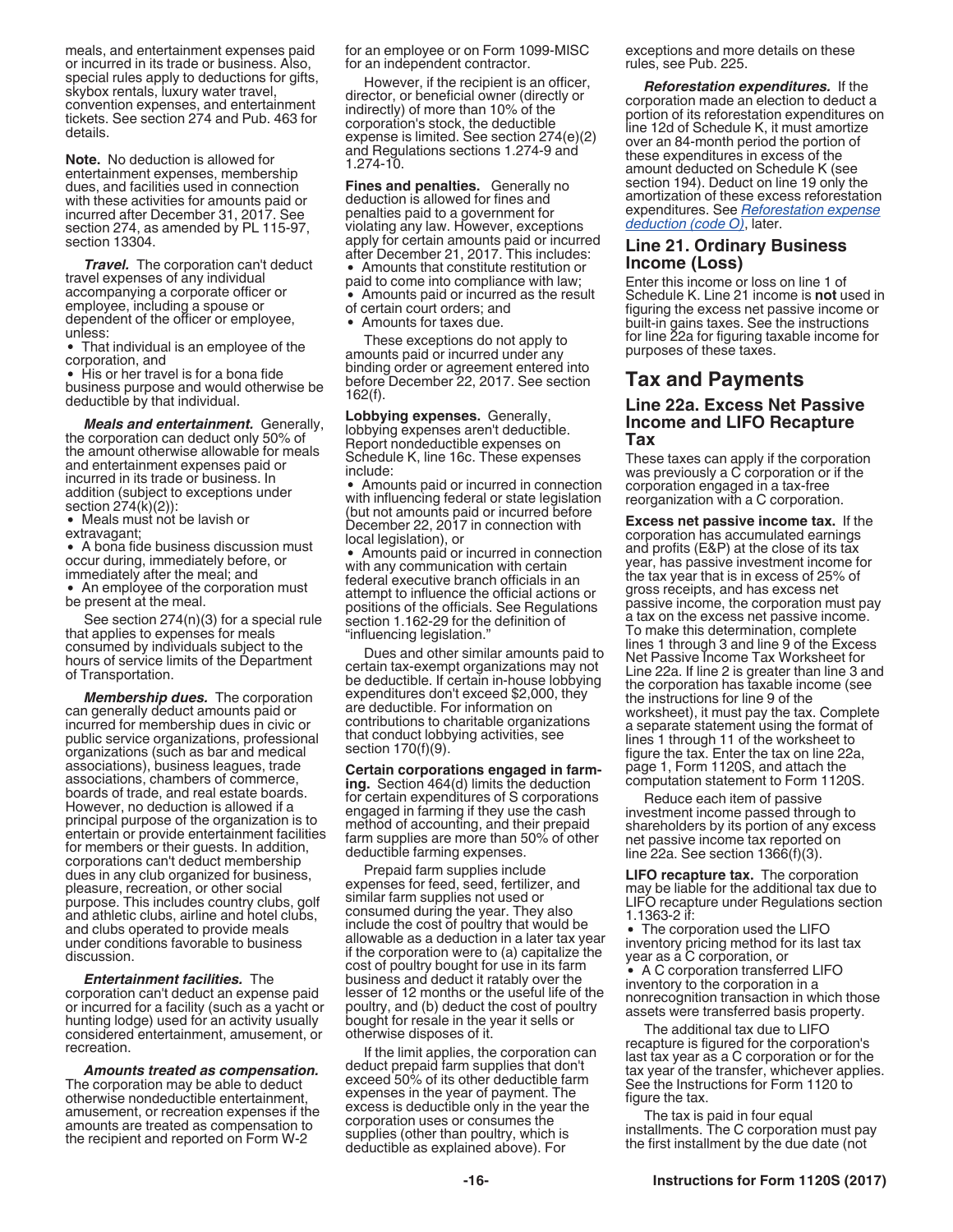<span id="page-16-0"></span>including extensions) of Form 1120 for the corporation's last tax year as a C corporation or for the tax year of the transfer, whichever applies. The S corporation must pay each of the remaining installments by the due date (not including extensions) of Form 1120S for the 3 succeeding tax years. Include this year's installment in the total amount to be entered on line 22a. To the left of the total on line 22a, enter the installment amount and "LIFO tax."

#### **Line 22b. Tax From Schedule D (Form 1120S)**

Enter the built-in gains tax from line 23 of Part III of Schedule D. See the instructions for Part III of Schedule D to determine if the corporation is liable for the tax.

#### **Line 22c**

Include the following in the total for line 22c.

**Investment credit recapture tax.** The corporation is liable for any required investment credit recapture attributable to credits allowed for tax years for which the corporation wasn't an S corporation. The corporation is also liable for any required qualifying therapeutic discovery project grant recapture. Figure the corporation's investment credit recapture tax and qualifying therapeutic discovery project grant recapture tax by completing Form 4255, Recapture of Investment Credit. See the Instructions for Form 4255.

To the left of the line 22c total, enter the amount of recapture tax and "Tax From Form 4255." Attach Form 4255 to Form 1120S.

**Interest due under the look-back method—Completed long-term contracts.** If the corporation owes this interest, attach Form 8697, Interest Computation Under the Look-Back Method for Completed Long-Term Contracts. To the left of the

total on line 22c, enter the amount owed and "From Form 8697."

**Interest due under the look-back method—Property depreciated under the income forecast method.** If the corporation owes this interest, attach Form 8866, Interest Computation Under the Look-Back Method for Property Depreciated Under the Income Forecast Method. To the left of the total on line 22c, enter the amount owed and "From Form 8866."

### **Line 23d**

If the corporation is the beneficiary of a trust, and the trust makes a section 643(g) election to credit its estimated tax payments to its beneficiaries, include the corporation's share of the payment in the total for line 23d. Enter "T" and the amount on the dotted line to the left of the entry space.

### **Line 24. Estimated Tax Penalty**

If Form 2220 is attached, check the box on line 24 and enter the amount of any penalty on this line.

### **Line 25. Amount Owed**

If the corporation can't pay the full amount of tax owed, it can apply for an installment agreement online. The corporation can apply for an installment agreement online if:

• It can't pay the full amount shown on line 25,

The total amount owed is \$25,000 or less, and

The corporation can pay the liability in full in 24 months.

To apply using the Online Payment Agreement Application, go to *[IRS.gov/](https://irs.gov/opa) [OPA](https://irs.gov/opa)*.

Under an installment agreement, the corporation can pay what it owes in monthly installments. There are certain

conditions that must be met to enter into and maintain an installment agreement, such as paying the liability within 24 months and making all required deposits and timely filing tax returns during the length of the agreement.

If the installment agreement is accepted, the corporation will be charged a fee and it will be subject to penalties and interest on the amount of tax not paid by the due date of the return.

#### **Line 27**

**Direct deposit of refund.** If the corporation wants its refund directly deposited into its checking or savings account at any U.S. bank or other financial institution instead of having a check sent to the corporation, complete Form 8050 and attach it to the corporation's return.

### **Schedule B. Other Information**

Complete all items that apply to the corporation.

#### **Item 2**

See *[Principal Business Activity Codes](#page-36-0)* at the end of these instructions and enter the business activity and product or service.

#### **Question 4. Constructive Ownership of Other Entities**

For purposes of determining the corporation's constructive ownership of other entities, the constructive ownership rules of section 267(c) (excluding section 267(c)(3)) apply to ownership of interests in partnerships and trusts as well as corporate stock. Generally, if an entity (a corporation, partnership, or trust) is owned, directly or indirectly, by or for another entity (corporation, partnership, estate, or trust), the owned entity is considered to be owned proportionately

## **Excess Net Passive Income Tax Worksheet for Line 22a** *Keep for Your Records*

| 1. Enter gross receipts for the tax year<br>(see section $1362(d)(3)(B)$ for gross<br>receipts from the sale of capital<br>$assets)^*$ | 4. Excess passive investment<br>income-Subtract line 3 from<br>$line 2$                                              | 8. Excess net passive<br>income-Multiply line 6 by<br>$line 7$                                                            |
|----------------------------------------------------------------------------------------------------------------------------------------|----------------------------------------------------------------------------------------------------------------------|---------------------------------------------------------------------------------------------------------------------------|
| 2. Enter passive investment income as<br>defined in section<br>$1362(d)(3)(C)^*$                                                       | 5. Enter deductions directly connected<br>with the production of income on<br>line 2 (see section<br>$1375(b)(2))^*$ | 9. Enter taxable income (see<br>instructions for taxable income<br>below) $\ldots \ldots \ldots \ldots \ldots$            |
| <b>3.</b> Multiply line 1 by 25% (0.25). (If<br>line 2 is less than line 3, stop here.<br>You aren't liable for this tax.)             | 6. Net passive income—Subtract line 5<br>from line $2 \ldots \ldots \ldots \ldots$                                   | 10. Enter smaller of line 8 or<br>$line 9$                                                                                |
|                                                                                                                                        | 7. Divide amount on line 4 by amount<br>on line $2$ ,                                                                | 11. Excess net passive income<br>tax—Multiply line 10 by 35%<br>(0.35). Enter here and on Form<br>1120S, line 22a<br>$\%$ |

\*Income and deductions on lines 1, 2, and 5 are from total operations for the tax year. This includes applicable income and expenses from page 1, Form 1120S, as well as those imported separately on Schedule K. See section 1375(b)(4) for an exception regarding lines 2 and 5.

#### **Line 9 of Worksheet—Taxable Income**

Taxable income, for this purpose, is defined in Regulations section 1.1374-1A(d)(1). Figure this income by completing lines 1 through 28 of **Form 1120**, U.S. Corporation Income Tax Return. Include the Form 1120 computation with the worksheet computation you attach to Form 1120S. You don't have to attach the schedules, etc., called for on Form 1120. However, you may want to complete certain Form 1120 schedules, such as Schedule D (Form 1120), if you have capital gains or losses.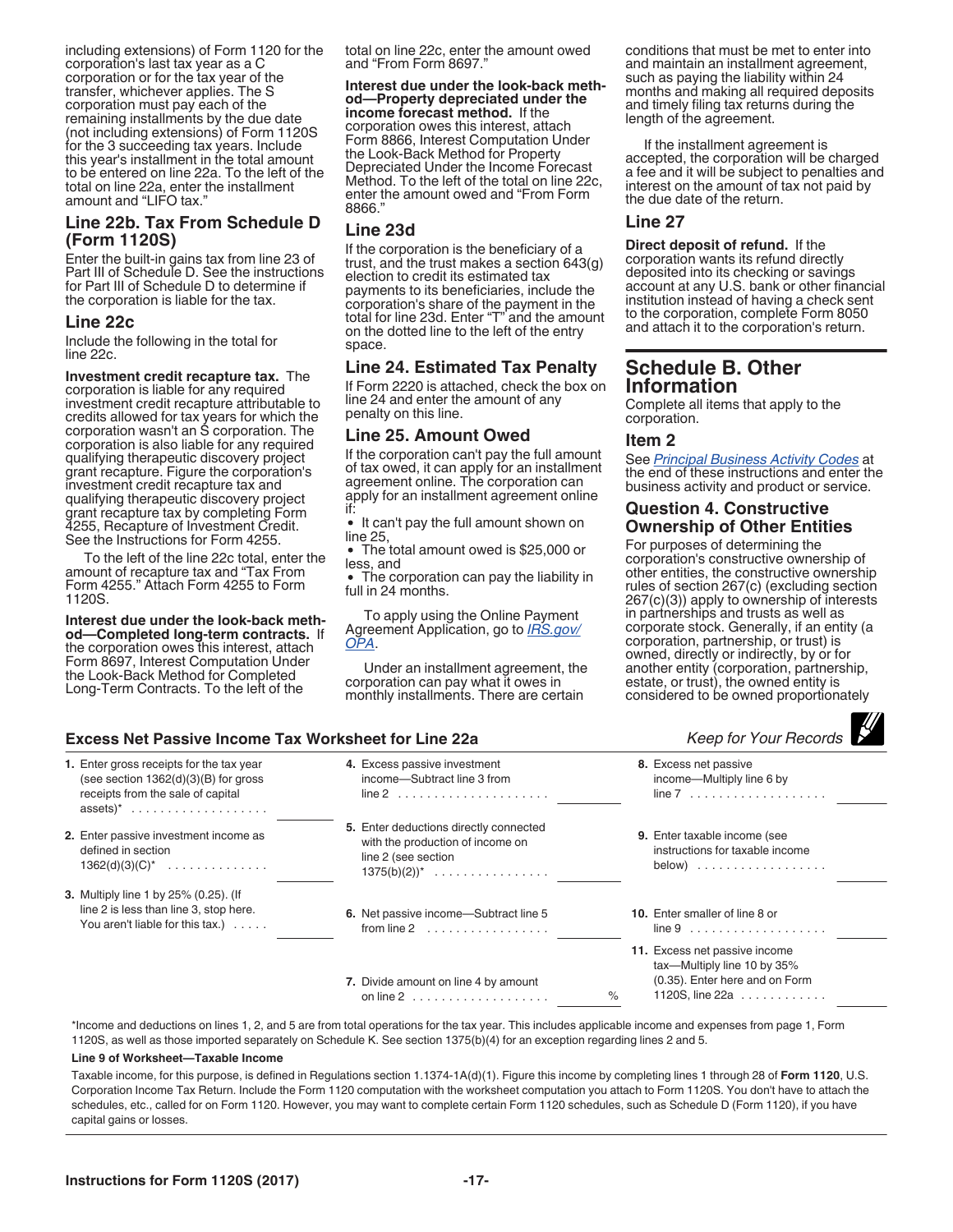<span id="page-17-0"></span>by or for the owners (shareholders, partners, or beneficiaries) of the owning entity.

**Maximum percentage owned in partnership profit, loss, or capital.** For the purposes of question 4b, the term "maximum percentage owned" means the highest percentage of interest in a partnership's profit, loss, or capital as of the end of the partnership's tax year, as determined under the partnership agreement, when taking into account the constructive ownership rules earlier. If the partnership agreement doesn't express the partner's share of profit, loss, and capital as fixed percentages, use a reasonable method in arriving at the percentage items for the purposes of completing question 4b. Such method must be consistent with the partnership agreement. The method used to figure a percentage share of profit, loss, and capital must be applied consistently from year to year. Maintain records to support the determination of the share of profits, losses, and share of capital.

#### **Question 6**

Answer "Yes" if the corporation filed, or is required to file, Form 8918, Material Advisor Disclosure Statement. For details, see the Instructions for Form 8918.

#### **Item 8**

Complete item 8 if the corporation: (a) was a C corporation before it elected to be an S corporation or the corporation acquired an asset with a basis determined by reference to its basis (or the basis of any other property) in the hands of a C corporation, and (b) has net unrealized built-in gain (defined below) in excess of the net recognized built-in gain from prior years.

The corporation is liable for section 1374 tax if (a) and (b) above apply and it has a net recognized built-in gain (defined in section  $137\overline{4}(\text{d})(2)$ ) for its tax year.

The corporation's net unrealized built-in gain is the amount, if any, by which the fair market value of the assets of the corporation at the beginning of its first S corporation year (or as of the date the assets were acquired, for any asset with a basis determined by reference to its basis (or the basis of any other property) in the hands of a C corporation) exceeds the aggregate adjusted basis of such assets at that time.

Enter the corporation's net unrealized built-in gain reduced by the net recognized built-in gain from prior years. See sections  $1374(c)(2)$  and  $(d)(1)$ .

If the corporation has more than one pool of assets (as defined in Regulations section 1.1374-3(b)(4)), attach a statement showing for each pool of assets the amount of the corporation's net unrealized built-in gain reduced by the net recognized built-in gain from prior years.

#### **Item 9**

If the corporation was a C corporation in a prior year, or if it engaged in a tax-free reorganization with a C corporation, enter the amount of any accumulated earnings and profits (E&P) at the close of its 2017 tax year. For details on figuring

accumulated E&P, see section 312. Estimates based on retained earnings at the end of the tax year are acceptable. If the corporation has accumulated E&P, it may be liable for tax imposed on excess net passive income. See *[Excess net](#page-15-0)  [passive income tax](#page-15-0)*, earlier, for details on this tax.

#### **Question 10**

Total receipts is the sum of the following amounts.

Gross receipts or sales (page 1, line 1a).

- All other income (page 1, lines 4 and 5). • Income reported on Schedule K, lines
- 3a, 4, 5a, and 6.

• Income or net gain reported on Schedule K, lines 7, 8a, 9, and 10.

- Income or net gain reported on Form
- 8825, lines 2, 19, and 20a.

#### **Question 12**

Answer "Yes" if, during the tax year, the corporation revoked a qualified subchapter S (QSub) election or a QSub election of the corporation was terminated. If "Yes," see Regulations section 1.1361-5 for additional information.

#### **Questions 13a and 13b**

If the corporation made any payment in 2017 that would require it to file any Form(s) 1099, check the "Yes" box for question 13a and answer question 13b. Otherwise, check the "No" box for question 13a and skip question 13b. See *[Am I Required to File a Form 1099 or](https://www.irs.gov/Businesses/Small-Businesses-&-Self-Employed/Am-I-Required-to-File-a-Form-1099-or-Other-Information-Return) [Other Information Return](https://www.irs.gov/Businesses/Small-Businesses-&-Self-Employed/Am-I-Required-to-File-a-Form-1099-or-Other-Information-Return)* on IRS.gov.

## **Schedules K and K-1 (General Instructions)**

#### **Purpose of Schedules**

The corporation is liable for taxes on lines 22a, 22b, and 22c on page 1 of Form 1120S. Shareholders are liable for tax on their shares of the corporation's income (reduced by any taxes paid by the corporation on income). Shareholders must include their share of the income on their tax return whether or not it is distributed to them. Unlike most partnership income, S corporation income isn't self-employment income and isn't subject to self-employment tax.

**Schedule K.** Schedule K is a summary schedule of all shareholders' shares of the corporation's income, deductions, credits, etc. All corporations must complete Schedule K.

**Schedule K-1.** Schedule K-1 shows each shareholder's separate share. Attach a copy of each Schedule K-1 to the Form 1120S filed with the IRS. Keep a copy for the corporation's records and give each shareholder a copy.

Give each shareholder a copy of the Shareholder's Instructions for Schedule K-1 (Form 1120S) or specific instructions for each item reported on the shareholder's Schedule K-1.

#### **Substitute Forms**

The corporation doesn't need IRS approval to use a substitute Schedule K-1 if it is an exact copy of the IRS schedule. The boxes must use the same numbers

and titles and must be in the same order and format as on the comparable IRS Schedule K-1. The substitute schedule must include the OMB number. The corporation must provide each shareholder with the Shareholder's Instructions for Schedule K-1 (Form 1120S) or instructions that apply to the specific items reported on the shareholder's Schedule K-1.

The corporation must ask for IRS approval to use other substitute Schedules K-1.

Each shareholder's information must be on a separate sheet of paper. Therefore, separate all continuously printed substitutes before you file them with the IRS.

The corporation may be subject to a penalty if it files a substitute Schedule K-1 that doesn't conform to the specifications discussed in Pub. 1167, General Rules and Specifications for Substitute Forms and Schedules.

For more information, see Pub. 1167.

#### **Shareholder's Pro Rata Share Items**

#### **General Rule**

Items of income, gain, loss, deduction, or credit are allocated to a shareholder on a daily basis, according to the number of shares of stock held by the shareholder on each day of the corporation's tax year. See the detailed instructions for item F in *[Part II. Information About the Shareholder](#page-18-0)*, later.

Shareholders who dispose of stock are treated as shareholders for the day of their disposition. Shareholders who die are treated as shareholders for the day of their death.

#### **Special Rules**

**Termination of shareholder's interest.** 

If a shareholder terminates his or her interest in a corporation during the tax year, the corporation, with the consent of all affected shareholders (including those whose interest is terminated), may elect to allocate income and expenses, etc., as if the corporation's tax year consisted of 2 separate tax years, the first of which ends on the date of the shareholder's termination.

To make the election, the corporation must attach a statement to a timely filed original or amended Form 1120S for the tax year for which the election is made. In the statement, the corporation must state that it is electing under section 1377(a)(2) and Regulations section 1.1377-1(b) to treat the tax year as if it consisted of 2 separate tax years. The statement must also explain how the shareholder's entire interest was terminated (for example, sale or gift), and state that the corporation and each affected shareholder consent to the corporation making the election. A single statement may be filed for all terminating elections made for the tax year. If the election is made, enter "Section 1377(a) (2) Election Made" at the top of each affected shareholder's Schedule K-1.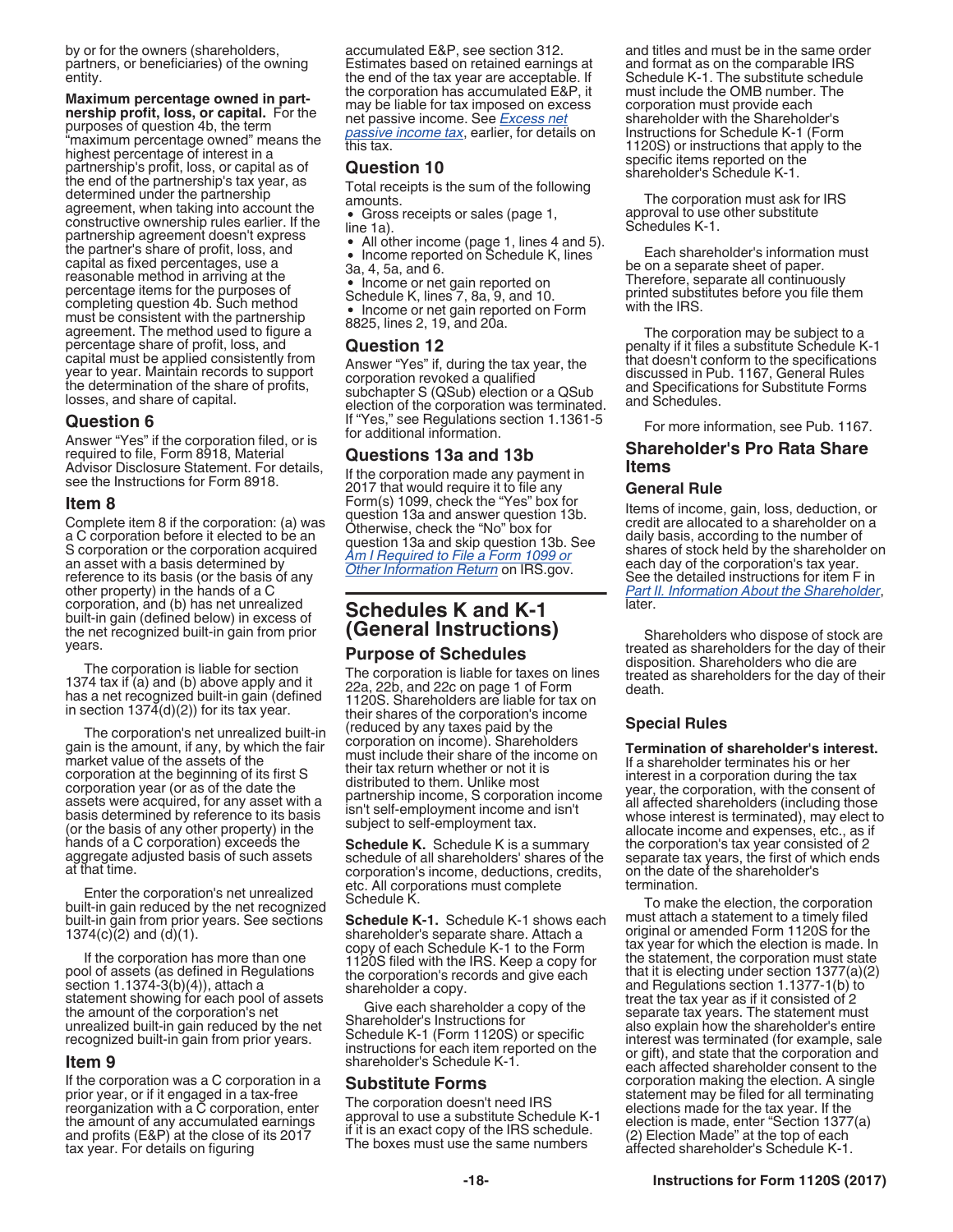<span id="page-18-0"></span>For more details, see Regulations section 1.1377-1(b).

**Qualifying dispositions.** If a qualifying disposition takes place during the tax year, the corporation may make an irrevocable election to allocate income and expenses, etc., as if the corporation's tax year consisted of 2 tax years, the first of which ends on the close of the day the qualifying disposition occurs.

A qualifying disposition is:

1. A disposition by a shareholder of at least 20% of the corporation's outstanding stock in one or more transactions in any 30-day period during the tax year,

2. A redemption treated as an exchange under section 302(a) or 303(a) of at least 20% of the corporation's outstanding stock in one or more transactions in any 30-day period during the tax year, or

3. An issuance of stock that equals at least 25% of the previously outstanding stock to one or more new shareholders in any 30-day period during the tax year.

To make the election, the corporation must attach a statement to a timely filed original or amended Form 1120S for the tax year for which the election is made. In the statement, the corporation must state that it is electing under Regulations section 1.1368-1(g)(2)(i) to treat the tax year as if it consisted of two separate tax years, give the facts relating to the qualifying disposition (for example, sale, gift, stock issuance, or redemption), and state that each shareholder who held stock in the corporation during the tax year consents to the election. A single election statement may be filed for all qualifying disposition elections for the tax year.

For more details, see Regulations section 1.1368-1(g)(2).

# **Specific Instructions (Schedule K-1 Only)**

#### **General Information**

Generally, the corporation is required to prepare and give a Schedule K-1 to each person who was a shareholder in the corporation at any time during the tax year. Schedule K-1 must be provided to each shareholder on or before the day on which the corporation's Form 1120S is required to be filed.

#### **How To Complete Schedule K-1**

If the return is for a fiscal year or a short tax year, fill in the tax year space at the top of each Schedule K-1. On each Schedule K-1, enter the information about the corporation and the shareholder in Parts I and II (items A through F). In Part III, enter the shareholder's pro rata share of each item of income, deduction, and credit and any other information the shareholder needs to prepare his or her tax return. Use 10-point Helvetica Light Standard font (if possible) for all entries if you are typing or using a computer to complete Schedule K-1.

**Codes.** In box 10 and boxes 12 through 17, identify each item by entering a code in the left column of the entry space.

These codes are identified in these instructions and on the back of Schedule K-1.

**Attached statements.** Enter an asterisk after the code, if any, in the left column of the entry space for each item for which you have attached a statement providing additional information. For items that can't be reported as a single dollar amount, enter the code and asterisk in the left column and enter "STMT" in the right column to indicate that the information is provided on an attached statement. More than one attached statement can be placed on the same sheet of paper and should be identified in alphanumeric order by box number followed by the letter code (if any). For example: "Box 17, code -Depletion information—oil and gas" (followed by the information the shareholder needs).

**Too few entry spaces on Schedule K-1?** If the corporation has more coded items than the number of entry spaces in box 10, or boxes 12 through 17, don't enter a code or dollar amount in the last entry space of the box. In the last entry space, enter an asterisk in the left column and enter "STMT" in the entry space to the right. Report the additional items on an attached statement and provide the box number, the code, description, and dollar amount or information for each additional item. For example: "Box 13, code J—Work opportunity credit—\$1,000."

#### **Special Reporting Requirements for Corporations With Multiple Activities**

If items of income, loss, deduction, or credit from more than one activity (determined for purposes of the passive activity loss and credit limitations) are reported on Schedule K-1, the corporation must provide information separately for each activity to its shareholders. See *[Passive Activity Reporting Requirements](#page-8-0)*, earlier, for details on the reporting requirements.

#### **Special Reporting Requirements for At-Risk Activities**

If the corporation is involved in one or more at-risk activities for which a loss is reported on Schedule K-1, the corporation must report information separately for each activity. See section 465(c) for a definition of activities.

The following information must be provided on an attachment to Schedule K-1 for each activity.

A statement that the information is a breakdown of at-risk activity loss amounts. The identity of the at-risk activity, the loss amount for the activity, other income and deductions, and any other information that relates to the activity.

#### **Part I. Information About the Corporation**

On each Schedule K-1, enter the corporation's name, address, and identifying number.

#### **Item C**

If the corporation is filing its return electronically, enter "e-file." Otherwise, enter the name of the IRS service center where the corporation will file its return. See *[Where To File](#page-2-0)*, earlier.

#### **Part II. Information About the Shareholder**

On each Schedule K-1, enter the shareholder's name, address, identifying number, and percentage of stock ownership.

#### **Truncating recipient's identification number on Schedule K-1.** The

corporation can truncate a shareholder's identifying number on the Schedule K-1 the corporation sends to the shareholder. Truncation isn't allowed on the Schedule K-1 the corporation files with the IRS. Also, the corporation can't truncate its own identification number on any form.

To truncate, where allowed, replace the first five digits of the nine-digit number with asterisks (\*) or Xs (for example, an SSN xxx-xx-xxxx would appear as \*\*\*-\*\*-xxxx or XXX-XX-xxxx). For more information, see Regulations section 301.6109-4.

#### **Items D and E**

For an individual shareholder, enter the shareholder's social security number (SSN) or individual taxpayer identification number (ITIN) in item D. For all other shareholders, enter the shareholder's EIN.

If stock of the corporation is held by a nominee, guardian, custodian, or an agent, enter the name, address, and identifying number of the person for whom the stock is held.

If a single-member limited liability company (LLC) owns stock in the corporation, and the LLC is treated as a disregarded entity for federal income tax purposes, enter the owner's identifying number in item D and the owner's name and address in item E. The owner must be eligible to be an S corporation shareholder. An LLC that elects to be treated as a corporation for federal income tax purposes isn't eligible to be an S corporation shareholder.

#### **Item F**

Each shareholder's pro rata share items are figured separately for each period on a daily basis, based on the percentage of stock held by the shareholder on each day.

If there was no change in shareholders or in the relative interest in stock the shareholders owned during the tax year, enter the percentage of total stock owned by each shareholder during the tax year. For example, if shareholders X and Y each owned 50% for the entire tax year, enter 50% in item F for each shareholder. Each shareholder's pro rata share items (boxes 1 through 17 of Schedule K-1) are figured by multiplying the corresponding Schedule K amount by the percentage in item F.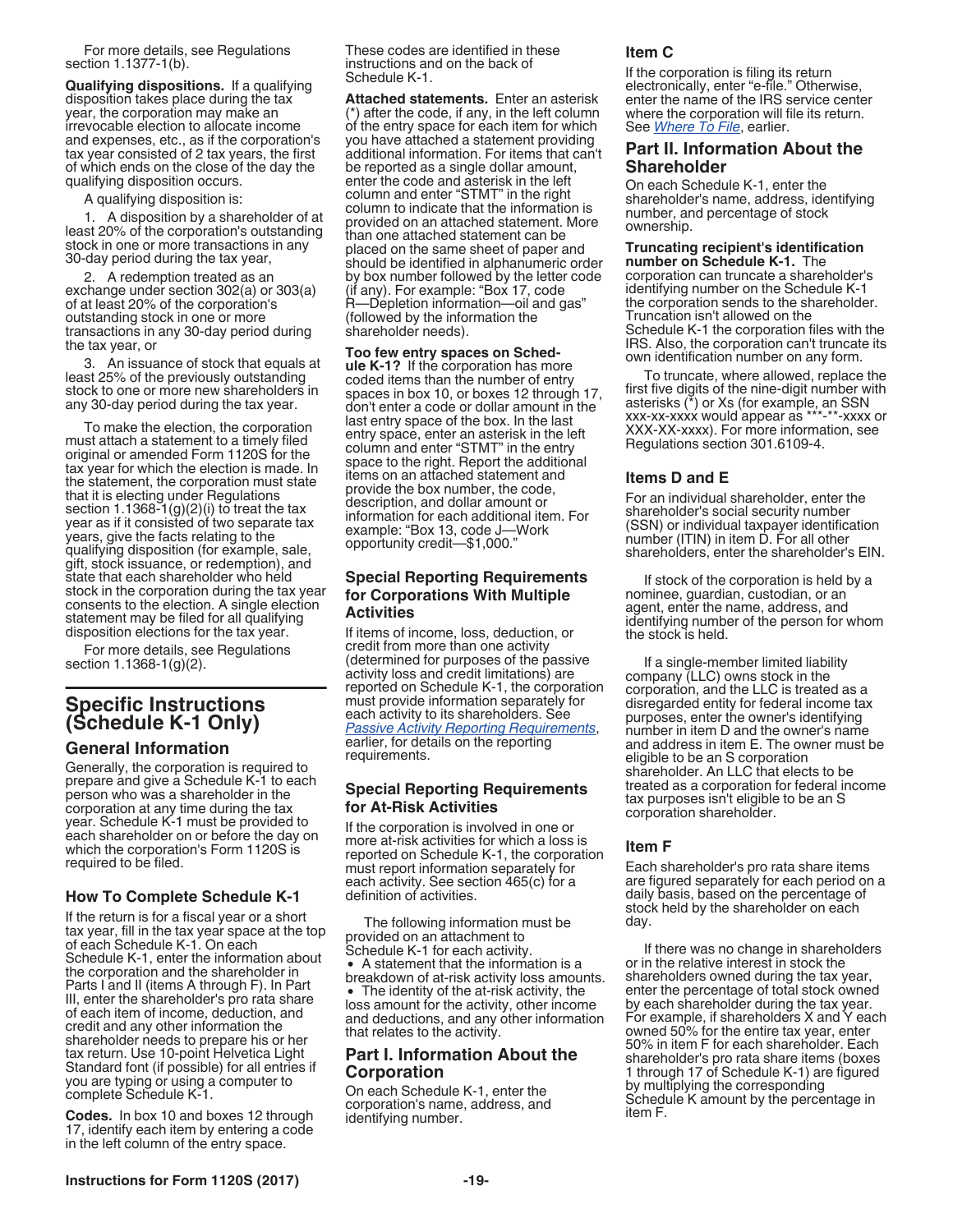<span id="page-19-0"></span>If there was a change in shareholders or in the relative interest in stock the shareholders owned during the tax year, figure the percentage as follows.

Each shareholder's percentage of ownership is weighted for the number of days in the tax year that stock was owned. For example, A and B each held 50% for half the tax year and A, B, and C held 40%, 40%, and 20%, respectively, for the remaining half of the tax year. The percentage of ownership for the year for A, B, and C is figured as presented in the illustration and is then entered in item F.

|       | a                            | b                       | $c (a \times b)$                    |      |
|-------|------------------------------|-------------------------|-------------------------------------|------|
|       | % of total<br>stock<br>owned | $%$ of tax<br>year held | $%$ of<br>ownership<br>for the year |      |
| А     | 50<br>40                     | 50<br>50                | 25<br>$+20$                         | 45   |
| B     | 50<br>40                     | 50<br>50                | 25<br>$+20$                         | 45   |
| С     | 20                           | 50                      | 10                                  | 10   |
| Total |                              |                         |                                     | 100% |

Each shareholder's pro rata share items generally are figured by multiplying the Schedule K amount by the percentage in item F. However, if a shareholder terminated his or her entire interest in the corporation during the year or a qualifying disposition took place, the corporation may elect to allocate income and expenses, etc., as if the tax year consisted of 2 tax years, the first of which ends on the day of the termination or qualifying disposition. See *[Special Rules](#page-17-0)*, earlier, for more details.

### **Specific Instructions (Schedules K and K-1, Part III)**

#### **Income (Loss)**

**Reminder.** Before entering income items on Schedule K or K-1, reduce each item of passive investment income (within the meaning of section 1362(d)(3)(C)) by its proportionate share of the net passive income tax (Form 1120S, page 1, line 22a).

#### **Line 1. Ordinary Business Income (Loss)**

Enter the amount from Form 1120S, page 1, line 21. Enter the income (loss) without reference to the shareholder's:

• Basis in the stock of the corporation and in any indebtedness of the corporation to the shareholders (section 1366(d)),

- At-risk limitations, and
- Passive activity limitations.

These limitations, if applicable, are determined at the shareholder level.

Line 1 shouldn't include rental activity income (loss) or portfolio income (loss).

**Schedule K-1.** Enter each shareholder's pro rata share of ordinary business income (loss) in box 1 of Schedule K-1. Identify on statements attached to Schedule K-1 any additional information the shareholder needs to correctly apply the passive activity limitations. For example, if the corporation has more than one trade or business activity, identify the amount from each activity. See *[Passive](#page-8-0) [Activity Reporting Requirements](#page-8-0)*, earlier.

#### **Line 2. Net Rental Real Estate Income (Loss)**

Enter the net income (loss) from rental real estate activities of the corporation from Form 8825. Attach the form to Form 1120S.

**Schedule K-1.** Enter each shareholder's pro rata share of net rental real estate income (loss) in box 2 of Schedule K-1. Identify on statements attached to Schedule K-1 any additional information the shareholder needs to correctly apply the passive activity limitations. For example, if the corporation has more than one rental real estate activity, identify the amount from each activity. Also, for example, identify certain items from any rental real estate activities that may be subject to the recharacterization rules. See *[Passive Activity Reporting](#page-8-0) [Requirements](#page-8-0)*, earlier.

#### **Line 3. Other Net Rental Income (Loss)**

Enter on line 3a gross income from rental activities other than those reported on Form 8825. Include on line 3a gain (loss) from line 17 of Form 4797 that is attributable to the sale, exchange, or involuntary conversion of an asset used in a rental activity other than a rental real estate activity.

Enter on line 3b the deductible expenses of the activity. Attach a statement of these expenses to Form 1120S.

Enter on line 3c the net income (loss).

See *[Rental Activities](#page-6-0)*, earlier, and Pub. 925, Passive Activity and At-Risk Rules. for more information on rental activities.

**Schedule K-1.** Enter in box 3 of Schedule K-1 each shareholder's pro rata share of other net rental income (loss) reported on line 3c of Schedule K. Identify on statements attached to Schedule K-1 any additional information the shareholder needs to correctly apply the passive activity limitations. For example, if the corporation has more than one rental activity reported in box 3, identify the amount from each activity. See *[Passive](#page-8-0) [Activity Reporting Requirements](#page-8-0)*, earlier.

#### **Portfolio Income**

See *[Portfolio Income](#page-7-0)*, earlier, for a definition of portfolio income.

Don't reduce portfolio income by deductions allocated to it. Report such deductions (other than interest expense) on line 12d of Schedule K. Report each

shareholder's pro rata share of deductions in box 12 of Schedule K-1 using codes I, K, and L.

Interest expense allocable to portfolio income is generally investment interest expense reported on line 12b of Schedule K. Report each shareholder's pro rata share of interest expense allocable to portfolio income in box 12 of Schedule K-1 using code H.

#### **Line 4. Interest Income**

Enter only taxable portfolio interest on this line. Taxable interest is interest from all sources except interest exempt from tax and interest on tax-free covenant bonds.

**Schedule K-1.** Enter each shareholder's pro rata share of interest income in box 4 of Schedule K-1.

#### **Line 5a. Ordinary Dividends**

Enter only taxable ordinary dividends on line 5a, including any qualified dividends reported on line 5b.

**Schedule K-1.** Enter each shareholder's pro rata share of ordinary dividends in box 5a of Schedule K-1.

#### **Line 5b. Qualified Dividends**

Enter qualified dividends on line 5b. Except as provided below, qualified dividends are dividends received from domestic corporations and qualified foreign corporations.

**Exceptions.** The following dividends aren't qualified dividends.

Dividends the corporation received on any share of stock held for less than 61 days during the 121-day period that began 60 days before the ex-dividend date. When determining the number of days the corporation held the stock, don't count certain days during which the corporation's risk of loss was diminished. The ex-dividend date is the first date following the declaration of a dividend on which the purchaser of a stock isn't entitled to receive the next dividend payment. When counting the number of days the corporation held the stock, include the day the corporation disposed of the stock but not the day the corporation acquired it.

Dividends attributable to periods totaling more than 366 days that the corporation received on any share of preferred stock held for less than 91 days during the 181-day period that began 90 days before the ex-dividend date. When determining the number of days the corporation held the stock, don't count certain days during which the corporation's risk of loss was diminished. Preferred dividends attributable to periods totaling less than 367 days are subject to the 61-day holding period rule above.

Dividends that relate to payments that the corporation is obligated to make with respect to short sales or positions in substantially similar or related property.

Dividends paid by a regulated investment company that aren't treated as qualified dividend income under section 854.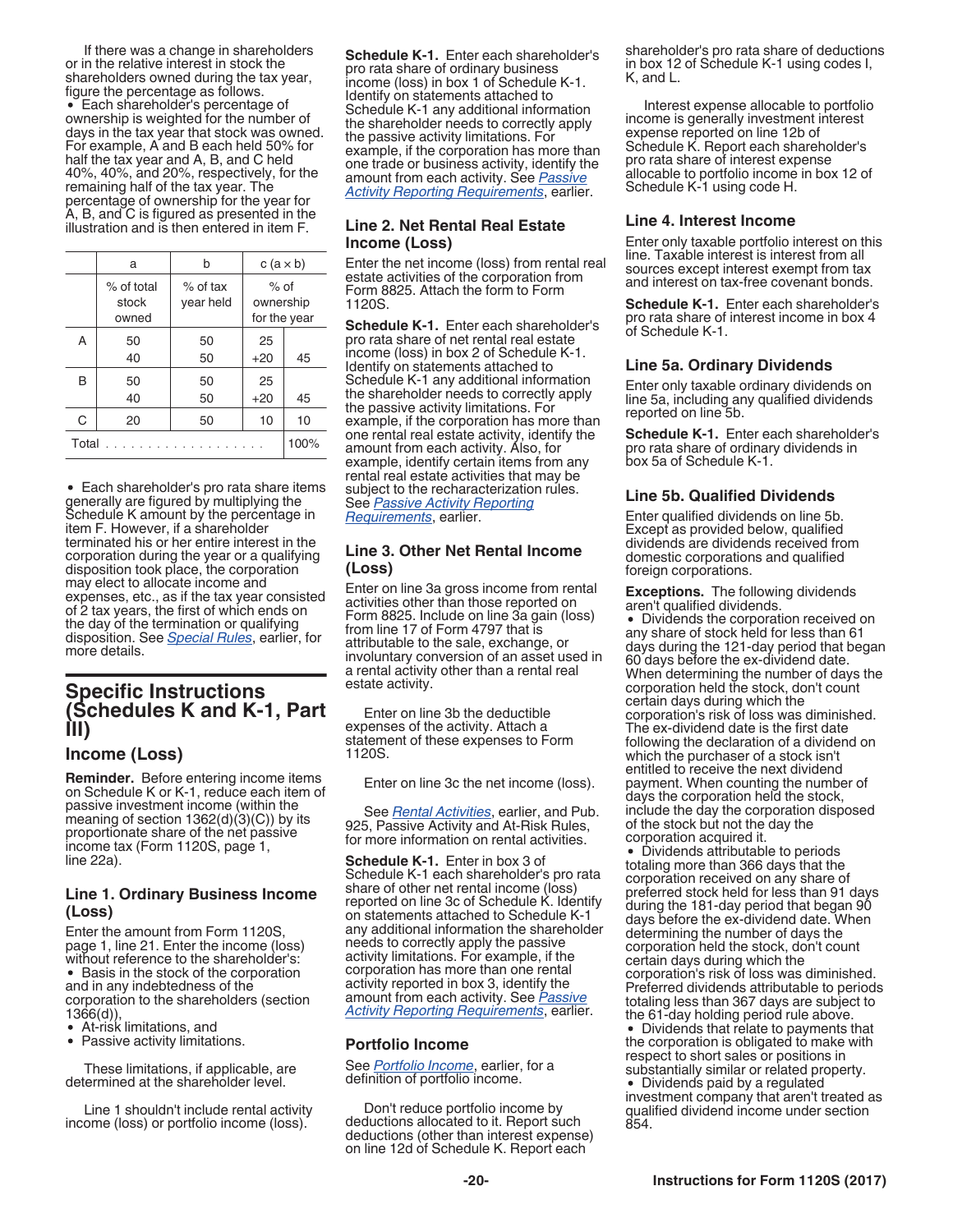<span id="page-20-0"></span>Dividends paid by a real estate investment trust that aren't treated as qualified dividend income under section 857(c).

See Pub. 550, Investment Income and Expenses, for more details.

**Qualified foreign corporation.** A foreign corporation is a qualified foreign corporation if it is:

1. Incorporated in a possession of the United States, or

2. Eligible for benefits of a comprehensive income tax treaty with the United States that the Secretary determines is satisfactory for this purpose and that includes an exchange of information program. See Notice 2011-64, 2011-37 I.R.B. 231, for details.

If the foreign corporation doesn't meet either (1) or (2), then it may be treated as a qualified foreign corporation for any dividend paid by the corporation if the stock associated with the dividend paid is readily tradable on an established securities market in the United States.

However, qualified dividends don't include dividends paid by an entity which was a passive foreign investment company (defined in section 1297) in either the tax year of the distribution or the preceding tax year.

See Notice 2004-71, 2004-45 I.R.B. 793, and Notice 2006-3, 2006-3 I.R.B. 306, for more details.

**Schedule K-1.** Enter each shareholder's pro rata share of qualified dividends in box 5b of Schedule K-1.



*If any amounts from line 5b are from foreign sources, see the foreign sources, see the*<br> **EAUTION** *instructions for lines 14d – 14f, later, for additional statements required.*

#### **Line 6. Royalties**

Enter the royalties received by the corporation.

**Schedule K-1.** Enter each shareholder's pro rata share of royalties in box 6 of Schedule K-1.

#### **Line 7. Net Short-Term Capital Gain (Loss)**

Enter the gain (loss) that is portfolio income (loss) from Schedule D (Form 1120S), line 7.

**Schedule K-1.** Enter each shareholder's pro rata share of net short-term capital gain (loss) in box 7 of Schedule K-1.

#### **Line 8a. Net Long-Term Capital Gain (Loss)**

Enter the gain or loss that is portfolio income (loss) from Schedule D (Form 1120S), line 15.

**Schedule K-1.** Enter each shareholder's pro rata share of net long-term capital gain (loss) in box 8a of Schedule K-1.

*If any gain or loss from line 7 or 15 of Schedule D is from the*  of Schedule D is from the<br> **CAUTION** disposition of nondepreciable *personal property used in a trade or business, it may not be treated as portfolio* 

*income. Instead, report it on line 10 of Schedule K and report each shareholder's pro rata share in box 10 of Schedule K-1 using code E.*

#### **Line 8b. Collectibles (28%) Gain (Loss)**

Figure the amount attributable to collectibles from the amount reported on Schedule D (Form 1120S), line 15. A collectibles gain (loss) is any long-term gain or deductible long-term loss from the sale or exchange of a collectible that is a capital asset.

Collectibles include works of art, rugs, antiques, metal (such as gold, silver, or platinum bullion), gems, stamps, coins, alcoholic beverages, and certain other tangible property.

Also, include gain (but not loss) from the sale or exchange of an interest in a partnership or trust held for more than 1 year and attributable to unrealized appreciation of collectibles. For details, see Regulations section 1.1(h)-1. Also attach the statement required under Regulations section 1.1(h)-1(e).

**Schedule K-1.** Report each shareholder's pro rata share of the collectibles (28%) gain (loss) in box 8b of Schedule K-1.

#### **Line 8c. Unrecaptured Section 1250 Gain**

The three types of unrecaptured section 1250 gain must be reported separately on an attached statement to Form 1120S.

**From the sale or exchange of the corporation's business assets.** Figure this amount in Part III of Form 4797 for each section 1250 property (except property for which gain is reported using the installment method on Form 6252, Installment Sale Income) for which you had an entry in Part I of Form 4797. Subtract line 26g of Form 4797 from the smaller of line 22 or line 24. Figure the total of these amounts for all section 1250 properties. Generally, the result is the corporation's unrecaptured section 1250 gain. However, if the corporation is reporting gain on the installment method for a section 1250 property held more than 1 year, see the next paragraph.

The total unrecaptured section 1250 gain for an installment sale of section 1250 property held more than 1 year is figured in a manner similar to that used in the preceding paragraph. However, the total unrecaptured section 1250 gain must be allocated to the installment payments received from the sale. To do so, the corporation generally must treat the gain allocable to each installment payment as unrecaptured section 1250 gain until all such gain has been used in full. Figure the unrecaptured section 1250 gain for installment payments received during the tax year as the smaller of (a) the amount from line 26 or line 37 of Form 6252 (whichever applies), or (b) the total unrecaptured section 1250 gain for the sale reduced by all gain reported in prior

years (excluding section 1250 ordinary income recapture).

*If the corporation chose not to treat all of the gain from payments*  **z**<br>*cauton* received after May 6, 1997, and *before August 24, 1999, as unrecaptured section 1250 gain, use only the amount the corporation chose to treat as unrecaptured section 1250 gain for those payments to reduce the total unrecaptured section 1250 gain remaining to be reported for the sale. See Regulations section 1.453-12.*

**From the sale or exchange of an interest in a partnership.** Also report as a separate amount any gain from the sale or exchange of an interest in a partnership attributable to unrecaptured section 1250 gain. See Regulations section 1.1(h)-1 and attach the statement required under Regulations section 1.1(h)-1(e).

**From an estate, trust, REIT, or RIC.** If the corporation received a Schedule K-1 or Form 1099-DIV from an estate, a trust, a real estate investment trust (REIT), or a regulated investment company (RIC) reporting "unrecaptured section 1250 gain," don't add it to the corporation's own unrecaptured section 1250 gain. Instead, report it as a separate amount. For example, if the corporation received a Form 1099-DIV from a REIT with unrecaptured section 1250 gain, report it as "Unrecaptured section 1250 gain from a REIT."

**Schedule K-1.** Report each shareholder's pro rata share of unrecaptured section 1250 gain from the sale or exchange of the corporation's business assets in box 8c of Schedule K-1. If the corporation is reporting unrecaptured section 1250 gain from an estate, trust, REIT, or RIC, or from the corporation's sale or exchange of an interest in a partnership (as explained above), enter "STMT" in box 8c and an asterisk (\*) in the left column of the box and attach a statement that separately identifies the amount of unrecaptured section 1250 gain from:

The sale or exchange of the

corporation's business assets; The sale or exchange of an interest in a partnership; and

An estate, trust, REIT, or RIC.

*If any amounts from line 8c are from foreign sources, see the foreign sources, see the*<br> **CAUTION** *instructions for lines 14d through 14f for additional statements required.*

#### **Line 9. Net Section 1231 Gain (Loss)**

Enter the net section 1231 gain (loss) from Form 4797, line 7.

Don't include net gain or loss from involuntary conversions due to casualty or theft. Report net loss from involuntary conversions due to casualty or theft on line 10 of Schedule K (box 10, code B, of Schedule K-1). See the instructions for line 10 on how to report net gain from involuntary conversions.

**Schedule K-1.** Report each shareholder's pro rata share of net section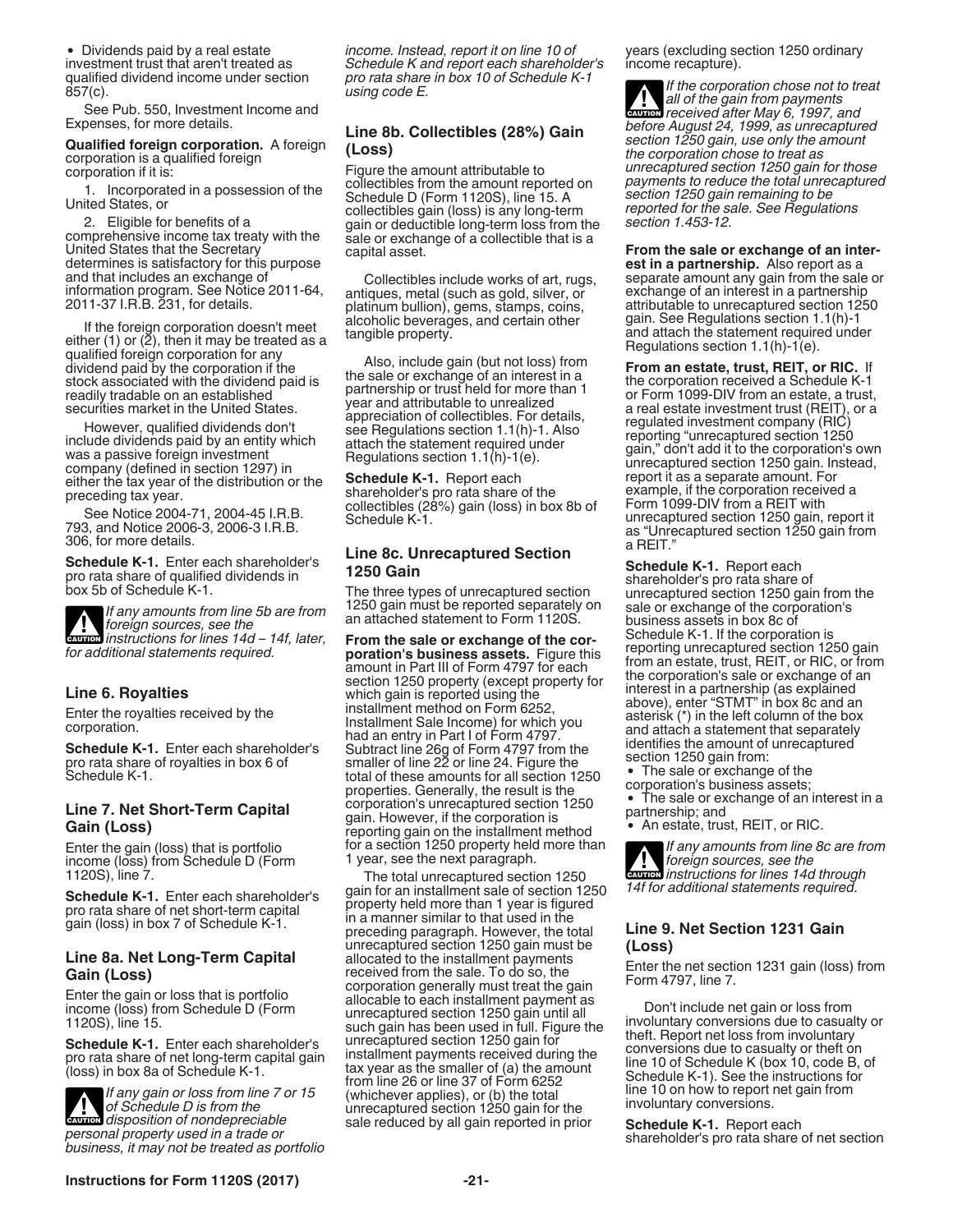<span id="page-21-0"></span>1231 gain (loss) in box 9 of Schedule K-1. If the corporation has more than one rental, trade, or business activity, identify on an attachment to Schedule K-1 the amount of section 1231 gain (loss) from each separate activity. See *[Passive](#page-8-0) [Activity Reporting Requirements](#page-8-0)*, earlier.



*If any amounts from line 9 are from foreign sources, see the foreign sources, see the*<br> **CAUTION** *instructions for lines 14d through 14f for additional required statements.*

#### **Line 10. Other Income (Loss)**

Enter any other item of income or loss not included on lines 1 through 9. On the line to the left of the entry space for line 10, identify the type of income. If there is more than one type of income, attach a statement to Form 1120S that separately identifies each type and amount of income for each of the following categories. The codes needed for Schedule K-1 reporting are provided for each category.

#### **Other portfolio income (loss) (code A).**

Portfolio income not reported on lines 4 through 8. Report and identify other portfolio income or loss on an attachment for line 10.

If the corporation holds a residual interest in a REMIC, report on an attachment the shareholder's share of the following.

Taxable income (net loss) from the REMIC (line 1b of Schedules Q (Form 1066)).

Excess inclusion (line 2c of Schedules Q (Form 1066)).

• Section 212 expenses (line 3b of Schedules Q (Form 1066)).

Because Schedule Q (Form 1066) is a quarterly statement, the corporation must follow the Schedule Q instructions to figure the amounts to report to shareholders for the corporation's tax year.

#### **Involuntary conversions (code B).**  Report net loss from involuntary conversions due to casualty or theft. The amount for this item is shown on Form 4684, Casualties and Thefts, line 38a or 38b.

Each shareholder's pro rata share must be entered on Schedule K-1.

Enter the net gain from involuntary conversions of property used in a trade or business (line 39 of Form 4684) on line 3 of Form 4797.

If there was a gain (loss) from a casualty or theft to property not used in a trade or business or for income-producing purposes, notify the shareholder. The corporation shouldn't complete Form 4684 for this type of casualty or theft. Instead, each shareholder will complete his or her own Form 4684.

**Section 1256 contracts and straddles (code C).** Report any net gain or loss from section 1256 contracts from Form 6781, Gains and Losses From Section 1256 Contracts and Straddles.

**Mining exploration costs recapture (code D).** Provide the information shareholders need to recapture certain mining exploration expenditures. See Regulations section 1.617-3.

**Other income (loss) (code E).** Include any other type of income, such as the following.

• Recoveries of tax benefit items (section 111).

Gambling gains and losses subject to the limitations in section 165(d). Indicate on an attached statement whether or not the corporation is in the trade or business of gambling.

• Disposition of an interest in oil, gas, geothermal, or other mineral properties. Report the following information on a statement attached to Schedule K-1: (a) a description of the property; (b) the shareholder's share of the amount realized on the sale, exchange, or involuntary conversion of each property (fair market value of the property for any other disposition, such as a distribution); (c) the shareholder's share of the corporation's adjusted basis in the property (except for oil or gas properties); and (d) total intangible drilling costs, development costs, and mining exploration costs (section 59(e) expenditures) passed through to the shareholder for the property. See Regulations section 1.1254-4 for more information.

COD income deferred under section 108(i). Report COD income deferred under section 108(i) that must be included in income in the current tax year under section 108(i)(1) or section 108(i)(5)(D)(i) or (ii). For information on events that will cause previously deferred income to be reportable and allocating deferred income to the shareholders, see section 108(i); Regulations section 1.108(i)-1; Rev. Proc. 2009-37, 2009-36 I.R.B. 309; and Regulations section 1.108(i)-2.

Gain from the sale or exchange of qualified small business (QSB) stock (as defined in the Instructions for Schedule D) that is eligible for the section 1202 exclusion. The section 1202 exclusion applies only to QSB stock held by the corporation for more than 5 years. Additional limitations apply at the shareholder level. Report each shareholder's share of section 1202 gain on Schedule K-1. Each shareholder will determine if he or she qualifies for the exclusion. Report on an attachment to Schedule K-1 for each sale or exchange (a) the name of the corporation that issued the QSB stock, (b) the shareholder's pro rata share of the corporation's adjusted basis and sales price of the QSB stock, and (c) the dates the QSB stock was bought and sold.

Gain eligible for section 1045 rollover (replacement stock purchased by the corporation). Include only gain from the sale or exchange of QSB stock (as defined in the Instructions for Schedule D) that was deferred by the corporation under section 1045 and reported on Schedule D. See the Instructions for Schedule D for more details. Additional limitations apply at the shareholder level. Report each shareholder's share of the gain eligible for section 1045 rollover on Schedule K-1. Each shareholder will determine if he or she qualifies for the rollover. Report on an attachment to Schedule K-1 for each sale or exchange (a) the name of the corporation that issued the QSB stock, (b) the shareholder's pro rata share of the corporation's adjusted basis and sales

price of the QSB stock, and (c) the dates the QSB stock was bought and sold.

Gain eligible for section 1045 rollover (replacement stock **not** purchased by the corporation). Include only gain from the sale or exchange of QSB stock (as defined in the Instructions for Schedule D) the corporation held for more than 6 months but that wasn't deferred by the corporation under section 1045. See the Instructions for Schedule D for more details. A shareholder may be eligible to defer his or her pro rata share of this gain under section 1045 if he or she purchases other QSB stock during the 60-day period that began on the date the QSB stock was sold by the corporation. Additional limitations apply at the shareholder level. Report on an attachment to Schedule K-1 for each sale or exchange (a) the name of the corporation that issued the QSB stock, (b) the shareholder's pro rata share of the corporation's adjusted basis and sales price of the QSB stock, and (c) the dates the QSB stock was bought and sold. Any gain or loss from line 7 or 15 of

Schedule D that isn't portfolio income (for example, gain or loss from the disposition of nondepreciable personal property used in a trade or business).

**Schedule K-1.** Enter each shareholder's pro rata share of the other income categories listed above in box 10 of Schedule K-1. Enter the applicable code A, B, C, D, or E (as shown earlier).

If you are reporting each shareholder's pro rata share of only one type of income under code E, enter the code with an asterisk (E\*) and the dollar amount in the entry space in box 10 and attach a statement that shows "Box 10, code E," and the type of income. If you are reporting multiple types of income under code E, enter the code with an asterisk (E\*) and enter "STMT" in the entry space in box 10 and attach a statement that shows "Box 10, code E," and the dollar amount of each type of income.

If the corporation has more than one trade or business or rental activity (for codes B through E), identify on an attachment to Schedule K-1 the amount from each separate activity. See *[Passive](#page-8-0) [Activity Reporting Requirements](#page-8-0)*, earlier.

#### **Deductions**

#### **Line 11. Section 179 Deduction**

A corporation can elect to expense part of the cost of certain property the corporation purchased during the tax year for use in its trade or business or certain rental activities. See Pub. 946 for a definition of what kind of property qualifies for the section 179 expense deduction and the Instructions for Form 4562 for limitations on the amount of the section 179 expense deduction.

Complete Part I of Form 4562 to figure the corporation's section 179 expense deduction. The corporation doesn't take the deduction itself, but instead passes it through to the shareholders. Attach Form 4562 to Form 1120S and show the total section 179 expense deduction on Schedule K, line 11.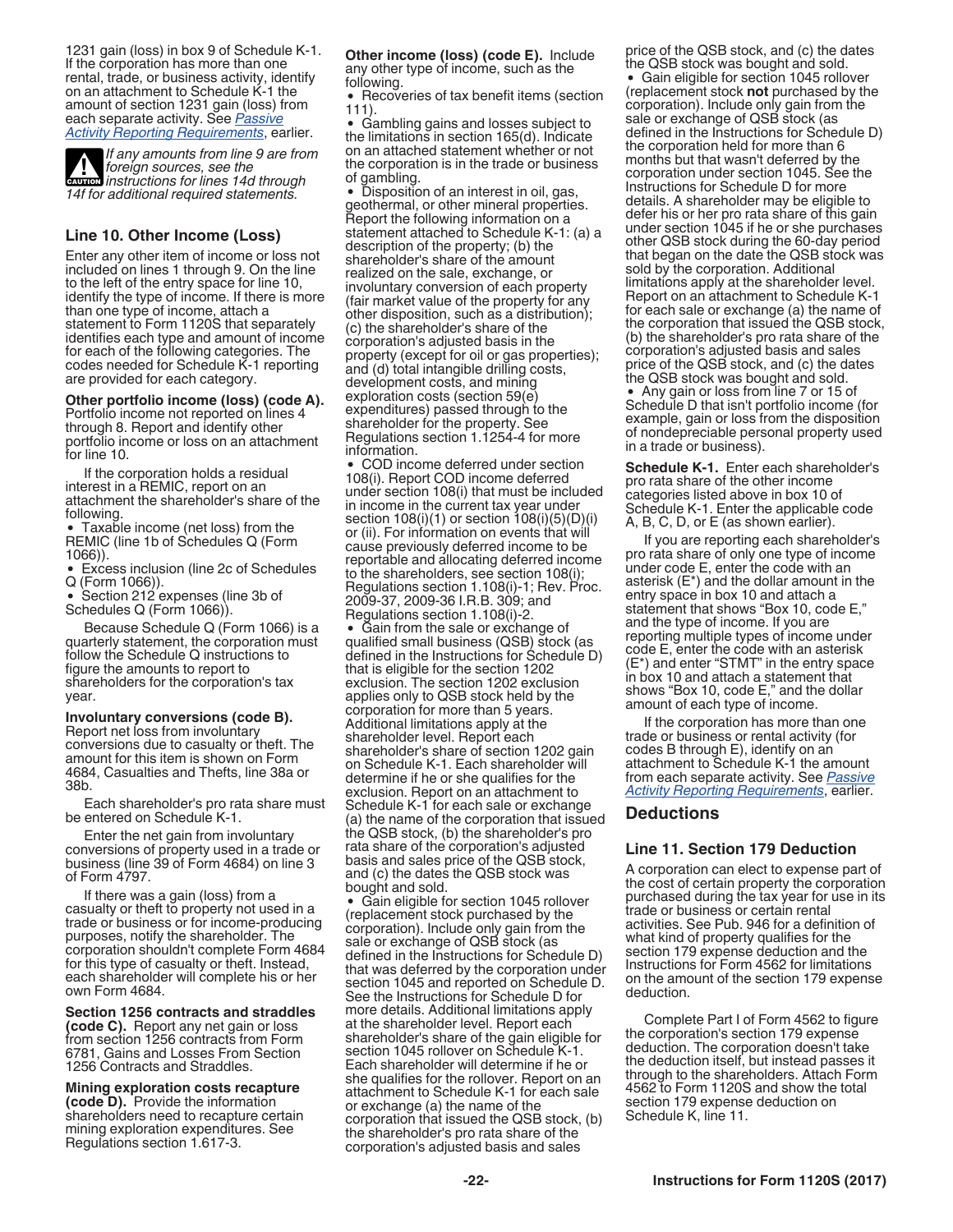<span id="page-22-0"></span>Although the corporation can't take the section 179 deduction, it generally must still reduce the basis of the asset by the amount of the section 179 deduction it elected, regardless of whether any shareholder can use the deduction. However, the corporation doesn't reduce the basis for any section 179 deduction allocable to a trust or estate because they aren't eligible to take the section 179 deduction. See Regulations section 1.179-1(f).

Identify on an attachment to Schedules K and K-1 the cost of any section 179 property placed in service during the year that is qualified enterprise zone property. See the Instructions for Form 4562 for more details.

See the instructions for line 17d of Schedule K for sales or other dispositions of property for which a section 179 deduction has passed through to shareholders and for the recapture rules if the business use of the property dropped to 50% or less.

**Schedule K-1.** Report each shareholder's pro rata share of the section 179 expense deduction in box 11 of Schedule K-1. If the corporation has more than one rental, trade, or business activity, identify on an attachment to Schedule K-1 the amount of section 179 deduction from each separate activity. See *[Passive](#page-8-0) [Activity Reporting Requirements](#page-8-0)*, earlier.

Don't complete box 11 of Schedule K-1 for any shareholder that is an estate or trust; estates and trusts aren't eligible for the section 179 expense deduction.

#### **Line 12a. Charitable Contributions**

Cash contributions must be supported by a dated bank record or receipt.

Generally, no deduction is allowed for any contribution of \$250 or more unless the corporation obtains a written acknowledgment from the charitable organization that shows the amount of cash contributed, describes any property contributed, and gives an estimate of the value of any goods or services provided in return for the contribution. The acknowledgment must be obtained by the due date (including extensions) of the corporation's return, or if earlier, the date the return is filed. Don't attach the acknowledgment to the tax return, but keep it with the corporation's records. These rules apply in addition to the filing requirements for Form 8283, Noncash Charitable Contributions, described under *Contributions of property*, later.

Enter charitable contributions made during the tax year. Attach a statement to Form 1120S that separately identifies the corporation's contributions for each of the following categories. See *Limits on Deductions* in Pub. 526, Charitable Contributions, for information on adjusted gross income (AGI) limitations on deductions for charitable contributions.

The codes needed for Schedule K-1 reporting are provided for each category. **Cash contributions (50%) (code A).**  Enter cash contributions subject to the 50% AGI limitation. Do not include in the amount reported using code A the cash contributions reported using code G.

**Cash contributions (30%) (code B).**  Enter cash contributions subject to the 30% AGI limitation.

**Noncash contributions (50%) (code C).** Enter noncash contributions subject to the 50% AGI limitation. Don't include food inventory contributions reported separately on an attached statement. If property other than cash is contributed and the claimed deduction for one item or group of similar items of property exceeds \$5,000, the corporation must give each shareholder a copy of Form 8283 to attach to the shareholder's return.

**Food inventory contributions.** Provide the following information on a statement attached to Schedule K-1.

The shareholder's pro rata share of the amount of the charitable contributions under section 170(e)(3) for qualified food inventory that was donated to charitable organizations for the care of the ill, needy, and infants. The food must meet all the quality and labeling standards imposed by federal, state, and local laws and regulations. The charitable contribution for donated food inventory is the lesser of (a) the basis of the donated food plus half of the appreciation (gain if the donated food were sold at fair market value on the date of the gift), or (b) twice the basis of the donated food. A corporation that doesn't account for inventories and isn't required to capitalize indirect costs under section 263A may elect to treat the basis of the donated food as equal to 25% of the fair market value of the food. See section 170(e)(3)(C) for more details.

• The shareholder's pro rata share of the net income for the tax year from the corporation's trades or businesses that made the contributions of food inventory.

**Qualified conservation contributions.**  The AGI limit for qualified conservation contributions under section 170(h) is generally 50%. However, if the corporation is a qualified farmer or rancher (farm income is more than 50% of gross income), the AGI limit for qualified conservation contributions of property used in agriculture or livestock production (or available for such production) is 100%. The carryover period is 15 tax years. See section 170(b) and Notice 2007-50, 2007-25 I.R.B. 1430, for details. Report qualified conservation contributions with a 50% AGI limitation on Schedule K-1 in box 12 using code C. Report qualified conservation contributions with a 100% AGI limitation on a statement attached to Schedule K-1 using code G.

**Noncash contributions (30%) (code D).** Enter noncash contributions subject to the 30% AGI limitation.

**Capital gain property to a 50% organization (30%) (code E).** Enter capital gain property contributions subject to the 30% AGI limitation.

**Capital gain property (20%) (code F).**  Enter capital gain property contributions subject to the 20% AGI limitation.

**Contributions of property.** See *Contributions of Property* in Pub. 526 and Pub. 561, Determining the Value of Donated Property, for information on noncash contributions and contributions of capital gain property. If the deduction claimed for noncash contributions exceeds \$500, complete Form 8283 and attach it to Form 1120S.

Shareholders can deduct their pro rata share of the fair market value of property contributions, but will only need to adjust their stock basis by their pro rata share of the property's adjusted basis. Give each shareholder a statement identifying their pro rata share of both the fair market value and adjusted basis of the property.

If the corporation made a qualified conservation contribution under section 170(h), also include the fair market value of the underlying property before and after the donation, as well as the type of legal interest contributed, and describe the conservation purpose furthered by the donation. Give a copy of this information to each shareholder.

If the corporation made a contribution of real property located in a registered historic district, restrictions apply. Generally, no deductions are allowed for structures or land (deductions are only allowed for buildings), and the charitable contribution may be reduced if rehabilitation credits were claimed for the building. A \$500 filing fee may apply to certain deductions over \$10,000. See Pub. 526 for details.

**Nondeductible contributions.** Certain contributions made to an organization conducting lobbying activities aren't deductible. See section 170(f)(9) for more details. Also, see *Contributions You Can't Deduct* in Pub. 526 for more examples of nondeductible contributions.

*An accrual basis S corporation can't elect to treat a contribution as can't elect to treat a contribution as*<br>*extrem having been paid in the tax year the board of directors authorizes the payment if the contribution isn't actually paid until the next tax year.*

**Contributions (100%) (code G).** Enter cash contributions made after August 22, 2017, and before January 1, 2018, for relief efforts in certain disaster areas. The corporation must obtain a statement which includes contemporaneous written acknowledgment from the qualified charitable organization that the contribution was used (or will be used) for this purpose. See Pub. 976, Disaster Relief, for more information.

**Qualified conservation contributions of property used in agriculture or livestock production.** If the corporation is a qualified farmer or rancher (farm income is more than 50% of gross income), attach a statement to Schedule K-1 that shows the shareholder's pro rata share of qualified conservation contributions of property used in agriculture or livestock production (or available for such production). Do not include these contributions in the amounts reported in box 12 of Schedule K-1 because shareholders must separately determine if they qualify for the 50% or 100% AGI limitation for these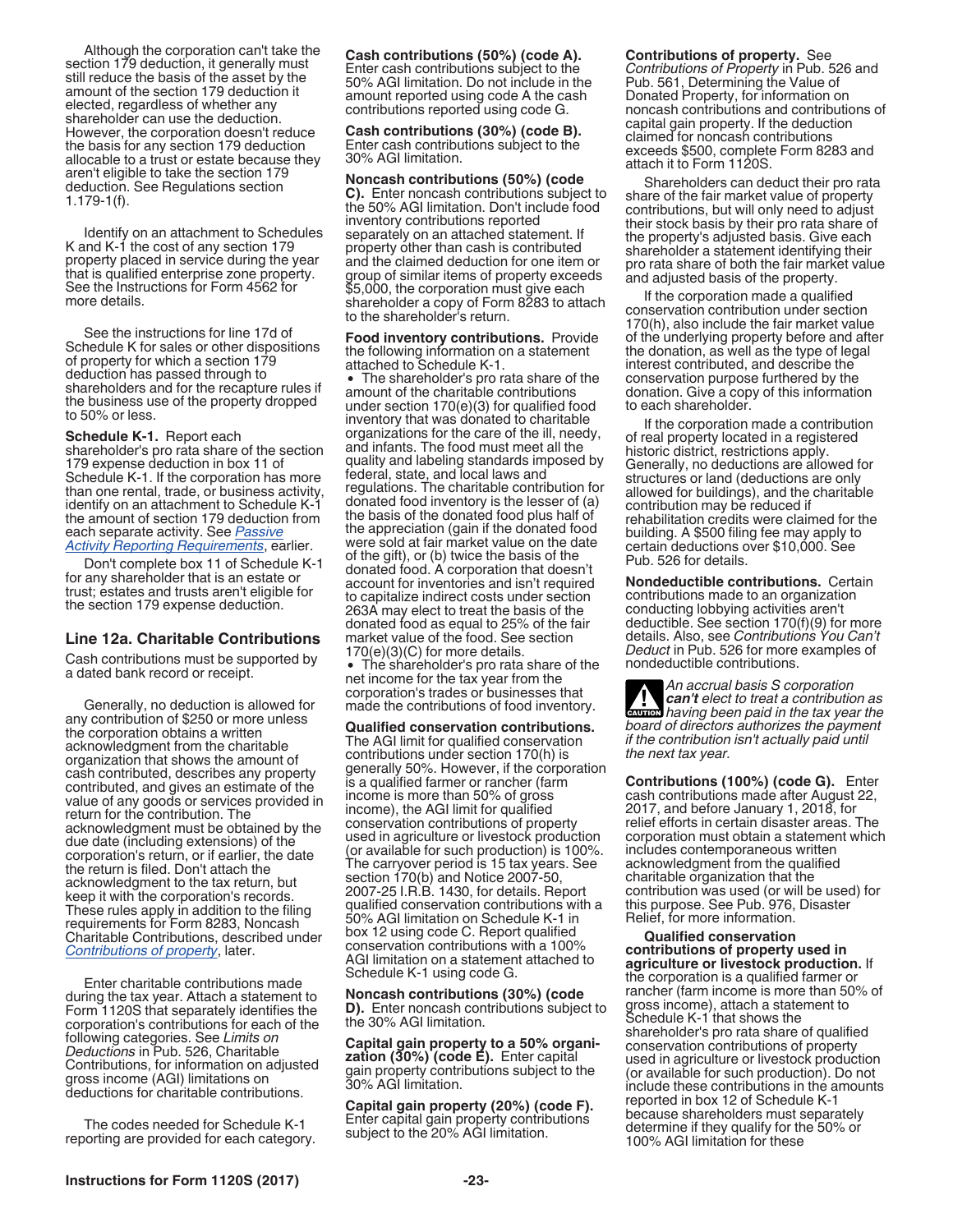<span id="page-23-0"></span>contributions. The contribution must be subject to a restriction that the property remain available for such production. See section 170(b) for details.

**Schedule K-1.** Report each shareholder's pro rata share of charitable contributions in box 12 of Schedule K-1 using codes A through G for each of the contribution categories shown earlier. See *[Contributions of property](#page-22-0)*, earlier, for information on statements you may be required to attach to Schedule K-1. The corporation must attach a copy of its Form 8283 to the Schedule K-1 of each shareholder if the deduction for any item or group of similar items of contributed property exceeds \$5,000, even if the amount allocated to any shareholder is \$5,000 or less.

#### **Line 12b. Investment Interest Expense**

Include on this line the interest properly allocable to debt on property held for investment purposes. Property held for investment includes property that produces income (unless derived in the ordinary course of a trade or business) from interest, dividends, annuities, or royalties; and gains from the disposition of property that produces those types of income or is held for investment.

Investment interest expense doesn't include interest expense allocable to a passive activity.

Investment income and investment expenses other than interest are reported on lines 17a and 17b, respectively. This information is needed by shareholders to determine the investment interest expense limitation (see Form 4952 for details).

**Schedule K-1.** Report each shareholder's pro rata share of investment interest expense in box 12 of Schedule K-1 using code H.

#### **Lines 12c(1) and 12c(2). Section 59(e)(2) Expenditures**

Generally, section 59(e) allows each shareholder to make an election to deduct their pro rata share of the corporation's otherwise deductible qualified expenditures ratably over 10 years (3 years for circulation expenditures). The deduction is taken beginning with the tax year in which the expenditures were made (or for intangible drilling and development costs, over the 60-month period beginning with the month in which such costs were paid or incurred).

The term "qualified expenditures" includes only the following types of expenditures paid or incurred during the tax year.

Circulation expenditures.

• Research and experimental expenditures.

• Intangible drilling and development costs.

• Mining exploration and development costs.

If a shareholder makes the election, these items aren't treated as AMT tax preference items.

Because the shareholders make this election, the corporation can't deduct these amounts or include them as AMT items on Schedule K-1. Instead, the corporation passes through the information the shareholders need to figure their separate deductions.

On line 12c(1), enter the type of expenditures claimed on line 12c(2). Enter on line 12c(2) the qualified expenditures paid or incurred during the tax year for which a shareholder may make an election under section 59(e). Enter this amount for all shareholders whether or not any shareholder makes an election under section 59(e).

On an attached statement, identify the property for which the expenditures were paid or incurred. If the expenditures were for intangible drilling or development costs for oil and gas properties, identify the month(s) in which the expenditures were paid or incurred. If there is more than one type of expenditure or more than one property, provide the amounts (and the months paid or incurred, if required) for each type of expenditure separately for each property.

**Schedule K-1.** Report each shareholder's pro rata share of section 59(e) expenditures in box 12 of Schedule K-1 using code J. Identify the following information on an attached statement.

The type of expenditure.

The property for which the expenditures are paid or incurred.

For oil and gas properties only, the month in which intangible drilling costs and development costs were paid or incurred.

If there is more than one type of expenditure or the expenditures are for more than one property, provide each shareholder's pro rata share of the amounts (and the months paid or incurred for oil and gas properties) for each type of expenditure separately for each property.

#### **Line 12d. Other Deductions**

Enter deductions not included on line 11, 12a, 12b, 12c(2), or 14l. On the line to the left of the entry space for line 12d, identify the type of deduction. If there is more than one type of deduction, attach a statement to Form 1120S that separately identifies the type and amount of each deduction for the following categories. The codes needed for Schedule K-1 reporting are provided for each category.

**Deductions—Royalty income (code I).**  Enter deductions related to royalty income.

**Deductions—Portfolio (2% floor) (code K).** Enter deductions related to portfolio income that are subject to the 2% of AGI floor (see the Instructions for Schedule A (Form 1040)).

**Deductions—Portfolio (other) (code L).** Enter any other deductions related to portfolio income.

No deduction is allowed under section 212 for expenses allocable to a convention, seminar, or similar meeting. Because these expenses aren't deductible by shareholders, the corporation doesn't report these expenses on line 12d of Schedule K. The expenses are nondeductible and are reported as such on line 16c of Schedule K and in box 16 of Schedule K-1 using code C.

**Preproductive period expenses (code M).** If the corporation is required to use an accrual method of accounting under section 448(a)(3), it must capitalize these expenses. If the corporation is permitted to use the cash method, enter the amount of preproductive period expenses that qualify under Regulations section 1.263A-4(d). An election not to capitalize these expenses must be made at the shareholder level. See *Uniform Capitalization Rules* in Pub. 225.

**Commercial revitalization deduction from rental real estate activities (code N).** Enter the commercial revitalization deduction on line 12d only if it is for a rental real estate activity. If the deduction is for a nonrental building, enter it on line 19 of Form 1120S. See *[Special Rules](#page-14-0)*  under *[Line 19. Other Deductions](#page-14-0)*, earlier, for more information.

**Reforestation expense deduction (code O).** The corporation can elect to deduct a limited amount of its reforestation expenditures paid or incurred during the tax year. The amount the corporation can elect to deduct is limited to \$10,000 for each qualified timber property. See section 194(c) for a definition of reforestation expenditures and qualified timber property. See Notice 2006-47, 2006-20 I.R.B. 892, for details on making the election. The corporation must amortize over 84 months any amount not deducted. See *[Reforestation](#page-15-0) [expenditures](#page-15-0)*, earlier.

**Schedule K-1.** Enter the shareholder's pro rata share of allowable reforestation expense in box 12 of Schedule K-1 using code O and attach a statement that provides a description of the qualified timber property. If the corporation is electing to deduct amounts from more than one qualified timber property, provide a description and the amount for each property.

**Domestic production activities information (code P).** If the corporation isn't eligible or chooses not to figure qualified production activities income (QPAI) at the corporate level, attach a statement with the following information to enable each shareholder to figure the domestic production activities deduction. Identify any amounts from oil-related production activities and list them separately.

- Domestic production gross receipts (DPGR).
- Gross receipts from all sources.
- Cost of goods sold allocable to DPGR.  $\bullet$
- Cost of goods sold from all sources. Total deductions, expenses, and losses
- directly allocable to DPGR.

Total deductions, expenses, and losses directly allocable to a non-DPGR class of income.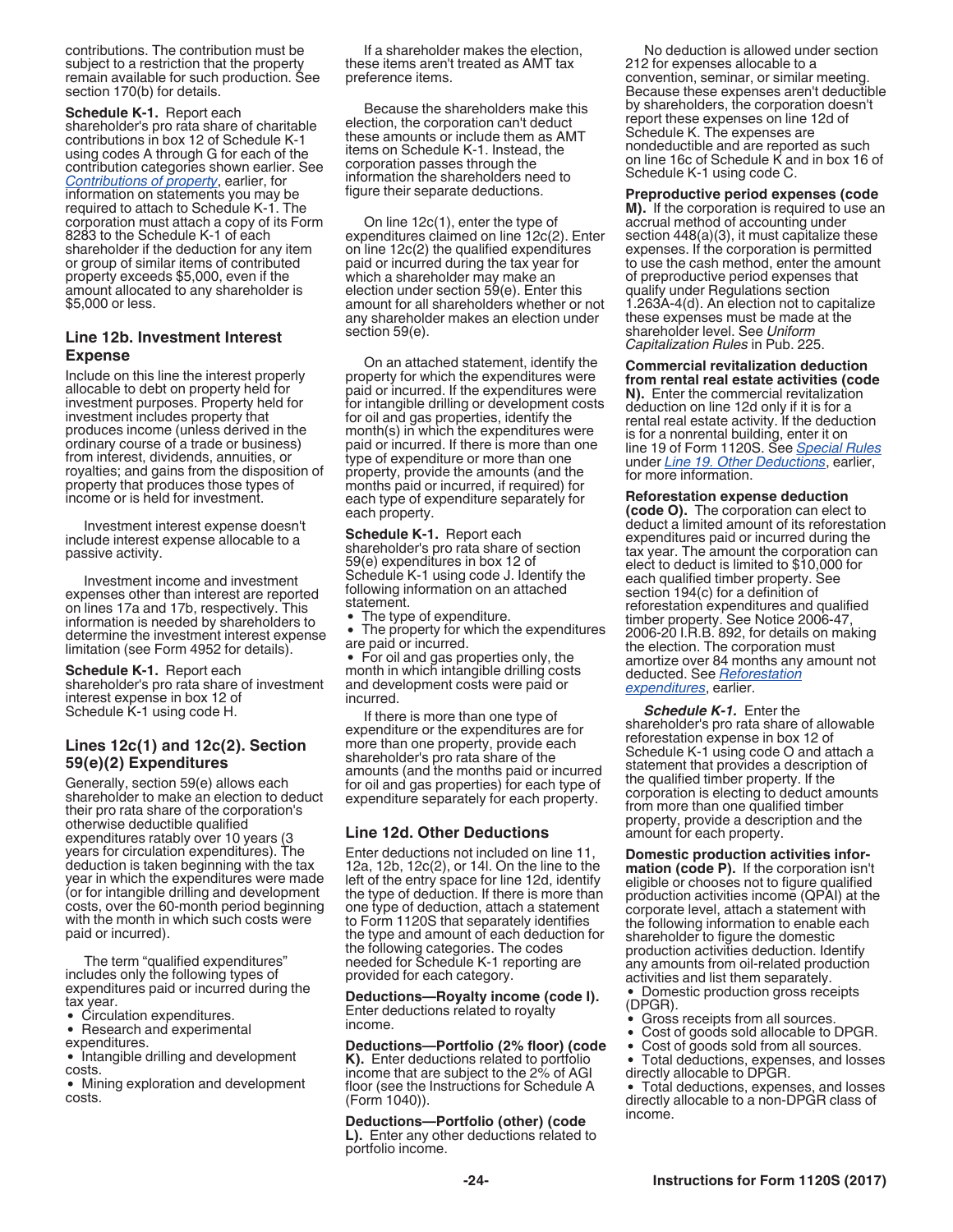<span id="page-24-0"></span>Other deductions, expenses, and losses not directly allocable to DPGR or another class of income.

Form W-2 wages properly allocable to DPGR.

• Any other information a shareholder using the section 861 method will need to allocate and apportion cost of goods sold and deductions between domestic production gross receipts and other receipts.

See Form 8903, Domestic Production Activities Deduction, and its instructions for details. If the corporation is eligible and chooses to figure QPAI at the corporate level, see *Qualified production activities income (code Q)* next.

**Qualified production activities income (code Q).** If the corporation is eligible and chooses to figure QPAI at the corporate level, use code Q to report the shareholder's pro rata share of the corporation's QPAI. This amount may be less than zero. If any portion of QPAI is attributable to oil-related production activities, attach a separate statement to identify the oil-related portion. See the Instructions for Form 8903 for details.

**Employer's Form W-2 wages (code R).**  If the corporation is eligible and chooses to report QPAI with code Q, use code R to report the shareholder's pro rata share of employer's Form W-2 wages properly allocable to domestic production gross receipts. See the Instructions for Form 8903 for details.

**Other deductions (code S).** Include any other deductions, such as the following.

Amounts paid by the corporation that would be allowed as itemized deductions on any of the shareholders' income tax returns if they were paid directly by a shareholder for the same purpose. These amounts include, but aren't limited to, expenses under section 212 for the production of income other than from the corporation's trade or business. However, don't enter expenses related to portfolio income or investment interest expense reported on line 12b of Schedule K on this line.

• Soil and water conservation

expenditures (section 175). See Pub. 225. Endangered species recovery

expenditures (section 175).

Expenditures paid or incurred for the removal of architectural and transportation barriers to the elderly and disabled that the corporation has elected to treat as a current expense. See section 190.

• Interest expense allocated to debt-financed distributions. See Notice 89-35, 1989-1 C.B. 675, or Pub. 535, chapter 4, for more information.

Contributions to a capital construction fund. See Pub. 595, Capital Construction Fund for Commercial Fishermen.

Any penalty on early withdrawal of savings because the corporation withdrew funds from its time savings deposit before its maturity.

• Film, television, and live theatrical production expenses. The corporation can elect to deduct certain costs of a qualified film, television, or live theatrical production commencing before January 1, 2017 (after December 31, 2015, and before January 1, 2017, for a live theatrical production), if the aggregate cost of the production

doesn't exceed \$15 million. There is a higher dollar limitation for productions in certain areas. A live theatrical performance commences on the date of its first public performance for a paying audience. Provide a description of the film, television, or live theatrical production on an attached statement. If the corporation makes the election for more than one production, attach a statement to Schedule K-1 that shows each shareholder's pro rata share of the qualified expenditures separately for each production. The deduction is subject to recapture under section 1245 if the election is voluntarily revoked or the production fails to meet the requirements for the deduction. See section 181 and the related regulations.

Current year section 108(i) original issue discount (OID) deduction. In general, if the corporation made a section 108(i) election for income from the COD attributable to the reacquisition of an applicable debt instrument and the corporation issued a debt instrument with OID that is subject to section 108(i)(2) because of the election, the deduction for all or a portion of the OID that accrues before the first tax year the COD is includible in income is deferred until the COD is includible in income. The aggregate amount of OID that is deferred during this period is generally allowed as a deduction ratably over the 5-year period the COD is includible in income under section 108(i). The amount deferred is limited to the amount of COD subject to the section 108(i) election.

**Schedule K-1.** Enter each shareholder's pro rata share of the deduction categories listed above in box 12 of Schedule K-1 or provide the required information on an attached statement. Enter the applicable code shown above.

If you are reporting only one type of deduction under code S, enter code S with an asterisk (S\*) and the dollar amount in the entry space in box 12 and attach a statement that shows the box number, code, and type of deduction. If you are reporting multiple types of deductions under code S, enter the code with an asterisk (S\*), enter "STMT" in the dollar amount entry space in box 12, and attach a statement that shows the box number, code, and dollar amount of each type of deduction.

If the corporation has more than one trade or business activity, identify on an attachment to Schedule K-1 the amount for each separate activity. See *[Passive](#page-8-0)  [Activity Reporting Requirements](#page-8-0)*, earlier.

#### **Credits**



## **Low-Income Housing Credit**

Section 42 provides a credit that can be claimed by owners of low-income residential rental buildings. To qualify for the credit, the corporation must file Form 8609, Low-Income Housing Credit Allocation and Certification, separately with the IRS. Don't attach Form 8609 to Form 1120S. Complete and attach Form 8586, Low-Income Housing Credit, and Form 8609-A, Annual Statement for Low-Income Housing Credit, to Form 1120S.

#### **Line 13a. Low-Income Housing Credit (Section 42(j)(5))**

If the corporation invested in a partnership to which the provisions of section 42(j)(5) apply, report on line 13a the credit reported to the corporation in box 15 of Schedule K-1 (Form 1065) using code A or code C.

**Schedule K-1.** Report in box 13 of Schedule K-1 each shareholder's pro rata share of the low-income housing credit reported on line 13a of Schedule K. Use code A to report the portion of the credit attributable to buildings placed in service before 2008. Use code C to report the portion of the credit attributable to buildings placed in service after 2007. If the corporation has credits from more than one activity, identify on an attachment to Schedule K-1 the amount for each separate activity. See *[Passive Activity](#page-8-0) [Reporting Requirements](#page-8-0)*, earlier.

#### **Line 13b. Low-Income Housing Credit (Other)**

Report on line 13b any low-income housing credit not reported on line 13a. This includes any credit reported to the corporation in box 15 of Schedule K-1 (Form 1065) using code B or code D.

**Schedule K-1.** Report in box 13 of Schedule K-1 each shareholder's pro rata share of the low-income housing credit reported on line 13b of Schedule K. Use code B to report the portion of the credit attributable to buildings placed in service before 2008. Use code D to report the portion of the credit attributable to buildings placed in service after 2007. If the corporation has credits from more than one rental activity, identify on an attachment to Schedule K-1 the amount for each separate activity. See *[Passive](#page-8-0)  [Activity Reporting Requirements](#page-8-0)*, earlier.

#### **Line 13c. Qualified Rehabilitation Expenditures (Rental Real Estate)**

Enter on line 13c the total qualified rehabilitation expenditures related to rental real estate activities of the corporation. See the Instructions for Form 3468 for details on qualified rehabilitation expenditures.

**Schedule K-1.** Report each shareholder's pro rata share of qualified rehabilitation expenditures related to rental real estate activities in box 13 of Schedule K-1 using code E. Attach a statement to Schedule K-1 that provides the information and the shareholder's pro rata share of the basis and expenditure amounts the shareholder will need to figure the amounts to report on lines 11b through 11f and 11i of Form 3468. See the Instructions for Form 3468 for details. If the corporation has expenditures from more than one rental real estate activity, identify on an attachment to Schedule K-1 the information and amounts for each separate activity. See *[Passive Activity](#page-8-0) [Reporting Requirements](#page-8-0)*, earlier.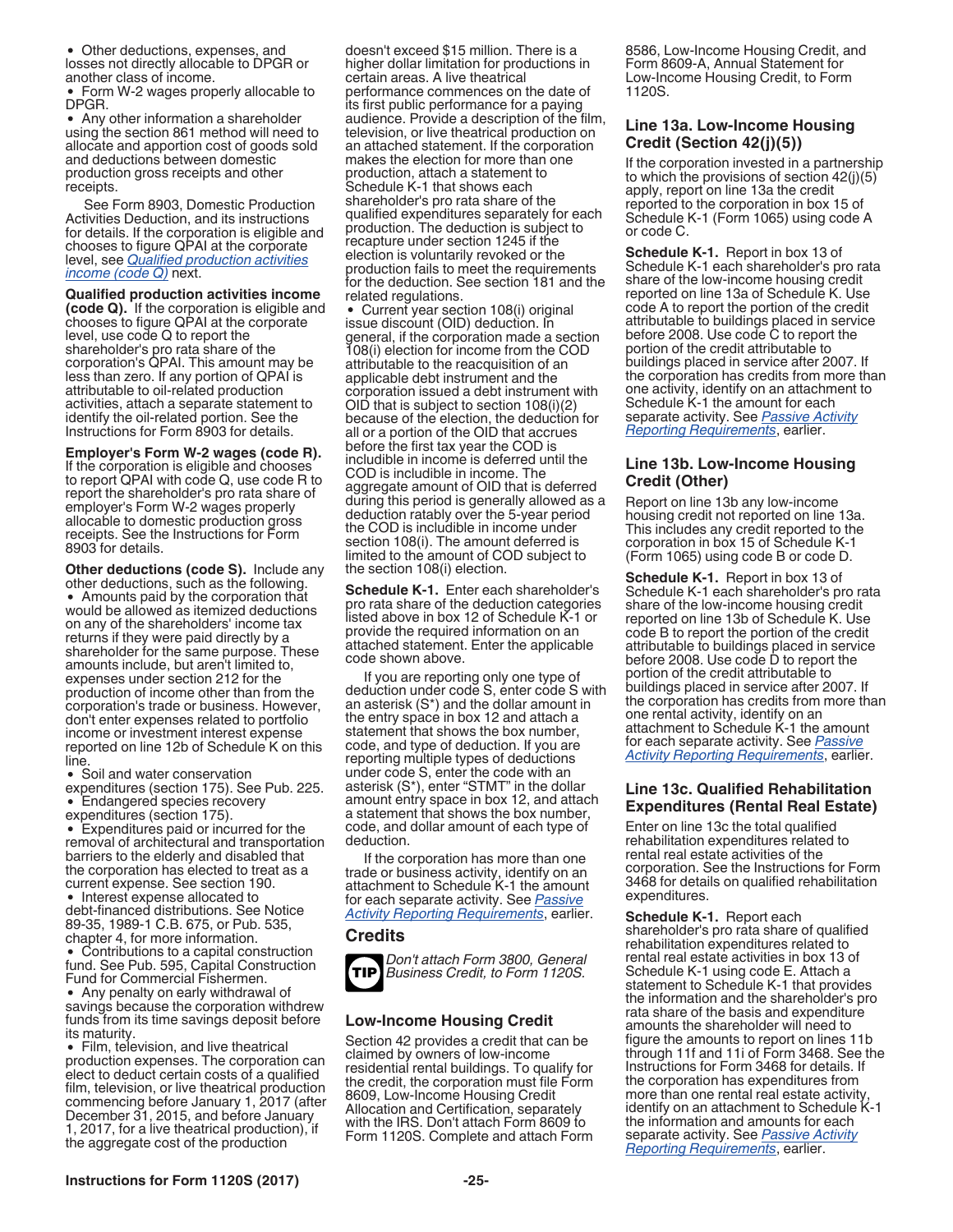

*Qualified rehabilitation expenditures for property not*  **Property and** *expenditures for property not***<br>
<b>CAUTION** related to rental real estate activities *must be reported in box 17 using code C.*

#### **Line 13d. Other Rental Real Estate Credits**

Enter on line 13d any other credit (other than credits reported on lines 13a through 13c) related to rental real estate activities. On the dotted line to the left of the entry space for line 13d, identify the type of credit. If there is more than one type of credit, attach a statement to Form 1120S that identifies the type and amount for each credit. These credits may include any type of credit listed in the instructions for line 13g.

**Schedule K-1.** Report in box 13 of Schedule K-1 each shareholder's pro rata share of other rental real estate credits using code F. If you are reporting each shareholder's pro rata share of only one type of rental real estate credit under code F, enter the code with an asterisk (F\*) and the dollar amount in the entry space in box 13 and attach a statement that shows "Box 13, code F" and the type of credit. If you are reporting multiple types of rental real estate credit under code F, enter the code with an asterisk (F\*) and enter "STMT" in the entry space in box 13 and attach a statement that shows "Box 13, code F" and the dollar amount of each type of credit. If the corporation has credits from more than one rental real estate activity, identify on the attached statement the amount of each type of credit for each separate activity. See *[Passive Activity](#page-8-0) [Reporting Requirements](#page-8-0)*, earlier.

#### **Line 13e. Other Rental Credits**

Enter on line 13e any other credit (other than credits reported on lines 13a through 13d) related to rental activities. On the dotted line to the left of the entry space for line 13e, identify the type of credit. If there is more than one type of credit, attach a statement to Form 1120S that identifies the type and amount for each credit. These credits may include any type of credit listed in the instructions for line 13g.

**Schedule K-1.** Report in box 13 of Schedule K-1 each shareholder's pro rata share of other rental credits using code G. If you are reporting each shareholder's pro rata share of only one type of rental credit under code G, enter the code with an asterisk (G\*) and the dollar amount in the entry space in box 13 and attach a statement that shows "Box 13, code G" and the type of credit. If you are reporting multiple types of rental credit under code G, enter the code with an asterisk (G\*) and enter "STMT" in the entry space in box 13 and attach a statement that shows "Box 13, code G" and the dollar amount of each type of credit. If the corporation has credits from more than one rental activity, identify on the attached statement the amount of each type of credit for each separate activity. See *[Passive Activity Reporting](#page-8-0) [Requirements](#page-8-0)*, earlier.

#### **Line 13f. Biofuel Producer Credit**

Enter on line 13f the biofuel producer credit attributable to trade or business activities. If the credit is attributable to rental activities, enter the amount on line 13d or 13e.

Figure this credit on Form 6478, if applicable. Attach it to Form 1120S. Include any amount shown on line 2 of Form 6478 in the corporation's income on line 5 of Form 1120S.

See section 40(f) for an election the corporation can make to have the credit not apply.

**Schedule K-1.** Report in box 13 of Schedule K-1 each shareholder's pro rata share of the biofuel producer credit reported on line 13f using code I. If the corporation has credits from more than one activity, identify on an attachment to Schedule K-1 the amount for each separate activity. See *[Passive Activity](#page-8-0) [Reporting Requirements](#page-8-0)*, earlier.

#### **Line 13g. Other Credits**

Enter on line 13g any other credit, except credits or expenditures shown or listed for lines 13a through 13f or the credit for federal tax paid on fuels (which is reported on line 23c of page 1). On the line to the left of the entry space for line 13g, identify the type of credit. If there is more than one type of credit, attach a statement to Form 1120S that separately identifies each type and amount of credit for the following categories. The codes needed for box 13 of Schedule K-1 are provided in the heading of each category.

**Undistributed capital gains credit (code H).** This credit represents taxes paid on undistributed capital gains by a regulated investment company (RIC) or a real estate investment trust (REIT). As a shareholder of a RIC or REIT, the corporation will receive notice of the amount of tax paid on undistributed capital gains on Form 2439, Notice to Shareholder of Undistributed Long-Term Capital Gains.

**Work opportunity credit (code J).**  Complete Form 5884 to figure the credit. Attach it to Form 1120S.

**Disabled access credit (code K).**  Complete Form 8826 to figure the credit. Attach it to Form 1120S.

**Empowerment zone employment cred**it (code L). Complete Form 8844, if applicable, to figure the credit. Attach it to Form 1120S.

**Credit for increasing research activities (code M).** Complete Form 6765 to figure the credit. Attach it to Form 1120S. For more information, see the Instructions for Form 6765.

*The corporation should provide the information necessary for the*  **TIP** *shareholder to determine whether the corporation is an eligible small business under section 38(c)(5)(C). If the shareholder and the corporation meet the requirements of section 38(c)(5)(C), the research credit may be treated as a specified credit.*

**Credit for employer social security and Medicare taxes paid on certain employee tips (code N).** Complete Form 8846 to figure the credit. Attach it to Form 1120S.

**Backup withholding (code O).** This credit is for backup withholding on dividends, interest, and other types of income of the corporation.

**Other credits (code P).** Attach a statement to Form 1120S that identifies the type and amount of any other credits not reported elsewhere. Complete the credit form identified below and attach it to Form 1120S.

Unused investment credit from the qualifying advanced coal project credit, qualifying gasification project credit, or qualifying advanced energy project credit allocated from cooperatives.

Unused investment credit from the rehabilitation credit or energy credit allocated from cooperatives.

Credits for affected disaster area  $\bullet$ employers (Form 5884-A).

• Orphan drug credit (Form 8820).

Enhanced oil recovery credit (Form 8830).

• Renewable electricity, refined coal, and Indian coal production credit (Form 8835). Attach a statement to Form 1120S and Schedule K-1 showing the allocation of the credit for production during the 4-year period beginning on the date the facility was placed in service and for production after that period.

• Indian employment credit (Form 8845), if applicable.

• Biodiesel and renewable diesel fuels credit (Form 8864), if applicable. Include any amount from line 8 of Form 8864 in the corporation's income on line 5 of Form 1120S. If this credit includes the small agri-biodiesel producer credit, identify on a statement attached to Schedule K-1 (a) the small agri-biodiesel producer credit included in the total credit allocated to the shareholder, (b) the number of gallons for which the corporation claimed the small agri-biodiesel producer credit, and (c) the corporation's productive capacity for agri-biodiesel.

New markets credit (Form 8874).

Credit for small employer pension plan startup costs (Form 8881).

Credit for employer-provided childcare facilities and services (Form 8882). Low sulfur diesel fuel production credit (Form 8896).

Qualified railroad track maintenance

credit (Form 8900), if applicable.

Credit for oil and gas production from marginal wells (Form 8904).

Distilled spirits credit (Form 8906). Energy efficient home credit (Form

8908), if applicable.

Alternative motor vehicle credit (Form 8910).

• Alternative fuel vehicle refueling property credit (Form 8911), if applicable. Clean renewable energy bond credit (Form 8912). The amount of this credit (excluding any credits from partnerships, estates, and trusts) is reported as interest income on line 4 of Schedule K. In addition, the amount of this credit is reported on line 17d of Schedule K.

Qualified zone academy bond credit (for bonds issued before October 4, 2008) (Form 8912). The amount of this credit is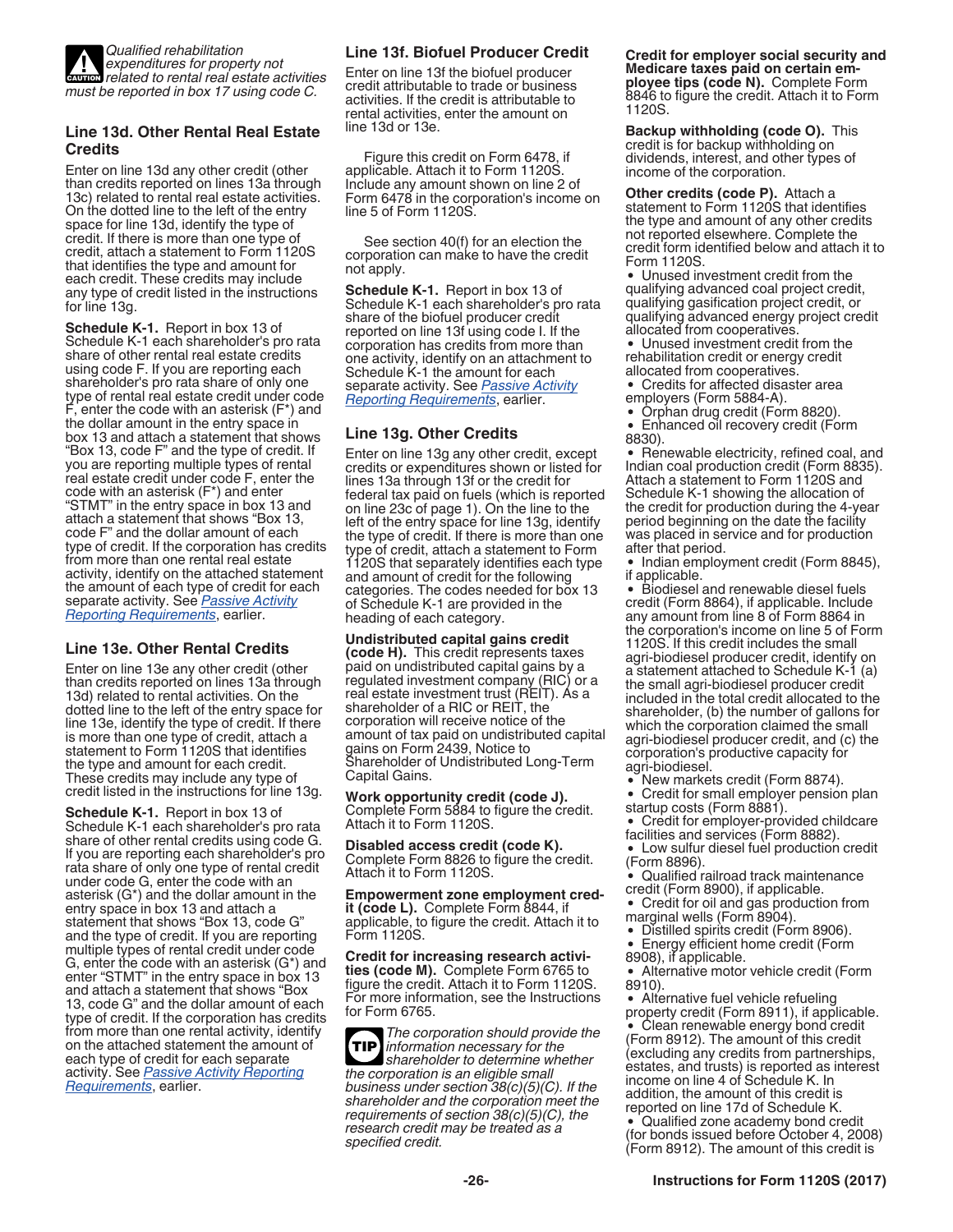<span id="page-26-0"></span>reported as interest income on line 4 of Schedule K. In addition, the amount of this credit is reported on line 17d of Schedule K.

• New clean renewable energy bond credit (Form 8912). The amount of this credit (excluding any credits from partnerships, estates, and trusts) is reported as interest income on line 4 of Schedule K. In addition, the amount of this credit is reported as a property distribution on line 16d of Schedule K.

Qualified energy conservation bond credit (Form 8912). The amount of this credit (excluding any credits from partnerships, estates, and trusts) is reported as interest income on line 4 of Schedule K. In addition, the amount of this credit is reported as a property distribution on line 16d of Schedule K.

Qualified zone academy bond credit (for bonds issued after October 3, 2008) (Form 8912). The amount of this credit (excluding any credits from partnerships, estates, and trusts) is reported as interest income on line 4 of Schedule K. In addition, the amount of this credit is reported as a property distribution on line 16d of Schedule K.

Qualified school construction bond credit (Form 8912). The amount of this credit (excluding any credits from partnerships, estates, and trusts) is reported as interest income on line 4 of Schedule K. In addition, the amount of this credit is reported as a property distribution on line 16d of Schedule K.

Build America bond credit (Form 8912). The amount of this credit (excluding any credits from partnerships, estates, and trusts) is reported as interest income on line 4 of Schedule K. In addition, the amount of this credit is reported as a property distribution on line 16d of Schedule K.

• Mine rescue team training credit (Form 8923), if applicable.

- Credit for employer differential wage payments (Form 8932).
- Carbon dioxide sequestration credit (Form 8933).

Qualified plug-in electric drive motor vehicle credit (Form 8936).

- Credit for small employer health
- insurance premiums (Form 8941).

General credits from an electing large partnership.

**Schedule K-1.** Enter in box 13 of Schedule K-1 each shareholder's pro rata share of the credits listed above. See additional Schedule K-1 reporting information provided in the instructions above. Enter the applicable code, H through P, in the column to the left of the dollar amount entry space.

If you are reporting each shareholder's pro rata share of only one type of credit under code P, enter the code with an asterisk (P\*) and the dollar amount in the entry space in box 13 and attach a statement that shows "Box 13, code P" and the type of credit. If you are reporting multiple types of credit under code P, enter the code with an asterisk (P\*) and enter "STMT" in the entry space in box 13 and attach a statement that shows "Box 13, code P" and the dollar amount of each type of credit. If the corporation has credits from more than one activity, identify on an attachment to Schedule K-1 the amount of each type of credit for each separate activity. See *[Passive Activity Reporting](#page-8-0) [Requirements](#page-8-0)*, earlier.

#### **Foreign Transactions**

Line 14b must be completed if a shareholder may need this information to figure a foreign tax credit. Lines 14a and 14c through 14n must be completed if the corporation has foreign income, deductions, or losses, or has paid or accrued foreign taxes.

On Schedule K-1, for items that require an attached statement, enter the code followed by an asterisk and the shareholder's pro rata share of the dollar amount. Attach a statement to Schedule K-1 providing the information described below. If the corporation had income from, or paid or accrued taxes to, more than one country or U.S. possession, see the requirement for an attached statement in the instructions for line 14a below. See Pub. 514, Foreign Tax Credit for Individuals, and the Instructions for Form 1116, Foreign Tax Credit, for more information.

#### **Line 14a. Name of Country or U.S. Possession (Code A)**

Enter the name of the foreign country or U.S. possession from which the corporation had income or to which the corporation paid or accrued taxes. If the corporation had income from, or paid or accrued taxes to, more than one foreign country or U.S. possession, enter "See attached" and attach a statement for each country for lines 14a through 14n (codes A through N and code Q of Schedule K-1). On Schedule K-1, if there is more than one country, enter code A followed by an asterisk (A\*), enter "STMT," and attach a statement to Schedule K-1 for each country for the information and amounts coded A through N and Q.

**RIC pass-through amounts.** Aggregate all income passed through from RICs and report the total on a single line. Enter "RIC" on line 14a and report the total on line 14b. Note that the totals are being reported on a single line because it isn't necessary to report the RIC pass-through amounts on a per-country basis.

#### **Line 14b. Gross Income From All Sources (Code B)**

Enter the corporation's gross income from all sources (both U.S. and foreign).

#### **Line 14c. Gross Income Sourced at Shareholder Level (Code C)**

Enter the total gross income of the corporation that is required to be sourced at the shareholder level. This includes income from the sale of most personal property, other than inventory, depreciable property, and certain intangible property. See Pub. 514 and section 865 for details.



The amount of this gross income (without regard to its source) in each category identified in the instructions for lines 14d, 14e, and 14f.

Specifically identify gains on the sale of personal property other than inventory, depreciable property, and certain intangible property on which a foreign tax of 10% or more was paid or accrued. Also list losses on the sale of such property if the foreign country would have imposed a 10% or higher tax had the sale resulted in a gain. In addition, separately identify the amounts of such gains or losses within each separate limitation category that are long-term capital gains and losses or collectibles (28%) gains and losses. See *Determining the Source of Income From the Sales or Exchanges of Certain Personal Property* in Pub. 514 and section 865.

#### **Lines 14d–14f. Foreign Gross Income Sourced at Corporate Level**

Separately report gross income from sources outside the United States by category of income as follows. See Pub. 514 for more information on the categories of income.

*You must attach a statement to Form 1120S that specifies foreign Form 1120S that specifies f*<br> **EQUIDE** Source qualified dividends, *unrecaptured section 1250 gains, and net section 1231 gain (loss).*

**Line 14d. Passive category (code D).**  Passive category foreign source income.

**Line 14e. General category (code E).**  General category foreign source income. Include all foreign income sourced at the corporate level that isn't reported on lines 14d and 14f.

**Line 14f. Other (code F).** Attach a statement showing the amount of foreign source income included in each of the following categories.

- Section 901(j) income.
- Income re-sourced by treaty.

#### **Lines 14g–14h. Deductions Allocated and Apportioned at Shareholder Level**

**Line 14g. Interest expense (code G).**  Enter the corporation's total interest expense (including interest equivalents under Temporary Regulations section 1.861-9T(b)). Don't include interest directly allocable under Temporary Regulations section 1.861-10T to income from a specific property. This type of interest is allocated and apportioned at the corporate level and is included on lines 14i through 14k.

**Line 14h. Other (code H).** Enter the total of all other deductions or losses that are required to be allocated at the shareholder level. For example, include on line 14h research and experimental expenditures (see Regulations section 1.861-17(f)).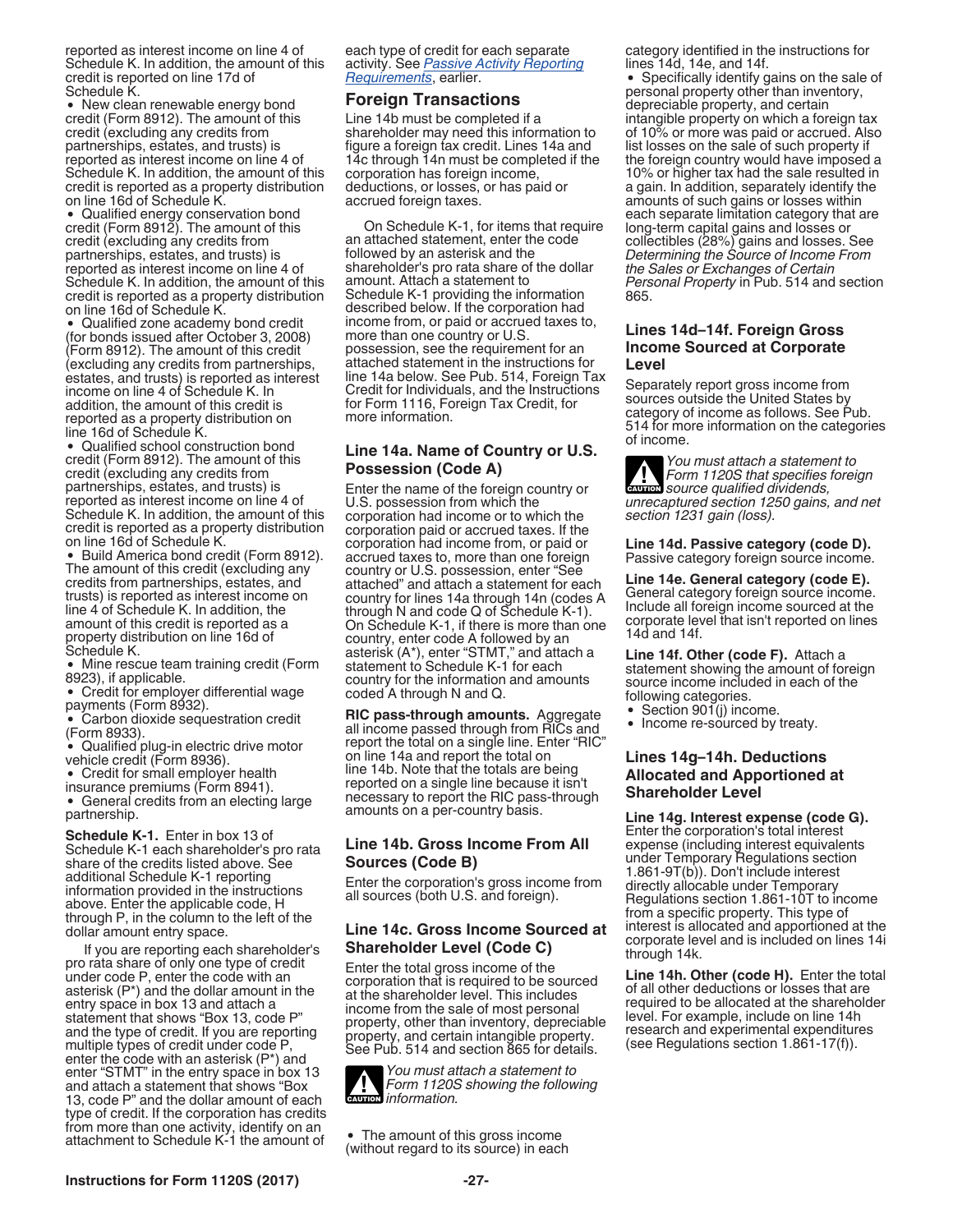#### **Lines 14i–14k. Deductions Allocated and Apportioned at Corporate Level to Foreign Source Income**

Separately report corporate deductions that are apportioned at the corporate level to:

Passive category foreign source income,

General category foreign source income, and

Other foreign source income (see the instructions for lines 14d–14f). Attach a statement showing the amount of deductions allocated and apportioned at the corporate level to each of the listed categories from line 14f. See Pub. 514 for more information.

#### **Line 14l. Total Foreign Taxes Paid or Accrued**

Enter in U.S. dollars the total foreign taxes (described in section 901 or section 903) that were paid or accrued according to the corporation's method of accounting for such taxes. Translate these amounts into U.S. dollars by using the applicable exchange rate (see Pub. 514).

**Foreign taxes paid (code L).** If the corporation used the cash method of accounting, check the "Paid" box and enter foreign taxes paid during the tax year. Report each shareholder's pro rata share in box 14 of Schedule K-1 using code L.

**Foreign taxes accrued (code M).** If the corporation used an accrual method of accounting, check the "Accrued" box and enter foreign taxes accrued. Report each shareholder's pro rata share in box 14 of Schedule K-1 using code M.

A corporation reporting foreign taxes using the cash method can make an irrevocable election to report the taxes using an accrual method for the year of the election and all future years. Make this election by reporting all foreign taxes using an accrual method on line 14l and checking the "Accrued" box (see Regulations section 1.905-1).

Attach a statement reporting the following information.

The total amount of foreign taxes (including foreign taxes on income sourced at the shareholder level) relating to each category of income (see the instructions for lines 14d–14f).

The dates on which the taxes were paid or accrued, the exchange rates used, and the amounts in both foreign currency and U.S. dollars, for the following.

a. Taxes withheld at source on interest.

b. Taxes withheld at source on dividends.

c. Taxes withheld at source on rents and royalties.

d. Other foreign taxes paid or accrued.

### **Line 14m. Reduction in Taxes Available for Credit (Code N)**

Enter the total reduction in taxes available for credit. Attach a statement showing the reductions for:

Taxes on foreign mineral income (section 901(e)),

Taxes on foreign oil and gas extraction income and foreign oil-related income (section 907(a)),

Taxes attributable to boycott operations (section 908),

Failure to timely file (or furnish all of the information required on) Forms 5471 and 8865,

Foreign income taxes paid or accrued during the current tax year that have been suspended under section 909, and • Any other items (specify).

#### **Line 14n. Other Foreign Tax Information**

**Foreign trading gross receipts (code O).** Report each shareholder's pro rata share of foreign trading gross receipts from line 15 of Form 8873 in box 14 using code O. See *[Extraterritorial Income](#page-9-0)  [Exclusion](#page-9-0)*, earlier.

**Extraterritorial income exclusion (code P).** If the corporation isn't permitted to deduct the extraterritorial income exclusion as a non-separately stated item, attach a statement to Schedule K-1 showing the shareholder's pro rata share of the extraterritorial income exclusion reported on line 52 of Form 8873. Also identify the activity to which the exclusion is related.

**Other foreign transactions (code Q).**  Report any other foreign transaction information the shareholders need to prepare their tax returns. Attach a statement that separately identifies any arrangement, along with the taxes paid or accrued in connection with the arrangement, in which the corporation participates that would qualify as a splitter arrangement under section 909 if one or more shareholders are covered persons with respect to an entity that took into account related income from the arrangement. Also indicate whether the corporation has taken into account any related income from any such splitter arrangement. (See section 909 and the regulations thereunder.)

#### **Alternative Minimum Tax (AMT) Items**

Lines 15a through 15f must be completed for all shareholders.

Enter items of income and deductions that are adjustments or tax preference items for the AMT. For more information, see Form 6251, Alternative Minimum Tax—Individuals, or Schedule I (Form 1041), Alternative Minimum Tax—Estates and Trusts.

Don't include as a tax preference item any qualified expenditures to which an election under section 59(e) may apply. Instead, report these expenditures on line 12(c)(2). Because these expenditures are subject to an election by each shareholder, the corporation can't figure the amount of any tax preference related to them. Instead, the corporation must pass through to each shareholder in

box 12, code J of Schedule K-1 the information needed to figure the deduction.

**Schedule K-1.** Report each shareholder's pro rata share of amounts reported on lines 15a through 15f in box 15 of Schedule K-1 using codes A through F, respectively.

If the corporation is reporting items of income or deduction for oil, gas, and geothermal properties, you may be required to identify these items on a statement attached to Schedule K-1 (see the instructions for lines 15d and 15e). Also see the requirement for an attached statement in the instructions for line 15f.

#### **Line 15a. Post-1986 Depreciation Adjustment**

Figure the adjustment for line 15a based only on tangible property placed in service after 1986 (and tangible property placed in service after July 31, 1986, and before 1987 for which the corporation elected to use the Modified Accelerated Cost Recovery System (MACRS)). Don't make an adjustment for motion picture films, videotapes, sound recordings, certain public utility property (see section 168(f) (2)), property depreciated under the unit-of-production method (or any other method not expressed in a term of years), qualified Indian reservation property, property eligible for a special depreciation allowance, qualified revitalization expenditures, or the section 179 expense deduction.

For property placed in service before 1999, refigure depreciation for the AMT as follows (using the same convention used for the regular tax).

For section 1250 property (generally, residential rental and nonresidential real property), use the straight line method over 40 years.

• For tangible property (other than section 1250 property) depreciated using the straight line method for the regular tax, use the straight line method over the property's class life. Use 12 years if the property has no class life.

• For any other tangible property, use the 150% declining balance method, switching to the straight line method the first tax year it gives a larger deduction, over the property's AMT class life. Use 12 years if the property has no class life.



*See Pub. 946 for a table of class lives.*

For property placed in service after 1998, refigure depreciation for the AMT only for property depreciated for the regular tax using the 200% declining balance method. For the AMT, use the 150% declining balance method, switching to the straight line method the first tax year it gives a larger deduction, and the same convention and recovery period used for the regular tax.

Figure the adjustment by subtracting the AMT deduction for depreciation from the regular tax deduction and enter the result on line 15a. If the AMT deduction is more than the regular tax deduction, enter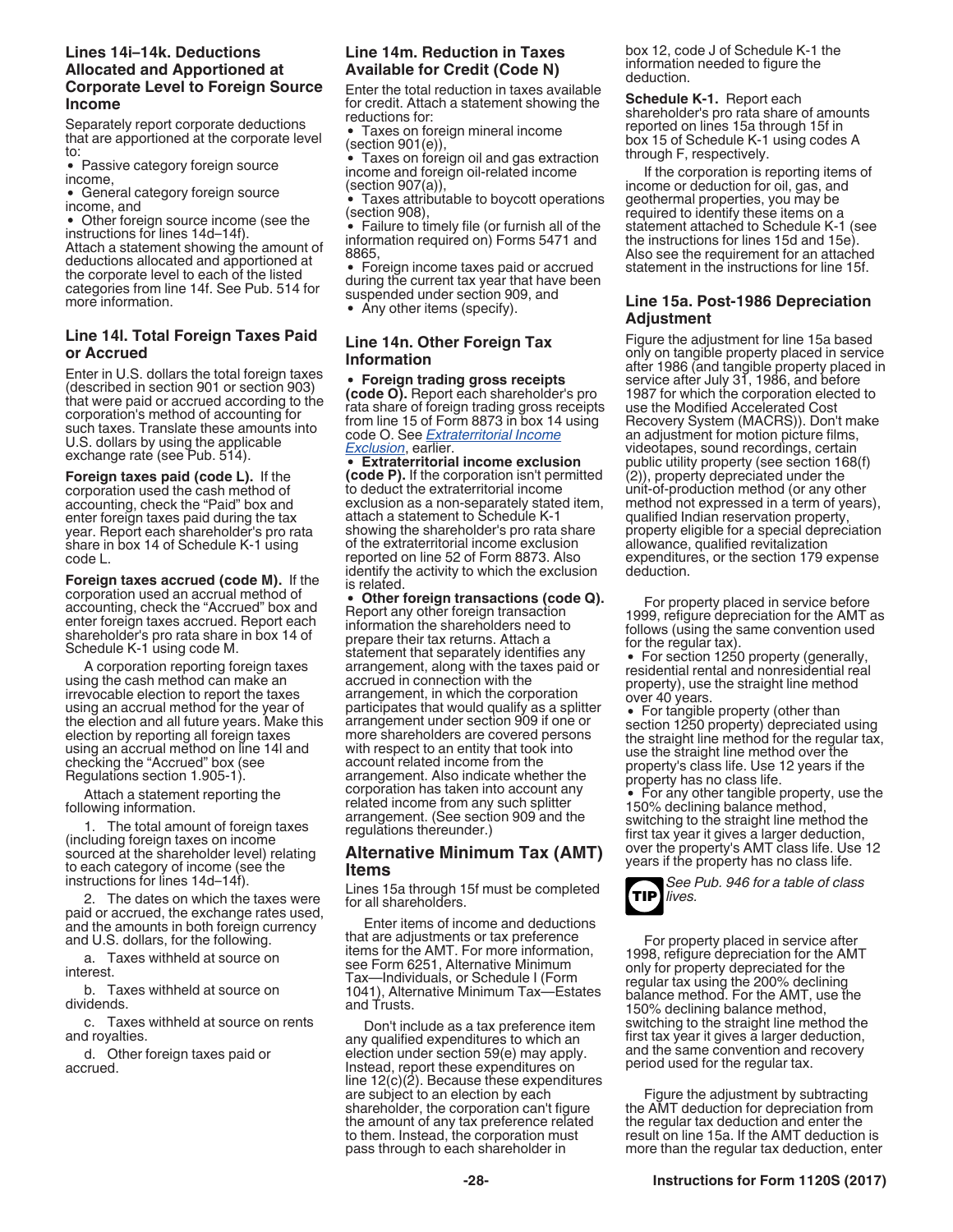<span id="page-28-0"></span>the difference as a negative amount. Depreciation capitalized to inventory must also be refigured using the AMT rules. Include on this line the current year adjustment to income, if any, resulting from the difference.

#### **Line 15b. Adjusted Gain or Loss**

If the corporation disposed of any tangible property placed in service after 1986 (or after July 31, 1986, if an election was made to use the General Depreciation System), or if it disposed of a certified pollution control facility placed in service after 1986, refigure the gain or loss from the disposition using the adjusted basis for the AMT. The property's adjusted basis for the AMT is its cost or other basis minus all depreciation or amortization deductions allowed or allowable for the AMT during the current tax year and previous tax years. Enter on this line the difference between the regular tax gain (loss) and the AMT gain (loss). If the AMT gain is less than the regular tax gain, or the AMT loss is more than the regular tax loss, or there is an AMT loss and a regular tax gain, enter the difference as a negative amount.

If any part of the adjustment is allocable to net short-term capital gain (loss), net long-term capital gain (loss), or net section 1231 gain (loss), attach a statement that identifies the amount of the adjustment allocable to each type of gain or loss.

For a net long-term capital gain (loss), also identify the amount of the adjustment that is collectibles (28%) gain (loss).

For a net section 1231 gain (loss), also identify the amount of adjustment that is unrecaptured section 1250 gain.

#### **Line 15c. Depletion (Other Than Oil and Gas)**

Don't include any depletion on oil and gas wells. The shareholders must figure their oil and gas depletion deductions and preference items separately under section 613A.

Refigure the depletion deduction under section 611 for mines, wells (other than oil and gas wells), and other natural deposits for the AMT. Percentage depletion is limited to 50% of the taxable income from the property as figured under section 613(a), using only income and deductions for the AMT. Also, the deduction is limited to the property's adjusted basis at the end of the year as figured for the AMT. Figure this limit separately for each property. When refiguring the property's adjusted basis, take into account any AMT adjustments made this year or in previous years that affect basis (other than the current year's depletion).

Enter the difference between the regular tax and AMT deduction. If the AMT deduction is greater, enter the difference as a negative amount.

#### **Oil, Gas, and Geothermal Properties—Gross Income and Deductions**

Generally, the amounts to be entered on lines 15d and 15e are only the income and deductions for oil, gas, and geothermal properties that are used to figure the corporation's ordinary business income (loss) on line 21, page 1, Form 1120S.

If there are any items of income or deductions for oil, gas, and geothermal properties included in the amounts that are required to be passed through separately to the shareholders on Schedule K-1 (items not reported in box 1 of Schedule K-1), give each shareholder a statement that shows, for the box in which the income or deduction is included, the amount of income or deductions included in the total amount for that box. Don't include any of these direct pass-through amounts on line 15d or 15e. The shareholder is told in the Shareholder's Instructions for Schedule K-1 (Form 1120S) to adjust the amounts in box 15, code D or E, for any other income or deductions from oil, gas, or geothermal properties included in boxes 2 through 12, 16, or 17 of Schedule K-1 in order to determine the total income and deductions from oil, gas, and geothermal properties for the corporation.

Figure the amounts for lines 15d and 15e separately for oil and gas properties that aren't geothermal deposits and for all properties that are geothermal deposits.

Give each shareholder a statement that shows the separate amounts included in the computation of the amounts on lines 15d and 15e of Schedule K.

#### **Line 15d. Oil, Gas, and Geothermal Properties—Gross Income**

Enter the total amount of gross income (within the meaning of section 613(a)) from all oil, gas, and geothermal properties received or accrued during the tax year and included on page 1, Form 1120S.

#### **Line 15e. Oil, Gas, and Geothermal Properties—Deductions**

Enter any deductions allowed for the AMT that are allocable to oil, gas, and geothermal properties.

#### **Line 15f. Other AMT Items**

Attach a statement to Form 1120S and Schedule K-1 that shows other items not shown on lines 15a through 15e that are adjustments or tax preference items or that the shareholder needs to complete Form 6251 or Schedule I (Form 1041). See these forms and their instructions to determine the amount to enter.

home construction contracts, the taxable income from these contracts must be figured using the percentage of completion method of accounting for the AMT.

Losses from tax shelter farm activities. No loss from any tax shelter farm activity is allowed for the AMT.

Any amount from Form 6478 reported

as other income on Form 1120S, line 5. Any amount from Form 8864 reported  $\bullet$ 

as other income on Form 1120S, line 5.

**Schedule K-1.** If you are reporting each shareholder's pro rata share of only one type of AMT item under code F, enter the code with an asterisk (F\*) and the dollar amount in the entry space in box 15 and attach a statement that shows the type of AMT item. If you are reporting multiple types of AMT items under code F, enter the code with an asterisk (F\*) and enter "STMT" in the entry space in box 15 and attach a statement that shows the dollar amount of each type of AMT item.

#### **Items Affecting Shareholder Basis**

#### **Line 16a. Tax-Exempt Interest Income**

Enter on line 16a tax-exempt interest income, including any exempt-interest dividends received from a mutual fund or other regulated investment company. Individual shareholders must report this information on line 8b of Form 1040. Generally, under section 1367(a)(1)(A), the basis of the shareholder's stock is increased by the amount shown on this line.

#### **Line 16b. Other Tax-Exempt Income**

Enter on line 16b all income of the corporation exempt from tax other than tax-exempt interest (for example, life insurance proceeds, but see section 101(j) for limits and reporting requirements). Generally, under section  $1367(a)(1)(A)$ , the basis of the shareholder's stock is increased by the amount shown on this line.

#### **Line 16c. Nondeductible Expenses**

Enter on line 16c nondeductible expenses paid or incurred by the corporation.

Don't include separately stated deductions shown elsewhere on Schedules K and K-1, capital expenditures, or items for which the deduction is deferred to a later tax year.

Generally, under section 1367(a)(2)(D), the basis of the shareholder's stock is decreased by the amount shown on this line.

#### **Line 16d. Distributions**

Enter the total distributions (including cash) made to each shareholder other than dividends reported on line 17c of Schedule K. Include the shareholder's pro rata share of any amounts included in interest income with respect to new clean renewable energy, qualified energy conservation, qualified zone academy (for

Other AMT items include the following. Accelerated depreciation of real property under pre-1987 rules. Accelerated depreciation of leased personal property under pre-1987 rules. Long-term contracts entered into after February 28, 1986. Except for certain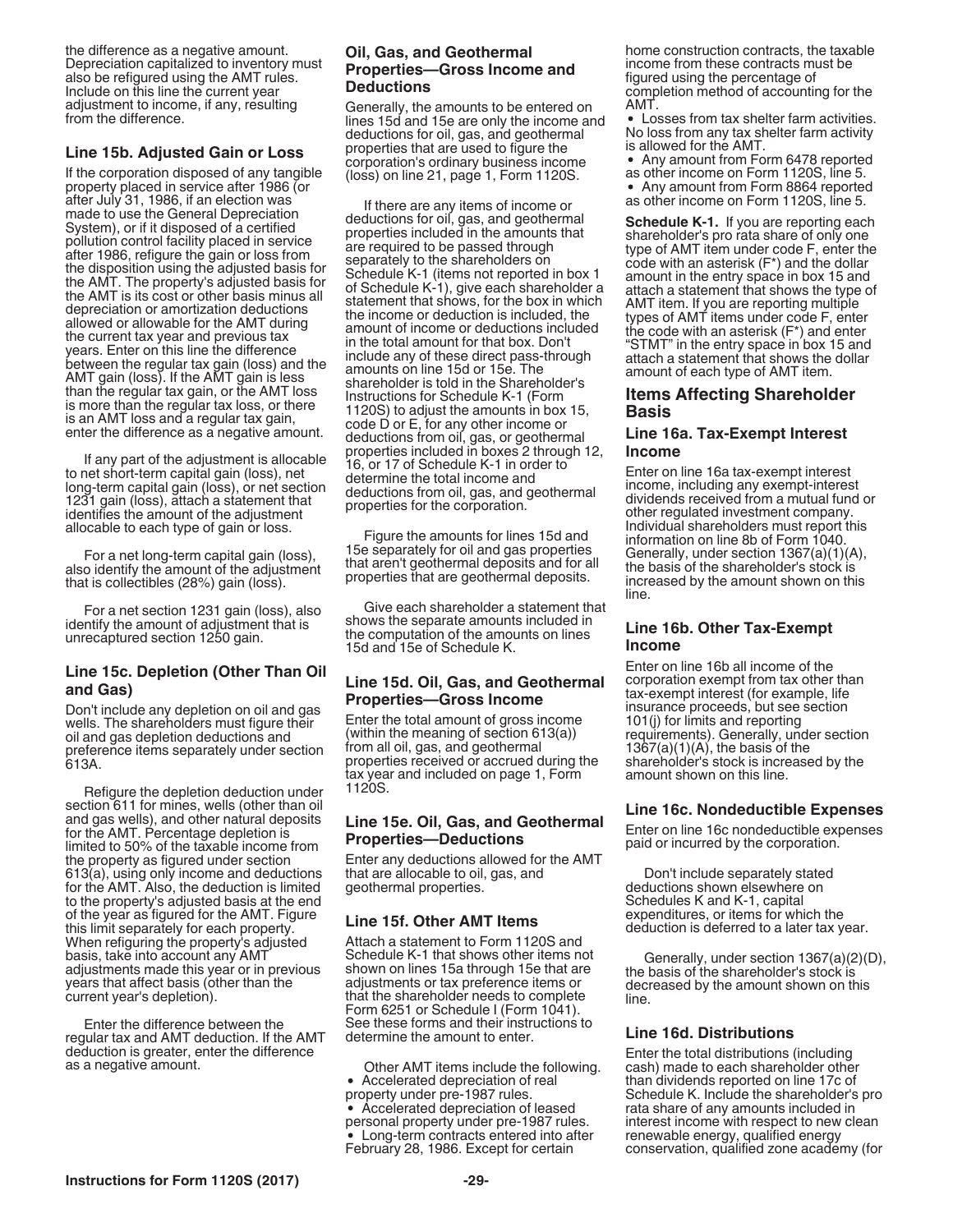<span id="page-29-0"></span>bonds issued after October 3, 2008) qualified school construction, or build America bonds. Distributions of appreciated property are valued at fair market value. If property other than cash was distributed, attach a statement to provide the following information.

The date the property was acquired.

 $\bullet$ The date the property was distributed.

The property's FMV on the date of

distribution. The corporation's basis in the property.

See *[Distributions](#page-33-0)*, later, for the ordering rules.

#### **Line 16e. Repayment of Loans From Shareholders**

Enter any repayments made to shareholders during the current tax year.

**Schedule K-1.** Report each shareholder's pro rata share of amounts reported on lines 16a, 16b, and 16c (concerning items affecting shareholder basis) in box 16 of Schedule K-1 using codes A through C, respectively. Report property distributions (line 16d) and repayment of loans from shareholders (line 16e) on the Schedule K-1 of the shareholder(s) that received the distributions or repayments (using codes D and E).

### **Other Information**

#### **Lines 17a and 17b. Investment Income and Expenses**

Enter on line 17a the investment income included on lines 4, 5a, 6, and 10 of Schedule K. Don't include other portfolio gains or losses on this line.

Enter on line 17b the investment expense included on line 12d of Schedule K.

Investment income includes gross income from property held for investment, the excess of net gain attributable to the disposition of property held for investment over net capital gain from the disposition of property held for investment, any net capital gain from the disposition of property held for investment that each shareholder elects to include in investment income under section 163(d) (4)(B)(iii), and any qualified dividend income that the shareholder elects to include in investment income. Generally, investment income and investment expenses don't include any income or expenses from a passive activity. See Regulations section  $1.469-2(f)(10)$  for exceptions.

Property subject to a net lease isn't treated as investment property because it is subject to the passive loss rules. Don't reduce investment income by losses from passive activities.

Investment expenses are deductible expenses (other than interest) directly connected with the production of investment income. See the Instructions for Form 4952 for more information.

**Schedule K-1.** Report each shareholder's pro rata share of amounts reported on lines 17a and 17b (investment income and expenses) in box 17 of Schedule K-1 using codes A and B, respectively.

If there are other items of investment income or expense included in the amounts that are required to be passed through separately to the shareholders on Schedule K-1, such as net short-term capital gain or loss, net long-term capital gain or loss, and other portfolio gains or losses, give each shareholder a statement identifying these amounts.

#### **Line 17c. Dividend Distributions Paid From Accumulated Earnings and Profits (Schedule K Only)**

Enter total dividends paid to shareholders from accumulated earnings and profits. Report these dividends to shareholders on Form 1099-DIV. Don't report them on Schedule K-1.

#### **Line 17d. Other Items and Amounts**

Report the following information on a statement attached to Form 1120S. On Schedule K-1, enter the appropriate code in box 17 for each information item followed by an asterisk in the left-hand column of the entry space (for example, C\*). In the right-hand column, enter "STMT." The codes are provided for each information category.

**Qualified rehabilitation expenditures (other than rental real estate) (code C).**  Enter total qualified rehabilitation expenditures from activities other than rental real estate activities. See the Instructions for Form 3468 for details on qualified rehabilitation expenditures.



*Report qualified rehabilitation expenditures related to rental real estate activities on line 13c.*

*Schedule K-1.* Report each shareholder's pro rata share of qualified rehabilitation expenditures related to activities other than rental real estate activities in box 17 of Schedule K-1 using code C. Attach a statement to Schedule K-1 that provides the information and the shareholder's pro rata share of the basis and expenditure amounts the shareholder will need to figure the amounts to report on lines 11b through 11f and 11i of Form 3468. See the Instructions for Form 3468 for details. If the corporation has expenditures from more than one activity, identify on a statement attached to Schedule K-1 the information and amounts for each separate activity. See *[Passive Activity](#page-8-0) [Reporting Requirements](#page-8-0)*, earlier.

**Basis of energy property (code D).** In box 17 of Schedule K-1, enter code D followed by an asterisk and enter "STMT" in the entry space for the dollar amount. Attach a statement to Schedule K-1 that provides the shareholder's pro rata share of the basis and capacity amounts the shareholder will need to figure the amounts to report on lines 12a–12d, 12f, 12g, 12i, 12j, 12l, 12m, 12o, and 12q–12u of Form 3468. See the Instructions for Form 3468 for details.

#### **Recapture of low-income housing**

**credit (codes E and F).** If recapture of part or all of the low-income housing credit is required because (a) the prior year qualified basis of a building decreased or (b) the corporation disposed of a building or part of its interest in a building, see Form 8611, Recapture of Low-Income Housing Credit. Complete lines 1 through 7 of Form 8611 to figure the amount of the credit to recapture.

Use code E on Schedule K-1 to report recapture of the low-income housing credit from a section 42(j)(5) partnership. Use code F to report recapture of any other low-income housing credit. See the instructions for lines 13a and 13b, earlier, for more information.

*If a shareholder's ownership interest in a building decreased*  **TIP** *because of a transaction at the shareholder level, the corporation must provide the necessary information to the shareholder to enable the shareholder to figure the recapture.*

*The disposal of a building or an interest therein will generate a credit recapture unless it is*  **CAUTION** *reasonably expected that the building will continue to be operated as a qualified low-income building for the remainder of the building's compliance period.* **!**

See Form 8586, Form 8611, and section 42 for more information.

**Recapture of investment credit (code G).** Complete and attach Form 4255 if, before the end of the recapture period, investment credit property is disposed of or no longer qualifies for the credit or if credit recapture is otherwise required. See the Instructions for Form 4255 for details about when credit recapture is required. State the type of property at the top of Form 4255, and complete lines 2, 3, 4, 10, and 11, whether or not any shareholder is subject to recapture of the credit.

Attach to each Schedule K-1 a separate statement providing the information the corporation is required to show on Form 4255, but list only the shareholder's pro rata share of the basis of the property subject to recapture. Also indicate the lines of Form 4255 on which the shareholders should report these amounts.

The corporation itself is liable for investment credit recapture in certain cases. See *[Investment credit recapture](#page-16-0) [tax](#page-16-0)*, earlier, for details.

# **Recapture of other credits (code H).**

On an attached statement to Schedule K-1, provide any information shareholders will need to report recapture of credits (other than recapture of low-income housing credit and investment credit reported on Schedule K-1 using codes E, F, and G). The following are examples of credits subject to recapture and reported using code H.

• The qualified plug-in electric drive motor vehicle credit. See section 30D(f)(5) for details.

The new markets credit. See Form 8874 and Form 8874-B, Notice of Recapture Event for New Markets Credit, for details.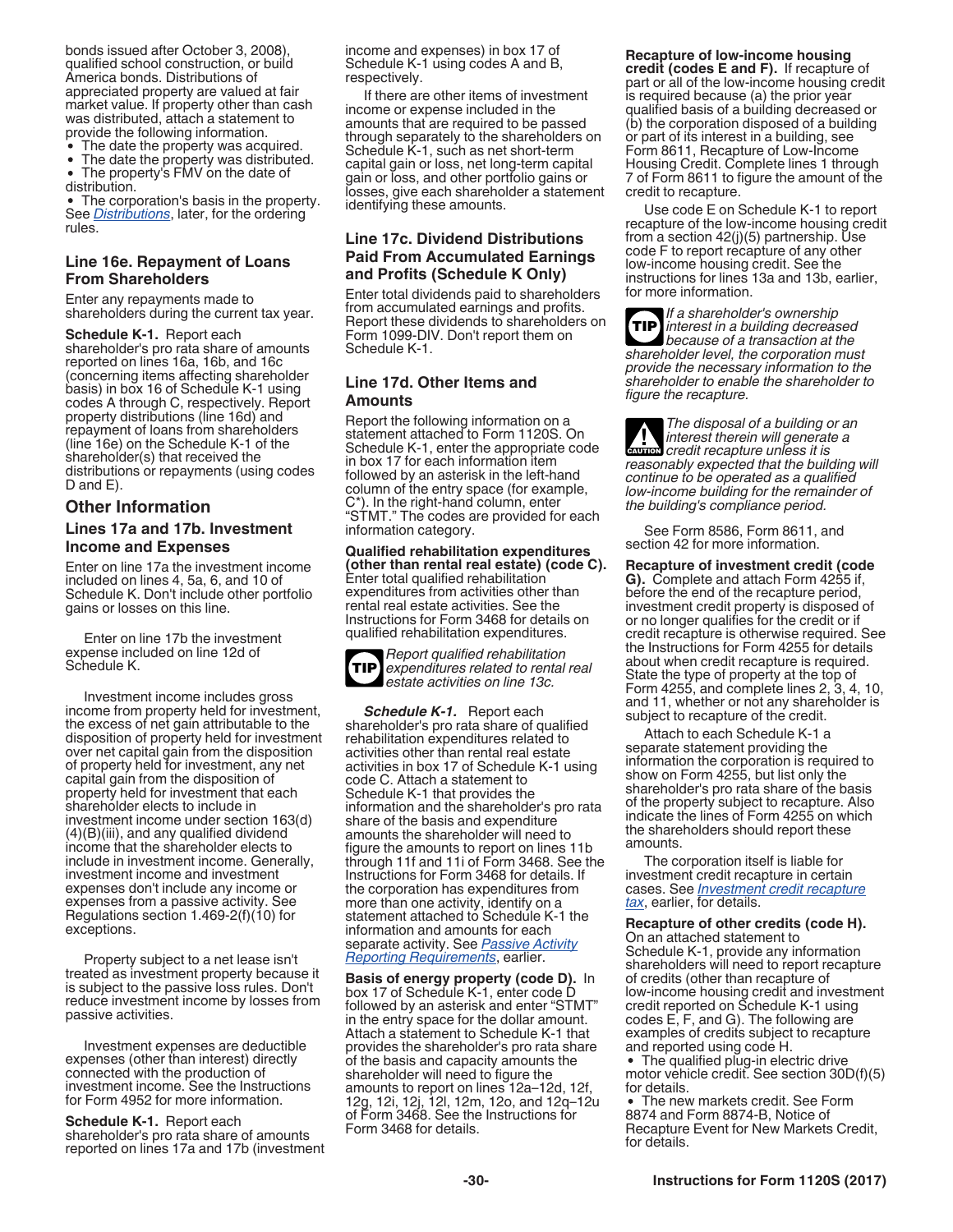<span id="page-30-0"></span>The Indian employment credit. See section 45A(d) for details.

The credit for employer-provided childcare facilities and services. See section 45F(d) for details.

The alternative motor vehicle credit. See section 30B(h)(8) for details.

The alternative fuel vehicle refueling property credit. See section 30C(e)(5) for details.

#### **Look-back interest—Completed**

**long-term contracts (code I).** If the corporation is closely held (defined in section 460(b)(4)(C)(iii)) and it entered into any long-term contracts after February 28, 1986, that are accounted for under either the percentage of completion-capitalized cost method or the percentage of completion method, it must attach a statement to Form 1120S showing the information required in items (a) and (b) of the instructions for lines 1 and 3 of Part II of Form 8697. It must also report the amounts for Part II, lines 1 and 3, to its shareholders. See the Instructions for Form 8697 for more information.

#### **Look-back interest—Income forecast**

**method (code J).** If the corporation is closely held (defined in section 460(b)(4) (C)(iii)) and it depreciated certain property placed in service after September 13, 1995, under the income forecast method, it must attach to Form 1120S the information specified in the instructions for Form 8866, line 2, for the 3rd and 10th tax years beginning after the tax year the property was placed in service. It must also report the line 2 amounts to its shareholders. See the Instructions for Form 8866 for more details.

**Dispositions of property with section 179 deductions (code K).** This represents gain or loss on the sale, exchange, or other disposition of property for which a section 179 deduction has been passed through to shareholders. The

corporation must provide all the following information with respect to such dispositions (see the instructions for Form

1120S, line  $\vec{4}$ , earlier).

Description of the property.

Date the property was acquired and placed in service.

Date of the sale or other disposition of the property.

The shareholder's pro rata share of the gross sales price or amount realized.

The shareholder's pro rata share of the cost or other basis plus expense of sale (reduced as explained in the instructions for Form 4797, line 21).

The shareholder's pro rata share of the depreciation allowed or allowable, determined as described in the instructions for Form 4797, line 22, but excluding the section 179 deduction.

The shareholder's pro rata share of the section 179 deduction (if any) passed through for the property and the corporation's tax year(s) in which the amount was passed through.

• If the disposition is due to a casualty or theft, a statement indicating so, and any additional information needed by the shareholder.

For an installment sale made during the corporation's tax year, any information the shareholder needs to complete Form 6252. The corporation must also

separately report the shareholder's pro rata share of all payments received for the property in future tax years. (Installment payments received for installment sales made in prior tax years should be reported in the same manner used in prior tax years.) See the Instructions for Form 6252 for details.

#### **Recapture of section 179 deduction**

**(code L).** This amount represents recapture of the section 179 deduction if business use of the property dropped to 50% or less before the end of the recapture period. If the business use of any property (placed in service after 1986) for which a section 179 deduction was passed through to shareholders dropped to 50% or less (for a reason other than disposition), the corporation must provide all the following information.

The shareholder's pro rata share of the original basis and depreciation allowed or allowable (not including the section 179 deduction).

The shareholder's pro rata share of the section 179 deduction (if any) passed through for the property and the corporation's tax year(s) in which the amount was passed through.

See Regulations section 1.179-1(e) for details.

**Section 453(l)(3) information (code M).**  Supply any information needed by a shareholder to figure the interest due under section 453(l)(3). If the corporation elected to report the dispositions of certain timeshares and residential lots on the installment method, each shareholder's tax liability must be increased by the shareholder's pro rata share of the interest on tax attributable to the installment payments received during the tax year.

**Section 453A(c) information (code N).**  Supply any information needed by a shareholder to figure the interest due under section 453A(c). If an obligation arising from the disposition of property to which section 453A applies is outstanding at the close of the year, each shareholder's tax liability must be increased by the tax due under section 453A(c) on the shareholder's pro rata share of the tax deferred under the installment method.

**Section 1260(b) information (code O).**  Supply any information needed by a shareholder to figure the interest due under section 1260(b). If the corporation had gain from certain constructive ownership transactions, each shareholder's tax liability must be increased by the shareholder's pro rata share of interest due on any deferral of gain recognition. See section 1260(b) for details, including how to figure the interest.

**Interest allocable to production expenditures (code P).** Supply any information needed by a shareholder to properly capitalize interest as required by section 263A(f). See *[Section 263A uniform](#page-11-0)  [capitalization rules](#page-11-0)*, earlier, for more information.

**CCF nonqualified withdrawal (code Q).**  Report nonqualified withdrawals by the corporation from a capital construction fund. Attach a statement to the

shareholder's Schedule K-1 providing details of the withdrawal. See Pub. 595.

**Depletion information—Oil and gas (code R).** Report gross income and other information relating to oil and gas well properties to shareholders to allow them to figure the depletion deduction for oil and gas well properties. Allocate to each shareholder a proportionate share of the adjusted basis of each corporate oil or gas well property. See section 613A(c)(11) for details.

The corporation can't deduct depletion on oil and gas wells. Each shareholder must determine the allowable amount to report on his or her return. See Pub. 535 for more information.

**Section 108(i) information (code T).**  Report the shareholder's pro rata share of the following.

• Any COD income deferred under section 108(i) that hasn't been included in income in the current or prior tax years. Any OID deduction deferred under

section 108(i)(2)(A)(i) that hasn't been deducted in the current or prior tax years.

For information on allocating these items to shareholders, see section 108(i); Regulations section 1.108(i)-1; Rev. Proc. 2009-37, 2009-36 I.R.B. 309; and Regulations section 1.108(i)-2.

**Net investment income (code U).** Use code U to report any information that may be relevant for shareholders to figure their net investment income tax when the information isn't otherwise identifiable elsewhere on Schedule K-1. Attach a statement that shows a description and dollar amount of each relevant item.

Examples of items reported using code U may include the following.

Net rental real estate income reported on Form 1120S, Schedule K, line 2, and other net rental income reported on Form 1120S, Schedule K, line 3c, derived from a section 212 for-profit activity (and not from a section 162 trade or business).

Gains and losses from dispositions of assets attributable to a section 212 for-profit activity (and not from a section 162 trade or business).

Gain reported on the installment sale basis (or attributable to a private annuity) that is attributable to the disposition of property held in a trade or business.

Gain or loss from the disposition of a partnership interest, but only if such partnership was engaged, directly or indirectly, in one or more trades or businesses, and at least one of those trades or businesses wasn't trading in financial instruments or commodities.

The shareholder's pro rata share of interest income, or interest expense, which is attributable to a loan between the corporation and the shareholder (self-charged interest).

**If the corporation received a Form** 1065, Schedule K-1, the detail and amounts reported to the corporation using box 20, code Y.

• If the corporation received a Form 1065-B, Schedule K-1, the detail and amounts reported to the corporation.

• If the corporation received a Form 1041, Schedule K-1, the amount of the adjustment reported.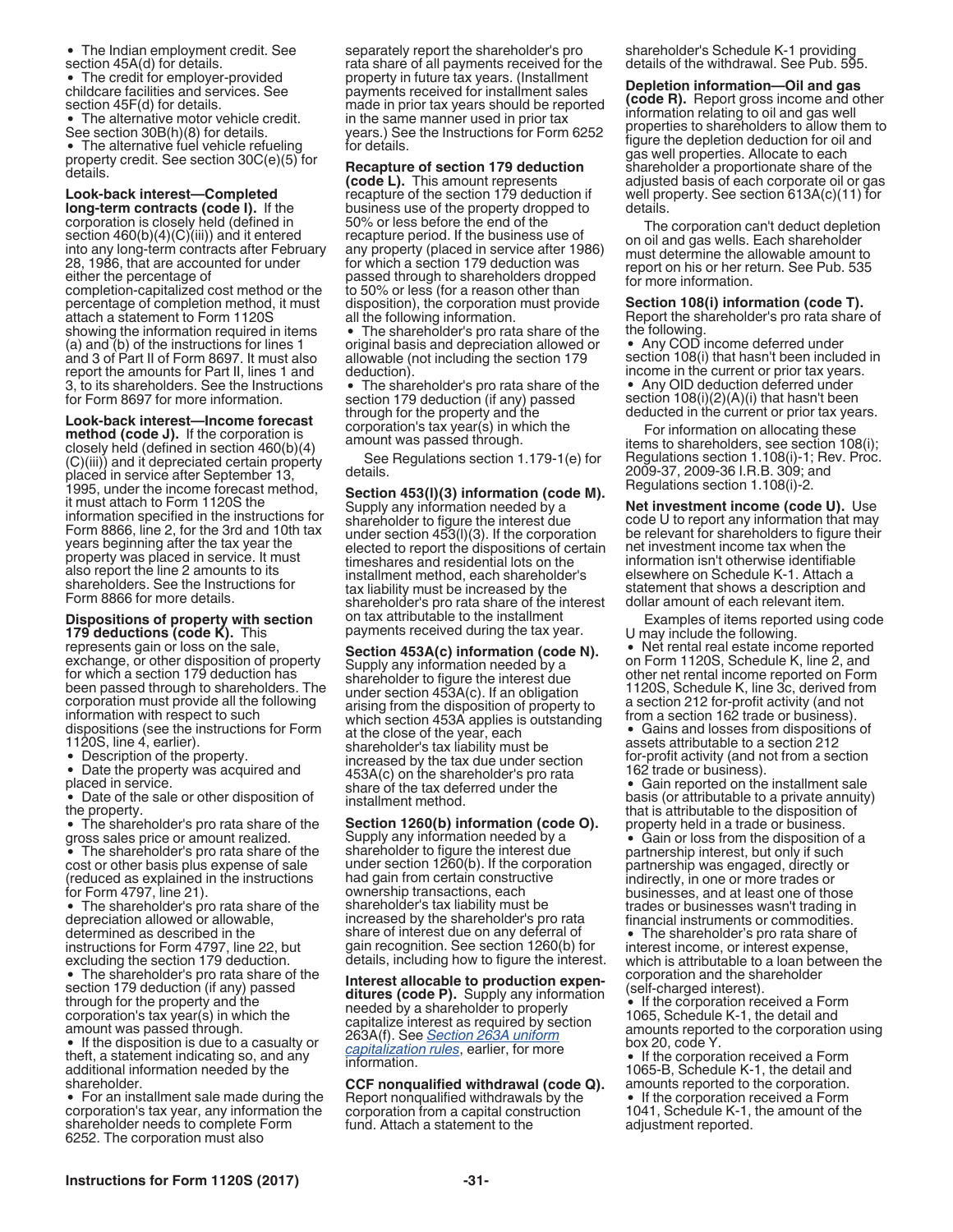<span id="page-31-0"></span>In addition, Regulations section 1.1411-10 provides special rules with respect to stock of CFCs and PFICs owned by the corporation. If the corporation owns directly or indirectly stock of a CFC or PFIC, then additional reporting may be required under code U.

*CFCs and QEFs.* In the case of stock of CFCs and QEFs directly or indirectly owned by the corporation, the corporation must provide the name and EIN (if one has been issued) for each CFC and QEF the stock of which is owned by the corporation for which an election under Regulations section 1.1411-10(g) is **not** in effect and with respect to which the corporation isn't engaged in a trade or business described in section 1411(c)(2). For each of these entities, the corporation must provide the following information on an entity-by-entity basis (to the extent such information isn't otherwise identifiable elsewhere on Schedule K-1).

• Section 951(a) inclusions.

Section 1293(a)(1)(A) inclusions.

Section 1293(a)(1)(B) inclusions.

Section 959(d) distributions subject to section 1411.

Section 1293(c) distributions subject to section 1411.

Amount of gain or loss derived with respect to dispositions of the stock of CFCs and QEFs that is taken into account for section 1411 purposes.

Amounts that are derived with respect to the disposition of the stock of CFCs and QEFs and included in income as a dividend under section 1248 for section 1411 purposes.

In the case of stock of CFCs and QEFs directly or indirectly owned by the corporation for which an election under Regulations section 1.1411-10(g) is in effect, the corporation must provide the following information (to the extent such information isn't otherwise identifiable elsewhere on Schedule K-1), on either an aggregate basis or an entity-by-entity basis.

- Section 951(a) inclusions.
- $\bullet$ Section 1293(a)(1)(A) inclusions.
- Section 1293(a)(1)(B) inclusions.

In the case of stock of CFCs and QEFs directly or indirectly owned by the corporation with respect to which the corporation is engaged in a trade or business described in section 1411(c)(2), the corporation must provide the following information (to the extent such information isn't otherwise identifiable elsewhere on the Schedule K-1), on either an aggregate or an entity-by-entity basis, or may aggregate this information with other income derived by the corporation that is net investment income under section 1411(c)(1)(A)(ii).

- Section 951(a) inclusions.
- Section  $1293(a)(1)(A)$  inclusions.
- $\bullet$ Section 1293(a)(1)(B) inclusions.

#### *Section 1296 mark-to-market PFICs.*

In the case of stock of PFICs directly or indirectly owned by the corporation for which an election under section 1296 is in effect, the corporation must provide the following information (to the extent such information isn't otherwise identifiable elsewhere on Schedule K-1), on either an aggregate basis or an entity-by-entity basis (except as provided below).

Amounts included in income under section 1296(a)(1).

Amounts deducted from income under section 1296(a)(2).

In the case of PFIC stock owned directly or indirectly by the corporation for which an election under section 1296 is in effect and with respect to which the corporation is engaged in a trade or business described in section 1411(c)(2), the corporation may aggregate this information with other income derived by the corporation that is net investment income under section 1411(c)(1)(A)(ii).

*Section 1291 funds.* In the case of stock of PFICs directly or indirectly owned by the corporation with respect to which direct or indirect shareholders are subject to section 1291, the corporation must provide the following information (to the extent such information isn't otherwise identifiable elsewhere on Schedule K-1), on an entity-by-entity basis.

Excess distributions made by a PFIC with respect to which the shareholder is subject to section 1291.

Gains derived with respect to the disposition of stock of a PFIC with respect to which a shareholder is subject to section 1291.

**Other information (code V).** Report the following information to each shareholder.

1. If the corporation participates in a transaction that must be disclosed on Form 8886 (discussed earlier). Both the corporation and its shareholders may be required to file Form 8886. The corporation must determine if any of its shareholders are required to disclose the transaction and provide those shareholders with information they will need to file Form 8886. This determination is based on the category(s) under which a transaction qualified for disclosures. See the Instructions for Form 8886 for details.

2. If the corporation is involved in farming or fishing activities, report the gross income from these activities.

3. If the corporation has deductions attributable to a farming business and receives an applicable subsidy, report the aggregate gross income or gain and the aggregate deductions from the farming business. See section 461(j) for details.

The shareholder's pro rata share of any amount included in interest income on line 4 with respect to clean renewable energy or (for bonds issued before October 4, 2008) qualified zone academy bonds. Shareholders need this information to properly adjust their stock basis. See Form 8912.

5. Any income or gain reported on lines 1 through 10 of Schedule K that qualifies as inversion gain, if the corporation is an expatriated entity or is a partner in an expatriated entity. For details, see section 7874. Attach a statement to Form 1120S that shows the amount of each type of income or gain included in the inversion gain. The corporation must report each shareholder's pro rata share of the inversion gain in box 17 of Schedule K-1 using code V. Attach a statement to Schedule K-1 that shows the shareholder's pro rata share of the amount of each type of income or gain included in the inversion gain.

6. Basis in qualifying advanced coal project property. Attach a statement to Schedule K-1 that provides the shareholder's pro rata share of the basis amounts the shareholder will need to figure the amounts to report on lines 5a, 5b, and 5c of Form 3468. See the Instructions for Form 3468 for details.

Basis in qualifying gasification project property. Attach a statement to Schedule K-1 that provides the shareholder's pro rata share of the basis amounts the shareholder will need to figure the amounts to report on lines 6a and 6b of Form 3468. See the Instructions for Form 3468 for details.

Basis in qualifying advanced energy project property. Attach a statement to Schedule K-1 that provides the shareholder's pro rata share of the basis amounts the shareholder will need to figure the amounts to report on line 7 of Form 3468. See the Instructions for Form 3468 for details.

9. Any other information the shareholders need to prepare their tax returns.

# **Reconciliation**

#### **Line 18. Income/Loss Reconciliation (Schedule K Only)**

To the extent the corporation has an amount on line 12d for code P (Domestic production activities information), Q (Qualified production activities income), or R (Employer's Form W-2 wages), exclude the amount(s) from line 18. If the corporation has an amount on line 14l of Schedule K (foreign taxes paid and accrued), add that amount for purposes of figuring the corporation's net income (loss). The amount reported on line 18 must be the same as the amount reported on line 8 of Schedule M-1 or line 26, column (d), in Part II of Schedule M-3 (Form 1120S).

## **Schedule L. Balance Sheets per Books**

The balance sheets should agree with the corporation's books and records. Schedule L isn't required to be completed if the corporation answered "Yes" to question 10 on Schedule B. If the corporation is required to complete Schedule L, include total assets reported on Schedule L, line 15, column (d), on page 1, item F.

Corporations with total assets of \$10 million or more on the last day of the tax year must file Schedule M-3 (Form 1120S) instead of Schedule M-1. However, see the instructions for Schedule M-1, later. See the separate Instructions for Schedule M-3 (Form 1120S) for provisions that also affect Schedule L.

If the S election terminated during the tax year and the corporation reverted to a C corporation, the year-end balance sheet generally should agree with the books and records at the end of the C short year. However, if the corporation elected under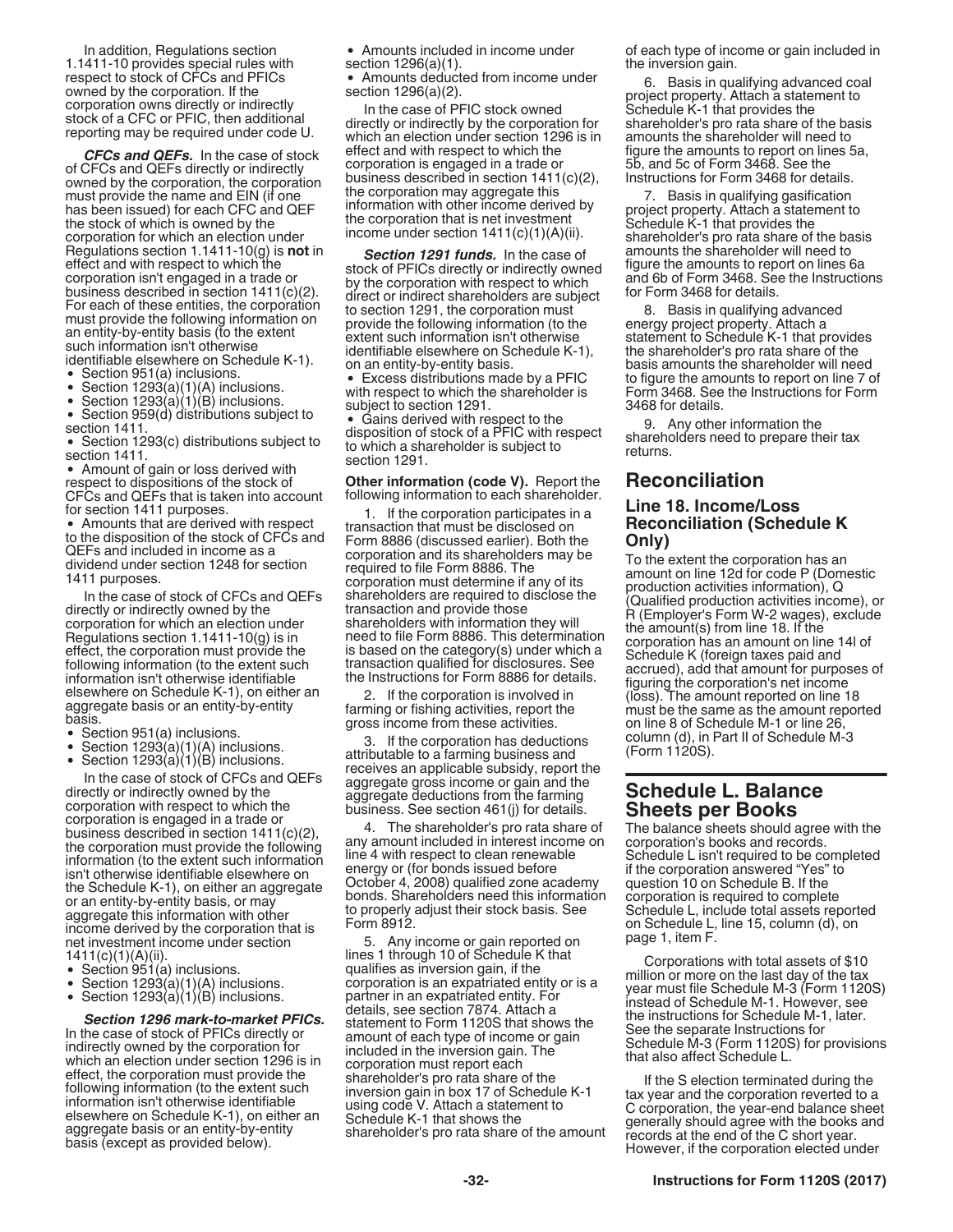<span id="page-32-0"></span>section 1362(e)(3) to have items assigned to each short year under normal tax accounting rules, the year-end balance sheet should agree with the books and records at the end of the S short year.

# **Line 5. Tax-Exempt Securities**

Include on this line:

State and local government obligations, the interest on which is excludable from gross income under section 103(a); and • Stock in a mutual fund or other regulated investment company that distributed exempt-interest dividends during the tax year of the corporation.

### **Line 24. Retained Earnings**

If the corporation maintains separate accounts for appropriated and unappropriated retained earnings, it may want to continue such accounting for purposes of preparing its financial balance sheet. Also, if the corporation converts to C corporation status in a subsequent year, it will be required to report its appropriated and unappropriated retained earnings on separate lines of Schedule L of Form 1120.

### **Line 25. Adjustments to Shareholders' Equity**

The following are some examples of adjustments to report on this line.

Unrealized gains and losses on securities held "available for sale."

• Foreign currency translation

adjustments.

The excess of additional pension liability over unrecognized prior service cost.

Guarantees of employee stock ownership plan (ESOP) debt. Compensation related to employee stock award plans.

If the total adjustment to be entered is a negative amount, enter the amount in parentheses.

### **Schedule M-1. Reconciliation of Income (Loss) per Books With Income (Loss) per Return**

In completing Schedule M-1, the following apply.

Schedule M-1 isn't required to be completed if the corporation answered "Yes" to question 10 on Schedule B.

Corporations with total assets of \$10 million or more on the last day of the tax year must file Schedule M-3 (Form 1120S) instead of Schedule M-1.

A corporation filing Form 1120S that isn't required to file Schedule M-3 may voluntarily file Schedule M-3 instead of Schedule M-1. See the Instructions for Schedule M-3 (Form 1120S) for more information.

• For 2017, corporations that (a) are required to file Schedule M-3 (Form 1120S) and have less than \$50 million total assets at the end of the tax year, or (b) aren't required to file Schedule M-3 (Form 1120S) and voluntarily file Schedule M-3 (Form 1120S), must either (i) complete Schedule M-3 (Form 1120S) entirely or (ii) complete Schedule M-3 (Form 1120S) through Part I, and complete Form 1120S, Schedule M-1,

instead of completing Parts II and III of Schedule M-3 (Form 1120S). If the corporation chooses to complete Schedule M-1 instead of completing Parts II and III of Schedule M-3, line 1 of Schedule M-1 must equal line 11 of Part I of Schedule M-3. See the Instructions for Schedule M-3 (Form 1120S) for more information.

#### **Line 2**

Report on this line income included on Schedule K, lines 1, 2, 3c, 4, 5a, 6, 7, 8a, 9, and 10 not recorded on the books this year. Describe each such item of income. Attach a statement if necessary.

### **Line 3b. Travel and Entertainment**

Include any of the following applicable expenses.

• Meal and entertainment expenses not deductible under section 274(n).

Expenses for the use of an

- entertainment facility.
- The part of business gifts over \$25.

Expenses of an individual over \$2,000, which are allocable to conventions on cruise ships.

Employee achievement awards over  $\bullet$ \$400.

The cost of entertainment tickets over face value (also subject to 50% limit under section  $274(n)$ ).

- The cost of skyboxes over the face value of nonluxury box seat tickets.
- The part of luxury water travel expenses not deductible under section 274(m).

Expenses for travel as a form of

- education.
- Other nondeductible travel and entertainment expenses.

For more information, see Pub. 535.



*If the corporation has an amount on line 14l of Schedule K (foreign taxes paid and accrued), take that amount into account for purposes of figuring expenses and deductions to enter on lines 3 and 6.*

### **Schedule M-2. Analysis of Accumulated Adjustments Account, Other Adjustments Account, and Shareholders' Undistributed Taxable Income Previously Taxed**

### **Column (a). Accumulated Adjustments Account**

The accumulated adjustments account (AAA) is an account of the S corporation that generally reflects the accumulated undistributed net income of the corporation for the corporation's post-1982 years. S corporations with accumulated E&P must maintain the AAA to determine the tax effect of distributions during years as an S corporation and the post-termination transition period. An S corporation without accumulated E&P doesn't need to maintain the AAA in order to determine the tax effect of distributions. Nevertheless, if an S corporation without accumulated E&P engages in certain transactions to which section 381(a)

applies, such as a merger into an S corporation with accumulated E&P, the S corporation must be able to calculate its AAA at the time of the merger for purposes of determining the tax effect of post-merger distributions. Therefore, it is recommended that the AAA be maintained by all S corporations.

On the first day of the corporation's first tax year as an S corporation, the balance of the AAA is zero. At the end of the tax year, adjust the AAA for the items as explained below and in the order listed.

1. Increase the AAA by income (other than tax-exempt income) and the excess of the deduction for depletion over the basis of the property subject to depletion (unless the property is an oil and gas property the basis of which has been allocated to shareholders).

2. Generally, decrease the AAA by deductible losses and expenses, nondeductible expenses (other than expenses related to tax-exempt income), and the sum of the shareholders' deductions for depletion for any oil or gas property held by the corporation as described in section 1367(a)(2)(E). If deductible losses and expenses include the fair market value of certain contributed property (discussed earlier), further adjust AAA by adding back the fair market value of the contributed property and subtracting instead the property's adjusted basis. If the total decreases under (2) exceed the total increases under (1) above, the excess is a "net negative adjustment." If the corporation has a net negative adjustment, don't take it into account under (2). Instead, take it into account only under  $(4)$  below.

3. Decrease AAA (but not below zero) by property distributions (other than dividend distributions from accumulated E&P), unless the corporation elects to reduce accumulated E&P first. See *[Distributions](#page-33-0)*, later, for definitions and other details.

4. Decrease AAA by any net negative adjustment. For adjustments to the AAA for redemptions, reorganizations, and corporate separations, see Regulations section 1.1368-2(d).

*The AAA may have a negative balance at year end. See section 1368(e).* **TIP**

### **Column (b). Other Adjustments Account**

The other adjustments account is adjusted for tax-exempt income (and related expenses) and federal taxes attributable to a C corporation tax year. After these adjustments are made, the account is reduced for any distributions made during the year. See *[Distributions](#page-33-0)*, later.

### **Column (c). Shareholders' Undistributed Taxable Income Previously Taxed**

The shareholders' undistributed taxable income previously taxed account, also called previously taxed income (PTI), is maintained only if the corporation had a balance in this account at the start of its 2017 tax year. If there is a beginning balance for the 2017 tax year, no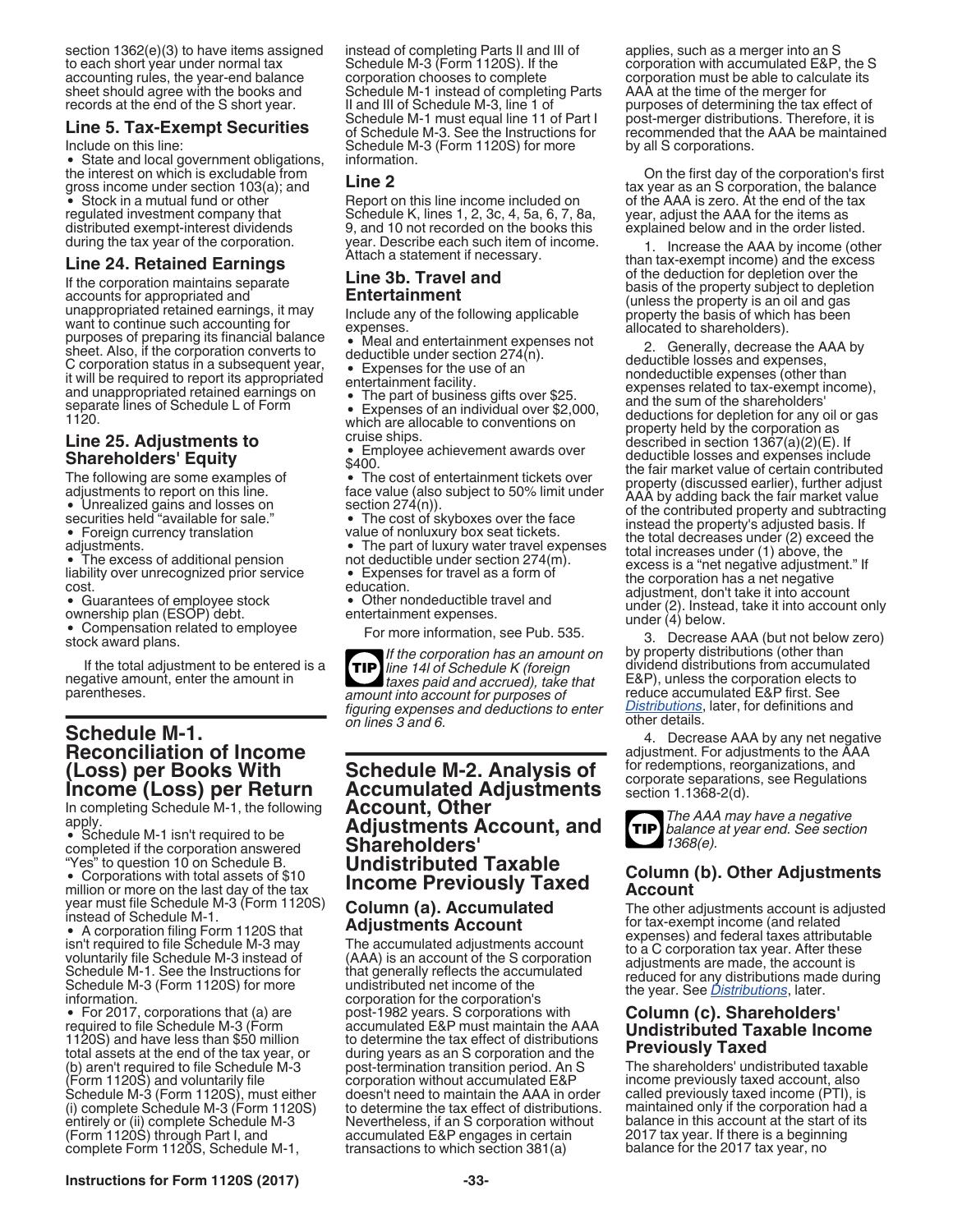<span id="page-33-0"></span>adjustments are made to the account except to reduce the account for distributions made under section 1375(d) (as in effect before the enactment of the Subchapter S Revision Act of 1982). See *Distributions* next for the order of distributions from the account.

Each shareholder's right to nontaxable distributions from PTI is personal and can't be transferred to another person. The corporation is required to keep records of each shareholder's net share of PTI.

#### **Distributions**

**General rule.** Unless the corporation makes one of the elections described below, property distributions (including cash) are applied in the following order (to reduce accounts of the S corporation that are used to figure the tax effect of distributions made by the corporation to its shareholders).

1. Reduce the AAA determined without regard to any net negative adjustment for the tax year (but not below zero). If distributions during the tax year exceed the AAA at the close of the tax year determined without regard to any net negative adjustment for the tax year, the AAA is allocated pro rata to each distribution made during the tax year. See section 1368.

2. Reduce shareholders' PTI account for any section 1375(d) (as in effect before 1983) distributions. A distribution from the PTI account is tax free to the extent of a shareholder's basis in his or her stock in the corporation.

3. Reduce accumulated E&P. Generally, the S corporation has accumulated E&P only if it hasn't distributed E&P accumulated in prior years when the S corporation was a C corporation (section 1361(a)(2)). See section 312 for information on E&P. The only adjustments that can be made to the accumulated E&P of an S corporation are:

a. Reductions for dividend distributions;

b. Adjustments for redemptions, liquidations, reorganizations, etc.; and

c. Reductions for investment credit recapture tax for which the corporation is liable.

See section 1371(c) and (d)(3).

4. Reduce the other adjustments account (OAA).

5. Reduce any remaining shareholders' equity accounts.

**Elections relating to source of distributions.** The corporation may modify the above ordering rules by making one or more of the following elections.

*Election to distribute accumulated*  **E&P first.** If the corporation has accumulated E&P and wants to distribute from this account before making distributions from the AAA, it may elect to do so with the consent of all its affected shareholders (section 1368(e)(3)(B)). This election is irrevocable and applies only for the tax year for which it is made. For details on making the election, see *Statement regarding elections*, later.

*Election to make a deemed dividend.* If the corporation wants to distribute all or part of its accumulated E&P through a deemed dividend, it may elect to do so with the consent of all its affected shareholders (section 1368(e)(3) (B)). Under this election, the corporation will be treated as also having made the election to distribute accumulated E&P first. The amount of the deemed dividend can't exceed the accumulated E&P at the end of the tax year. The E&P at year end is first reduced by any actual distributions of accumulated E&P made during the tax year. A deemed dividend is treated as if it were a pro rata distribution of money to the shareholders, received by the shareholders, and immediately contributed back to the corporation, all on the last day of the tax year. This election is irrevocable and applies only for the tax year for which it is made. For details on making the election, see *Statement regarding elections*, later.

*Election to forego PTI.* If the corporation wants to forego distributions of PTI, it may elect to do so with the consent of all its affected shareholders (section 1368(e)(3)(B)). Under this election, item (2) under *General rule*, earlier, doesn't apply to any distribution made during the tax year. This election is irrevocable and applies only for the tax year for which it is made. For details on making the election, see *Statement regarding elections* next.

**Statement regarding elections.** To make any of the above elections, the corporation must attach a statement to a timely filed original or amended Form 1120S for the tax year for which the election is made. In the statement, the corporation must identify the election it is making and must state that each shareholder consents to the election. The statement of election to make a deemed dividend must include the amount of the deemed dividend distributed to each shareholder. For more details on the election, see Regulations section 1.1368-1(f)(5).

### **Example**

The following example shows how the Schedule M-2 accounts are adjusted for items of income (loss), deductions, and distributions reported on Form 1120S. In this example, the corporation has no PTI or accumulated E&P.

#### **Items per return are:**

- 1. Page 1, line 21 income—\$10,000;
- 2. Schedule K, line 2 loss—(\$3,000);
- 3. Schedule K, line 4
- income—\$4,000; 4. Schedule K, line 5a

income—\$16,000;

- 5. Schedule K, line 12a deduction—\$24,000;
- 6. Schedule K, line 12d deduction—\$3,000;

7. Schedule K, line 13g work opportunity credit—\$6,000;

8. Schedule K, line 16a tax-exempt interest—\$5,000;

| <b>Schedule M-2 Worksheet</b> |                                                            |                                                  |                                            | Keep for Your Records                                                    |
|-------------------------------|------------------------------------------------------------|--------------------------------------------------|--------------------------------------------|--------------------------------------------------------------------------|
|                               |                                                            | (a)<br><b>Accumulated adjustments</b><br>account | (b)<br><b>Other adjustments</b><br>account | (c)<br>Shareholders' undistributed<br>taxable income previously<br>taxed |
| 1.                            | Balance at beginning of tax                                |                                                  |                                            |                                                                          |
|                               | year                                                       | -0-                                              | -0-                                        |                                                                          |
| 2.                            | Ordinary income from page 1,                               |                                                  |                                            |                                                                          |
|                               |                                                            | 10,000                                           |                                            |                                                                          |
| 3.                            | Other additions                                            | 20,000                                           | 5,000                                      |                                                                          |
| 4.                            | Loss from page 1, line $21$                                |                                                  |                                            |                                                                          |
| 5.                            | Other reductions                                           | (36,000)                                         |                                            |                                                                          |
| 6.                            | Combine lines 1 through $5 \ldots$ .                       | (6,000)                                          | 5,000                                      |                                                                          |
| 7.                            | Distributions other than dividend<br>distributions         | -0-                                              | 5,000                                      |                                                                          |
| 8.                            | Balance at end of tax year.<br>Subtract line 7 from line 6 | (6,000)                                          | -0-                                        |                                                                          |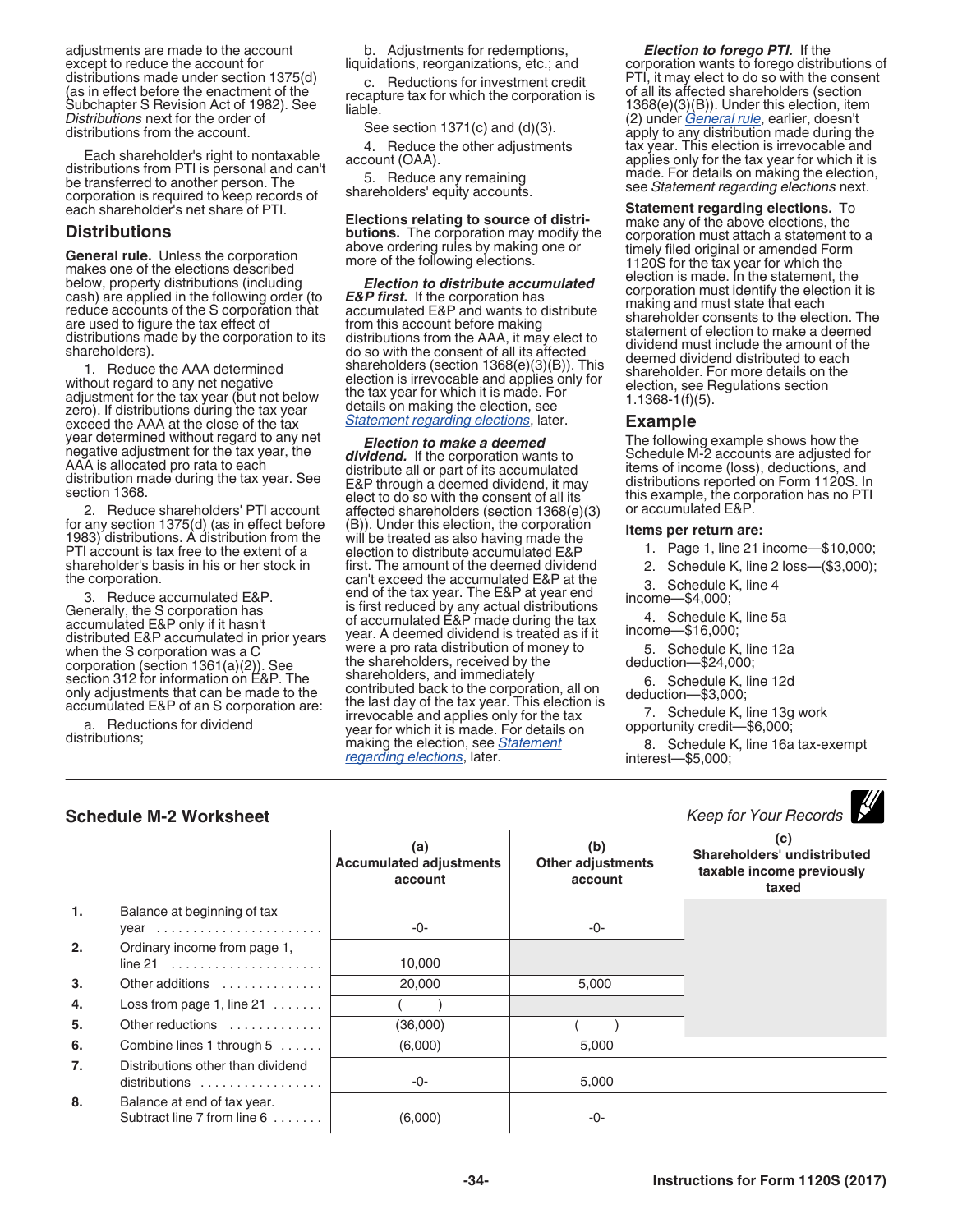9. Schedule K, line 16c nondeductible expenses—\$6,000 (reduction in salaries and wages for work opportunity credit); and

10. Schedule K, line 16d distributions—\$65,000.

Based on items (1) through (10) above and starting balances of zero, the columns for the AAA and the other adjustments account are completed as shown in the Schedule M-2 Worksheet.

For the AAA, the worksheet line 3—\$20,000 amount is the total of the Schedule K, lines 4 and 5a income of \$4,000 and \$16,000. The worksheet line 5—\$36,000 amount is the total of the Schedule K, line 2 loss of (\$3,000), line 12a (code A) deduction of \$24,000, line 12d (code R) deduction of \$3,000, and the line 16c nondeductible expenses of \$6,000. The worksheet line 7 is zero. The AAA at the end of the tax year (figured without regard to distributions and the net

negative adjustment of \$6,000) is zero, and distributions can't reduce the AAA below zero.

For the other adjustments account, the worksheet line 3 amount is the Schedule K, line 16a, tax-exempt interest income of \$5,000. The worksheet line 7 amount is \$5,000, reducing the other adjustments account to zero. The remaining \$60,000 of distributions aren't entered on Schedule M-2.

**Paperwork Reduction Act Notice.** We ask for the information on these forms to carry out the Internal Revenue laws of the United States. You are required to give us the information. We need it to ensure that you are complying with these laws and to allow us to figure and collect the right amount of tax.

You are not required to provide the information requested on a form that is subject to the Paperwork Reduction Act unless the form displays a valid OMB control number. Books or records relating to a form or its instructions must be retained as long as their contents may become material in the administration of any Internal Revenue law. Generally, tax returns and return information are confidential, as required by section 6103.

**Estimates of Taxpayer Burden.** The following tables show burden estimates based on current statutory requirements as of December 2016, for taxpayers filing 2016 Forms 1065, 1065-B, 1066, 1120, 1120-C, 1120-F, 1120-H, 1120-ND, 1120S, 1120-SF, 1120-FSC, 1120-L, 1120-PC, 1120-REIT, 1120-RIC, 1120-POL, and related attachments. Time spent and out-of-pocket costs are presented separately. Time burden is broken out by taxpayer activity, with reporting representing the largest component. Out-of-pocket costs include any expenses incurred by taxpayers to prepare and submit their tax returns. Examples include tax return preparation and submission fees, postage and photocopying costs, and tax preparation software costs. While these estimates do not include burden associated with post-filing activities, IRS operational data indicate that electronically prepared and filed returns have fewer arithmetic errors, implying lower post-filing burden.

Reported time and cost burdens are national averages and do not necessarily reflect a "typical" case. Most taxpayers experience lower than average burden, with taxpayer burden varying considerably by taxpayer type. For instance, the estimated average time burden for all taxpayers filing Forms 1065, 1066, or 1120 and related forms is 275 hours, with an average cost of \$4,700 per return. This average includes all associated forms and schedules, across all preparation methods and taxpayer activities.

The average burden for taxpayers filing Forms 1065, 1065-B, 1066, and related attachments is about 388 hours and \$13,000; the average burden for taxpayers filing Form 1120 and associated forms is about 610 hours and \$26,233; and the average for Forms 1120-REIT, 1120-RIC, 1120S, and all related attachments is 363 hours and \$12,467. Within each of these estimates there is significant variation in taxpayer activity. Tax preparation fees and other out-of-pocket costs vary extensively depending on the tax situation of the taxpayer, the type of software or professional preparer used, and the geographic location. Third-party burden hours are not included in these estimates.

| Forms 1065, 1065-B, 1066 and all attachments                                                                                                                                  |                                     |                                   |                                  |  |
|-------------------------------------------------------------------------------------------------------------------------------------------------------------------------------|-------------------------------------|-----------------------------------|----------------------------------|--|
| Primary Form Filed or Type of Taxpayer                                                                                                                                        | <b>Number of Returns (millions)</b> | Average Time per Taxpayer (hours) | <b>Average Cost per Taxpayer</b> |  |
| All Partnerships                                                                                                                                                              | 3.9                                 | 290                               | \$5.700                          |  |
| Small                                                                                                                                                                         |                                     | 270                               | \$4,400                          |  |
| \$29,000<br>610<br>$Large*$<br>0.2                                                                                                                                            |                                     |                                   |                                  |  |
| *A large business is defined as one having end-of-year assets greater than \$10 million. A large business is defined the same way for partnerships, taxable corporations, and |                                     |                                   |                                  |  |

**Table 1 – Taxpayer Burden for Entities Taxed As Partnerships**

s-through corporations. A small business is any business that does not meet the definition of a large business

### **Table 2 – Taxpayer Burden for Entities Taxed As Taxable Corporations**

| Forms 1120, 1120-C, 1120-F, 1120-H, 1120-ND, 1120-SF, 1120-FSC, 1120-L, 1120-PC, 1120-POL and all attachments                                                                                                                                                                                       |     |     |         |  |
|-----------------------------------------------------------------------------------------------------------------------------------------------------------------------------------------------------------------------------------------------------------------------------------------------------|-----|-----|---------|--|
| Primary Form Filed or Type of Taxpayer<br><b>Number of Returns (millions)</b><br>Average Time per Taxpayer (hours)<br><b>Average Cost per Taxpayer</b>                                                                                                                                              |     |     |         |  |
| All Taxable Corporations                                                                                                                                                                                                                                                                            | 2.1 | 315 | \$6.300 |  |
| 280<br>\$4.000<br>Small<br>2.0                                                                                                                                                                                                                                                                      |     |     |         |  |
| \$68,900<br>1.250<br>Large*<br>0.1                                                                                                                                                                                                                                                                  |     |     |         |  |
| *A large business is defined as one having end-of-year assets greater than \$10 million. A large business is defined the same way for partnerships, taxable corporations, and<br>pass-through corporations. A small business is any business that does not meet the definition of a large business. |     |     |         |  |

## **Table 3 – Taxpayer Burden for Entities Taxed As Pass-Through Corporations**

#### **Forms 1120-REIT, 1120-RIC, 1120S and all attachments**

| Primary Form Filed or Type of Taxpayer                                                                                                                                        | <b>Number of Returns (millions)</b> | Average Time per Taxpayer (hours) | <b>Average Cost per Taxpayer</b> |
|-------------------------------------------------------------------------------------------------------------------------------------------------------------------------------|-------------------------------------|-----------------------------------|----------------------------------|
| All Pass-Through Corporations                                                                                                                                                 | 4.9                                 | 245                               | \$3.500                          |
| Small                                                                                                                                                                         | 4.8                                 | 240                               | \$3.100                          |
| \$30,800<br>610<br>Large <sup>*</sup>                                                                                                                                         |                                     |                                   |                                  |
| *A large business is defined as one having end-of-year assets greater than \$10 million. A large business is defined the same way for partnerships, taxable corporations, and |                                     |                                   |                                  |

pass-through corporations. A small business is any business that does not meet the definition of a large business.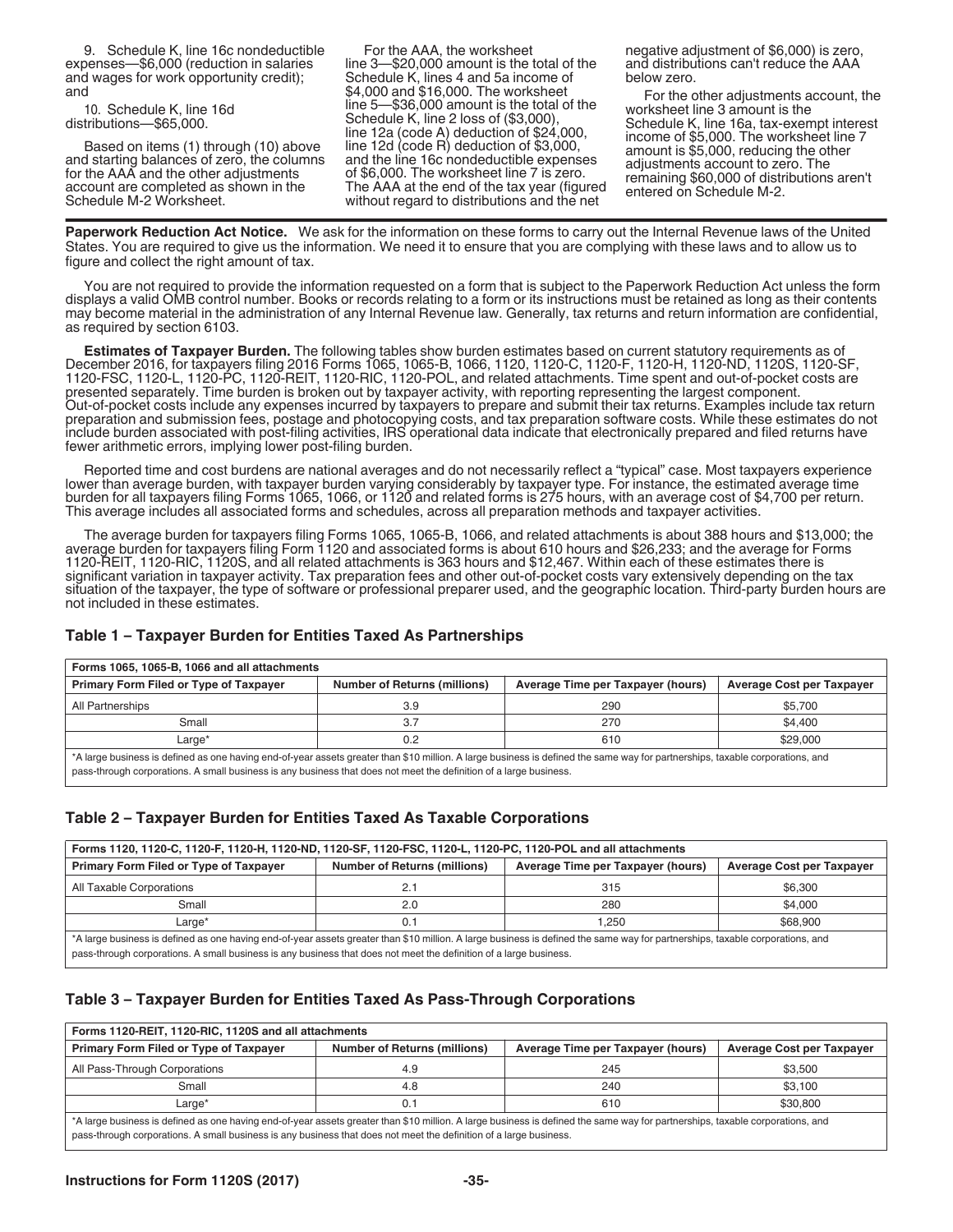**Comments.** If you have comments concerning the accuracy of these time estimates or suggestions for making these forms simpler, we would be happy to hear from you. You can send us comments from *[IRS.gov/FormComments](https://www.irs.gov/formcomments)*. Or you can write to the Internal Revenue Service, Tax Forms and Publications Division, 1111 Constitution Ave. NW, IR-6526, Washington, DC 20224. Don't send the form to this office.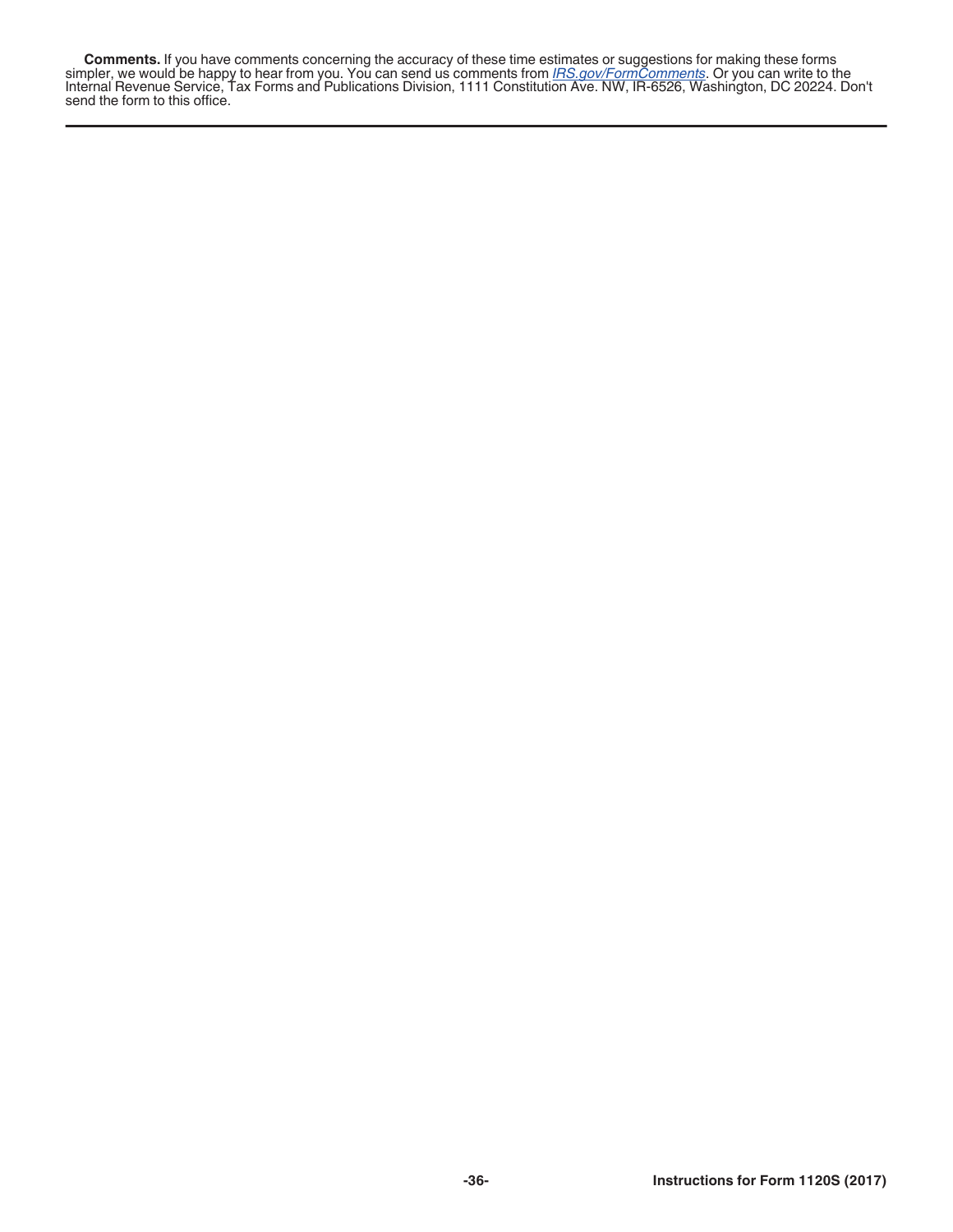#### <span id="page-36-0"></span>**Principal Business Activity Codes**

This list of principal business activities and their<br>associated codes is designed to classify an enterprise<br>by the type of activity in which it is engaged to facilitate<br>the administration of the Internal Revenue Code. Thes

Using the list of activities and codes below, determine from which activity the company derives the

largest percentage of its "total receipts." Total receipts is<br>defined as the sum of gross receipts or sales (page 1,<br>line 1a); all other income (page 1, lines 4 and 5); income<br>reported on Schedule K, lines 4, 5a, and 6; in

company is considered a manufacturer and must use one of the manufacturing codes (311110-339900).

Once the principal business activity is determined,<br>enter the six-digit code from the list below on page 1,<br>item B. Also enter the business activity on page 2,<br>Schedule B, line 2(a) and a brief description of the<br>principal

|                        | Agriculture, Forestry, Fishing                                                      | 238300           | <b>Building Finishing Contractors</b><br>(including drywall, insulation,       |
|------------------------|-------------------------------------------------------------------------------------|------------------|--------------------------------------------------------------------------------|
| and Hunting            |                                                                                     |                  | painting, wallcovering, flooring                                               |
| <b>Crop Production</b> |                                                                                     |                  | tile, & finish carpentry)                                                      |
| 111100                 | Oilseed & Grain Farming                                                             | 238900           | <b>Other Specialty Trade</b><br>Contractors (including site                    |
| 111210                 | Vegetable & Melon Farming                                                           |                  | preparation)                                                                   |
| 111300                 | (including potatoes & yams)<br>Fruit & Tree Nut Farming                             |                  | <b>Manufacturing</b>                                                           |
| 111400                 | Greenhouse, Nursery, &                                                              |                  | <b>Food Manufacturing</b>                                                      |
|                        | <b>Floriculture Production</b>                                                      | 311110           | Animal Food Mfg                                                                |
| 111900                 | Other Crop Farming (including                                                       | 311200           | Grain & Oilseed Milling                                                        |
|                        | tobacco, cotton, sugarcane, hay,<br>peanut, sugar beet & all other<br>crop farming) | 311300           | Sugar & Confectionery Produc<br>Mtg                                            |
|                        | <b>Animal Production</b>                                                            | 311400           | Fruit & Vegetable Preserving &                                                 |
| 112111                 | Beef Cattle Ranching & Farming                                                      |                  | Specialty Food Mfg                                                             |
| 112112                 | <b>Cattle Feedlots</b>                                                              | 311500<br>311610 | Dairy Product Mfg<br>Animal Slaughtering and                                   |
| 112120                 | Dairy Cattle & Milk Production                                                      |                  | Processing                                                                     |
| 112210                 | Hog & Pig Farming                                                                   | 311710           | Seafood Product Preparation &                                                  |
| 112300                 | Poultry & Egg Production                                                            |                  | Packaging                                                                      |
| 112400                 | Sheep & Goat Farming                                                                | 311800           | Bakeries, Tortilla, & Dry Pasta                                                |
| 112510                 | Aquaculture (including shellfish &<br>finfish farms & hatcheries)                   | 311900           | Mtg<br>Other Food Mfg (including<br>coffee, tea, flavorings &                  |
| 112900                 | <b>Other Animal Production</b>                                                      |                  | seasonings)                                                                    |
|                        | <b>Forestry and Logging</b>                                                         |                  | <b>Beverage and Tobacco Product</b>                                            |
| 113110<br>113210       | <b>Timber Tract Operations</b>                                                      | Manufacturing    |                                                                                |
|                        | Forest Nurseries & Gathering of<br><b>Forest Products</b>                           | 312110           | Soft Drink & Ice Mfg                                                           |
| 113310                 | Logging                                                                             | 312120           | <b>Breweries</b>                                                               |
|                        | <b>Fishing, Hunting and Trapping</b>                                                | 312130           | Wineries                                                                       |
| 114110                 | Fishing                                                                             | 312140           | <b>Distilleries</b>                                                            |
| 114210                 | Hunting & Trapping                                                                  | 312200           | <b>Tobacco Manufacturing</b><br><b>Textile Mills and Textile Product Mills</b> |
|                        | <b>Support Activities for Agriculture and</b>                                       | 313000           | <b>Textile Mills</b>                                                           |
| <b>Forestry</b>        |                                                                                     | 314000           | <b>Textile Product Mills</b>                                                   |
| 115110                 | Support Activities for Crop<br>Production (including cotton                         |                  | <b>Apparel Manufacturing</b>                                                   |
|                        | ginning, soil preparation,                                                          | 315100           | <b>Apparel Knitting Mills</b>                                                  |
|                        | planting, & cultivating)                                                            | 315210           | Cut & Sew Apparel Contractors                                                  |
| 115210                 | <b>Support Activities for Animal</b><br>Production                                  | 315220           | Men's & Boys' Cut & Sew<br><b>Apparel Mfg</b>                                  |
| 115310                 | Support Activities For Forestry                                                     | 315240           | Women's, Girls', & Infants' Cut                                                |
| Mining                 |                                                                                     |                  | Sew Apparel Mfg                                                                |
| 211120                 | <b>Crude Petroleum Extraction</b>                                                   | 315280<br>315990 | Other Cut & Sew Apparel Mfg                                                    |
| 211130                 | <b>Natural Gas Extraction</b>                                                       |                  | Apparel Accessories & Other<br><b>Apparel Mfg</b>                              |
| 212110                 | Coal Mining                                                                         |                  | <b>Leather and Allied Product</b>                                              |
| 212200                 | <b>Metal Ore Mining</b>                                                             | Manufacturing    |                                                                                |
| 212310<br>212320       | Stone Mining & Quarrying                                                            | 316110           | Leather & Hide Tanning &                                                       |
|                        | Sand, Gravel, Clay, & Ceramic &<br>Refractory Minerals Mining &<br>Quarrying        | 316210           | Finishing<br>Footwear Mfg (including rubbe<br>& plastics)                      |
| 212390                 | <b>Other Nonmetallic Mineral</b><br>Mining & Quarrying                              | 316990           | Other Leather & Allied Product<br>Mfg                                          |
| 213110                 | Support Activities for Mining                                                       |                  | <b>Wood Product Manufacturing</b>                                              |
| Utilities              |                                                                                     | 321110           | Sawmills & Wood Preservation                                                   |
| 221100                 | Electric Power Generation,                                                          | 321210           | Veneer, Plywood, & Engineere                                                   |
|                        | <b>Transmission &amp; Distribution</b>                                              |                  | Wood Product Mfg                                                               |
| 221210                 | <b>Natural Gas Distribution</b>                                                     | 321900           | Other Wood Product Mfg                                                         |
| 221300                 | Water, Sewage & Other Systems                                                       |                  | <b>Paper Manufacturing</b>                                                     |
| 221500                 | <b>Combination Gas &amp; Electric</b>                                               | 322100<br>322200 | Pulp, Paper, & Paperboard Mil<br>Converted Paper Product Mfg                   |
| Construction           |                                                                                     |                  | <b>Printing and Related Support Activitie</b>                                  |
|                        | <b>Construction of Buildings</b>                                                    | 323100           | Printing & Related Support                                                     |
| 236110                 | <b>Residential Building Construction</b>                                            |                  | <b>Activities</b>                                                              |
| 236200                 | Nonresidential Building<br>Construction                                             | Manufacturing    | <b>Petroleum and Coal Products</b>                                             |
| Construction           | <b>Heavy and Civil Engineering</b>                                                  | 324110           | Petroleum Refineries (including<br>integrated)                                 |
| 237100                 | Utility System Construction                                                         | 324120           | Asphalt Paving, Roofing, &<br>Saturated Materials Mfg                          |
| 237210<br>237310       | <b>Land Subdivision</b><br>Highway, Street, & Bridge                                | 324190           | Other Petroleum & Coal                                                         |
| 237990                 | Construction<br>Other Heavy & Civil Engineering                                     |                  | Products Mfg<br><b>Chemical Manufacturing</b>                                  |
|                        | Construction                                                                        | 325100           | <b>Basic Chemical Mfg</b>                                                      |
|                        | <b>Specialty Trade Contractors</b>                                                  | 325200           | Resin, Synthetic Rubber, &<br>Artificial & Synthetic Fibers &                  |
| 238100                 | Foundation, Structure, & Building<br><b>Exterior Contractors (including</b>         |                  | <b>Filaments Mfg</b>                                                           |
|                        | framing carpentry, masonry,<br>glass, roofing, & siding)                            | 325300           | Pesticide, Fertilizer, & Other<br>Agricultural Chemical Mfg                    |
| 238210                 | <b>Electrical Contractors</b>                                                       | 325410           | Pharmaceutical & Medicine Mf                                                   |
| 238220                 | Plumbing, Heating, &                                                                | 325500           | Paint, Coating, & Adhesive Mfg                                                 |
| 238290                 | <b>Air-Conditioning Contractors</b><br>Other Building Equipment<br>Contractors      | 325600           | Soap, Cleaning Compound, &<br><b>Toilet Preparation Mfg</b>                    |

|                         | painting, wallcovering, flooring,<br>tile, & finish carpentry)                        | PI       |
|-------------------------|---------------------------------------------------------------------------------------|----------|
| 238900                  | Other Specialty Trade<br>Contractors (including site                                  | M<br>32  |
|                         | preparation)                                                                          | 32<br>N  |
|                         | Manufacturing                                                                         | M        |
|                         | <b>Food Manufacturing</b>                                                             | 32       |
| 311110                  | Animal Food Mfg                                                                       | 32       |
| 311200                  | <b>Grain &amp; Oilseed Milling</b>                                                    | 32       |
| 311300                  | Sugar & Confectionery Product<br>Mfg                                                  | 32<br>32 |
| 311400                  | Fruit & Vegetable Preserving &<br>Specialty Food Mfg                                  | Pr       |
| 311500                  | Dairy Product Mfg                                                                     | 33       |
| 311610                  | Animal Slaughtering and                                                               |          |
| 311710                  | Processing<br>Seafood Product Preparation &                                           | 33       |
| 311800                  | Packaging<br>Bakeries, Tortilla, & Dry Pasta                                          | 33       |
| 311900                  | Mfg<br>Other Food Mfg (including                                                      | 33       |
|                         | coffee, tea, flavorings &<br>seasonings)                                              | 33       |
|                         | <b>Beverage and Tobacco Product</b>                                                   | Fa       |
| Manufacturing           |                                                                                       | M        |
| 312110<br>312120        | Soft Drink & Ice Mfg<br><b>Breweries</b>                                              | 33       |
| 312130                  | Wineries                                                                              | 33       |
| 312140                  | <b>Distilleries</b>                                                                   | 33       |
| 312200                  | <b>Tobacco Manufacturing</b>                                                          | 33       |
|                         | <b>Textile Mills and Textile Product Mills</b>                                        |          |
| 313000                  | <b>Textile Mills</b>                                                                  | 33       |
| 314000                  | <b>Textile Product Mills</b>                                                          | 33       |
|                         | <b>Apparel Manufacturing</b>                                                          | 33       |
| 315100                  | <b>Apparel Knitting Mills</b>                                                         |          |
| 315210                  | <b>Cut &amp; Sew Apparel Contractors</b>                                              | 33       |
| 315220                  | Men's & Boys' Cut & Sew<br>Apparel Mfg                                                | 33       |
| 315240                  | Women's, Girls', & Infants' Cut &                                                     | M        |
|                         | Sew Apparel Mfg                                                                       | 33       |
| 315280<br>315990        | Other Cut & Sew Apparel Mfg<br>Apparel Accessories & Other                            | 33       |
|                         | Apparel Mfg<br><b>Leather and Allied Product</b>                                      | 33       |
| Manufacturing           |                                                                                       | 33       |
| 316110                  | Leather & Hide Tanning &<br>Finishing                                                 |          |
| 316210                  | Footwear Mfg (including rubber<br>& plastics)                                         | 33       |
| 316990                  | Other Leather & Allied Product                                                        | 33       |
|                         | Mfg<br>Wood Product Manufacturing                                                     | 33       |
| 321110                  | Sawmills & Wood Preservation                                                          | С        |
| 321210                  | Veneer, Plywood, & Engineered                                                         | M        |
| 321900                  | Wood Product Mfg<br>Other Wood Product Mfg                                            | 33       |
|                         | <b>Paper Manufacturing</b>                                                            | 33       |
| 322100                  | Pulp, Paper, & Paperboard Mills                                                       | 33       |
| 322200                  | Converted Paper Product Mig                                                           | 33       |
| 323100                  | <b>Printing and Related Support Activities</b><br>Printing & Related Support          | 33       |
|                         | <b>Activities</b>                                                                     |          |
|                         | <b>Petroleum and Coal Products</b>                                                    | 33       |
| Manufacturing<br>324110 | Petroleum Refineries (including                                                       |          |
| 324120                  | integrated)<br>Asphalt Paving, Roofing, &                                             | EI<br>С  |
| 324190                  | Saturated Materials Mfg<br>Other Petroleum & Coal                                     | 33<br>33 |
|                         | <b>Products Mfg</b>                                                                   | 33       |
|                         | <b>Chemical Manufacturing</b>                                                         | 33       |
| 325100                  | <b>Basic Chemical Mfg</b>                                                             | Tr       |
| 325200                  | Resin, Synthetic Rubber, &<br>Artificial & Synthetic Fibers &<br><b>Filaments Mfg</b> | M        |
| 325300                  | Pesticide, Fertilizer, & Other                                                        | 33<br>33 |
|                         | Agricultural Chemical Mfg                                                             | 33       |
| 325410                  | Pharmaceutical & Medicine Mfg                                                         | 33       |
| 325500                  | Paint, Coating, & Adhesive Mfg                                                        | 33       |
| 325600                  | Soap, Cleaning Compound, &<br>Toilet Preparation Mfg                                  | 33       |

| 325900                  | Other Chemical Product &<br><b>Preparation Mfg</b>                      | 336990                                  | <b>Other Transportation Equipment</b><br>Mfa                                 |  |  |
|-------------------------|-------------------------------------------------------------------------|-----------------------------------------|------------------------------------------------------------------------------|--|--|
|                         | <b>Plastics and Rubber Products</b>                                     | <b>Furniture and Related Product</b>    |                                                                              |  |  |
| Manufacturing<br>326100 |                                                                         | Manufacturing<br>337000                 |                                                                              |  |  |
| 326200                  | <b>Plastics Product Mfg</b><br><b>Rubber Product Mfg</b>                |                                         | Furniture & Related Product<br>Manufacturing                                 |  |  |
|                         | <b>Nonmetallic Mineral Product</b>                                      |                                         | <b>Miscellaneous Manufacturing</b>                                           |  |  |
| Manufacturing           |                                                                         | 339110                                  | <b>Medical Equipment &amp; Supplies</b><br>Mfa                               |  |  |
| 327100<br>327210        | Clay Product & Refractory Mfg<br>Glass & Glass Product Mfg              | 339900                                  | <b>Other Miscellaneous</b>                                                   |  |  |
| 327300                  | Cement & Concrete Product Mfg                                           |                                         | Manufacturing                                                                |  |  |
| 327400                  | Lime & Gypsum Product Mfg                                               |                                         | <b>Wholesale Trade</b>                                                       |  |  |
| 327900                  | <b>Other Nonmetallic Mineral</b><br><b>Product Mfg</b>                  |                                         | <b>Merchant Wholesalers, Durable Goods</b>                                   |  |  |
|                         | <b>Primary Metal Manufacturing</b>                                      | 423100                                  | Motor Vehicle & Motor Vehicle<br>Parts & Supplies                            |  |  |
| 331110                  | Iron & Steel Mills & Ferroalloy                                         | 423200                                  | Furniture & Home Furnishings                                                 |  |  |
| 331200                  | Mfg<br>Steel Product Mfg from                                           | 423300                                  | Lumber & Other Construction<br><b>Materials</b>                              |  |  |
|                         | <b>Purchased Steel</b>                                                  | 423400                                  | Professional & Commercial                                                    |  |  |
| 331310                  | Alumina & Aluminum Production<br>& Processing                           | 423500                                  | <b>Equipment &amp; Supplies</b><br>Metal & Mineral (except                   |  |  |
| 331400                  | Nonferrous Metal (except                                                |                                         | Petroleum)                                                                   |  |  |
|                         | Aluminum) Production &<br>Processing                                    | 423600                                  | Household Appliances &<br>Electrical & Electronic Goods                      |  |  |
| 331500                  | Foundries                                                               | 423700                                  | Hardware, & Plumbing & Heating                                               |  |  |
| Manufacturing           | <b>Fabricated Metal Product</b>                                         |                                         | Equipment & Supplies                                                         |  |  |
| 332110                  | Forging & Stamping                                                      | 423800                                  | Machinery, Equipment, &<br>Supplies                                          |  |  |
| 332210                  | Cutlery & Handtool Mfg                                                  | 423910                                  | Sporting & Recreational Goods &                                              |  |  |
| 332300                  | Architectural & Structural Metals<br>Mfg                                | 423920                                  | Supplies<br>Toy & Hobby Goods & Supplies                                     |  |  |
| 332400                  |                                                                         | 423930                                  | <b>Recyclable Materials</b>                                                  |  |  |
|                         | Boiler, Tank, & Shipping<br>Container Mfg                               | 423940                                  | Jewelry, Watch, Precious Stone,                                              |  |  |
| 332510<br>332610        | Hardware Mfg<br>Spring & Wire Product Mfg                               | 423990                                  | & Precious Metals<br><b>Other Miscellaneous Durable</b>                      |  |  |
| 332700                  |                                                                         |                                         | Goods                                                                        |  |  |
|                         | Machine Shops; Turned Product;<br>& Screw, Nut, & Bolt Mfg              |                                         | <b>Merchant Wholesalers, Nondurable</b>                                      |  |  |
| 332810                  | Coating, Engraving, Heat<br>Treating, & Allied Activities               | Goods<br>424100                         | Paper & Paper Products                                                       |  |  |
| 332900                  | <b>Other Fabricated Metal Product</b>                                   | 424210                                  | Drugs & Druggists' Sundries                                                  |  |  |
|                         | Mfg<br><b>Machinery Manufacturing</b>                                   | 424300                                  | Apparel, Piece Goods, & Notions                                              |  |  |
| 333100                  | Agriculture, Construction, &                                            | 424400<br>424500                        | Grocery & Related Products<br><b>Farm Product Raw Materials</b>              |  |  |
|                         | Mining Machinery Mfg                                                    | 424600                                  | <b>Chemical &amp; Allied Products</b>                                        |  |  |
| 333200<br>333310        | Industrial Machinery Mfg<br>Commercial & Service Industry               | 424700                                  | Petroleum & Petroleum Products                                               |  |  |
|                         | <b>Machinery Mfg</b>                                                    | 424800                                  | Beer, Wine, & Distilled Alcoholic<br><b>Beverages</b>                        |  |  |
| 333410                  | Ventilation, Heating,<br>Air-Conditioning, & Commercial                 | 424910                                  | <b>Farm Supplies</b>                                                         |  |  |
|                         | <b>Refrigeration Equipment Mfg</b>                                      | 424920                                  | Book, Periodical, & Newspapers                                               |  |  |
| 333510<br>333610        | Metalworking Machinery Mfg                                              | 424930                                  | Flower, Nursery Stock, & Florists'<br><b>Supplies</b>                        |  |  |
|                         | Engine, Turbine & Power<br>Transmission Equipment Mfg                   | 424940                                  | <b>Tobacco &amp; Tobacco Products</b>                                        |  |  |
| 333900                  | <b>Other General Purpose</b>                                            | 424950                                  | Paint, Varnish, & Supplies                                                   |  |  |
|                         | <b>Machinery Mfg</b><br><b>Computer and Electronic Product</b>          | 424990                                  | <b>Other Miscellaneous Nondurable</b><br>Goods                               |  |  |
| Manufacturing           |                                                                         | <b>Wholesale Electronic Markets and</b> |                                                                              |  |  |
| 334110                  | Computer & Peripheral<br><b>Equipment Mfg</b>                           | 425110                                  | <b>Agents and Brokers</b><br><b>Business to Business Electronic</b>          |  |  |
| 334200                  | <b>Communications Equipment Mfg</b>                                     |                                         | Markets                                                                      |  |  |
| 334310<br>334410        | Audio & Video Equipment Mfg                                             | 425120                                  | Wholesale Trade Agents &<br><b>Brokers</b>                                   |  |  |
|                         | Semiconductor & Other<br><b>Electronic Component Mfg</b>                | <b>Retail Trade</b>                     |                                                                              |  |  |
| 334500                  | Navigational, Measuring,                                                | <b>Motor Vehicle and Parts Dealers</b>  |                                                                              |  |  |
|                         | Electromedical, & Control<br><b>Instruments Mfg</b>                     | 441110                                  | <b>New Car Dealers</b>                                                       |  |  |
| 334610                  | Manufacturing & Reproducing                                             | 441120                                  | <b>Used Car Dealers</b>                                                      |  |  |
|                         | Magnetic & Optical Media<br><b>Electrical Equipment, Appliance, and</b> | 441210<br>441222                        | <b>Recreational Vehicle Dealers</b><br><b>Boat Dealers</b>                   |  |  |
|                         | <b>Component Manufacturing</b>                                          | 441228                                  | Motorcycle, ATV, & All Other                                                 |  |  |
| 335100                  | <b>Electric Lighting Equipment Mfg</b>                                  |                                         | Motor Vehicle Dealers                                                        |  |  |
| 335200<br>335310        | Major Household Appliance Mfg<br><b>Electrical Equipment Mfg</b>        | 441300                                  | Automotive Parts, Accessories,<br>& Tire Stores                              |  |  |
| 335900                  | Other Electrical Equipment &                                            |                                         | <b>Furniture and Home Furnishings Stores</b>                                 |  |  |
|                         | <b>Component Mfg</b>                                                    | 442110                                  | <b>Furniture Stores</b>                                                      |  |  |
| Manufacturing           | <b>Transportation Equipment</b>                                         | 442210<br>442291                        | <b>Floor Covering Stores</b><br><b>Window Treatment Stores</b>               |  |  |
| 336100                  | Motor Vehicle Mfg                                                       | 442299                                  | All Other Home Furnishings                                                   |  |  |
| 336210<br>336300        | Motor Vehicle Body & Trailer Mfg<br>Motor Vehicle Parts Mfg             |                                         | <b>Stores</b>                                                                |  |  |
| 336410                  | Aerospace Product & Parts Mfg                                           | 443141                                  | <b>Electronics and Appliance Stores</b><br><b>Household Appliance Stores</b> |  |  |
| 336510                  | Railroad Rolling Stock Mfg                                              | 443142                                  | Electronics Stores (including                                                |  |  |
| 336610                  | Ship & Boat Building                                                    |                                         | Audio, Video, Computer, &<br>Camera Stores)                                  |  |  |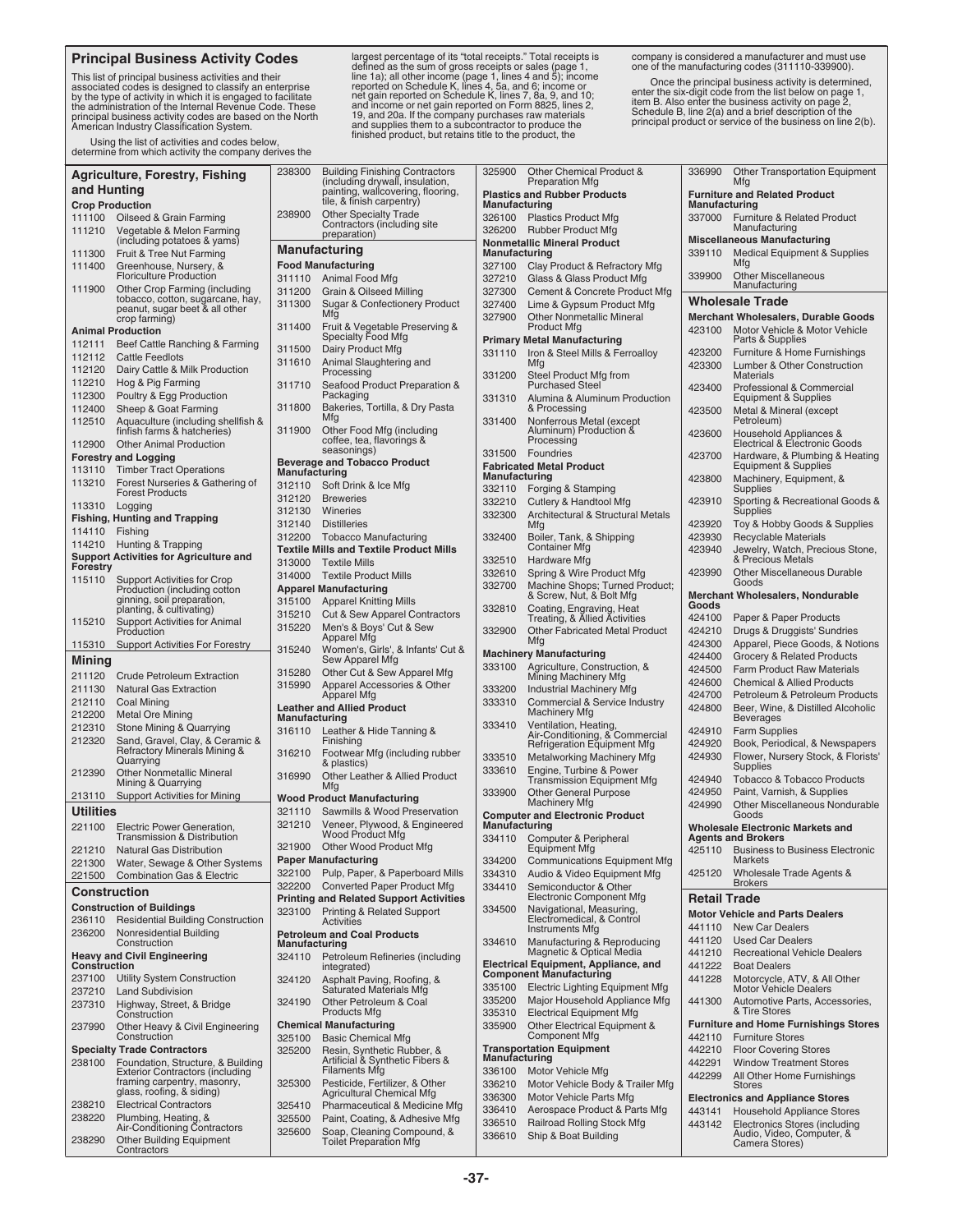#### **Principal Business Activity Codes** *(Continued)*

|                     | <b>Building Material and Garden</b><br><b>Equipment and Supplies Dealers</b> | 484120<br>$\epsilon$     |
|---------------------|------------------------------------------------------------------------------|--------------------------|
| 444110              | <b>Home Centers</b>                                                          | s<br>484200              |
|                     |                                                                              |                          |
| 444120              | Paint & Wallpaper Stores                                                     | Transit an               |
| 444130              | <b>Hardware Stores</b>                                                       | Transport                |
| 444190              | <b>Other Building Material Dealers</b>                                       | 485110<br>ι              |
| 444200              | Lawn & Garden Equipment &                                                    | 485210<br>I              |
|                     | <b>Supplies Stores</b>                                                       | 1                        |
|                     |                                                                              | 485310<br>٦              |
|                     | <b>Food and Beverage Stores</b>                                              |                          |
| 445110              | Supermarkets and Other                                                       | 485320<br>L              |
|                     | Grocery (except Convenience)                                                 | 485410<br>ς              |
|                     | <b>Stores</b>                                                                |                          |
| 445120              | <b>Convenience Stores</b>                                                    | $\overline{C}$<br>485510 |
| 445210              | <b>Meat Markets</b>                                                          | 485990<br>$\overline{C}$ |
|                     |                                                                              |                          |
| 445220              | <b>Fish &amp; Seafood Markets</b>                                            | Pipeline T               |
| 445230              | Fruit & Vegetable Markets                                                    |                          |
| 445291              | <b>Baked Goods Stores</b>                                                    | 486000<br>F              |
| 445292              | Confectionery & Nut Stores                                                   | Scenic & S               |
| 445299              |                                                                              | 487000                   |
|                     | All Other Specialty Food Stores                                              |                          |
| 445310              | Beer, Wine, & Liquor Stores                                                  | <b>Support A</b>         |
|                     | <b>Health and Personal Care Stores</b>                                       |                          |
| 446110              | Pharmacies & Drug Stores                                                     | 488100<br>؟<br>٦         |
| 446120              | Cosmetics, Beauty Supplies, &                                                |                          |
|                     | <b>Perfume Stores</b>                                                        | 488210<br>؟<br>٦         |
|                     |                                                                              |                          |
| 446130              | <b>Optical Goods Stores</b>                                                  | ؟<br>٦<br>488300         |
| 446190              | Other Health & Personal Care                                                 |                          |
|                     | <b>Stores</b>                                                                | 488410<br>N              |
|                     | <b>Gasoline Stations</b>                                                     | 488490<br>$\mathsf{C}$   |
| 447100              | Gasoline Stations (including                                                 |                          |
|                     | convenience stores with gas)                                                 |                          |
|                     |                                                                              | F<br>488510              |
| <b>Stores</b>       | <b>Clothing and Clothing Accessories</b>                                     | ŀ                        |
|                     |                                                                              | 488990<br>C              |
| 448110              | <b>Men's Clothing Stores</b>                                                 |                          |
| 448120              | <b>Women's Clothing Stores</b>                                               | Couriers a               |
| 448130              | Children's & Infants' Clothing                                               | 492110<br>C              |
|                     | <b>Stores</b>                                                                | 492210                   |
| 448140              |                                                                              | L                        |
|                     | <b>Family Clothing Stores</b>                                                | Г                        |
| 448150              | <b>Clothing Accessories Stores</b>                                           | Warehous                 |
| 448190              | <b>Other Clothing Stores</b>                                                 | 493100<br>Λ              |
| 448210              | <b>Shoe Stores</b>                                                           | k                        |
| 448310              |                                                                              | S                        |
|                     | <b>Jewelry Stores</b>                                                        | Informat                 |
| 448320              | Luggage & Leather Goods                                                      |                          |
|                     | <b>Stores</b>                                                                | Publishino               |
|                     | Sporting Goods, Hobby, Book, and                                             | 511110<br>N              |
| <b>Music Stores</b> |                                                                              | 511120<br>F              |
|                     |                                                                              |                          |
| 451110              |                                                                              |                          |
|                     | <b>Sporting Goods Stores</b>                                                 | 511130<br>E              |
| 451120              | Hobby, Toy, & Game Stores                                                    | 511140<br>Г              |
| 451130              | Sewing, Needlework, & Piece                                                  | F                        |
|                     | Goods Stores                                                                 | C                        |
| 451140              | Musical Instrument & Supplies                                                | 511190                   |
|                     | <b>Stores</b>                                                                | 511210<br>s              |
| 451211              | <b>Book Stores</b>                                                           | <b>Motion Pic</b>        |
|                     |                                                                              | <b>Industries</b>        |
| 451212              | <b>News Dealers &amp; Newsstands</b>                                         | 512100<br>Ν              |
|                     | <b>General Merchandise Stores</b>                                            |                          |
| 452200              | <b>Department Stores</b>                                                     | s<br>512200              |
| 452300              | General Merchandise Stores,                                                  |                          |
|                     | incl. Warehouse Clubs and                                                    | <b>Broadcast</b>         |
|                     | Supercenters                                                                 | 515100<br>Ł              |
|                     | <b>Miscellaneous Store Retailers</b>                                         | $\mathsf{C}$<br>515210   |
|                     |                                                                              |                          |
| 453110              | <b>Florists</b>                                                              | Telecomm                 |
| 453210              | <b>Office Supplies &amp; Stationery</b>                                      | 517000<br>٦              |
|                     | <b>Stores</b>                                                                | r                        |
| 453220              | Gift, Novelty, & Souvenir Stores                                             |                          |
| 453310              | <b>Used Merchandise Stores</b>                                               | r                        |
| 453910              | Pet & Pet Supplies Stores                                                    | t                        |
|                     |                                                                              | S                        |
| 453920              | <b>Art Dealers</b>                                                           | Data Proc                |
| 453930              | Manufactured (Mobile) Home                                                   | 518210<br>D              |
|                     | <b>Dealers</b>                                                               |                          |
| 453990              | All Other Miscellaneous Store                                                |                          |
|                     | Retailers (including tobacco,                                                | Other Info               |
|                     | candle, & trophy shops)                                                      | 519100<br>$\mathsf{C}$   |
|                     | <b>Nonstore Retailers</b>                                                    |                          |
| 454110              |                                                                              | li                       |
|                     | Electronic Shopping &<br>Mail-Order Houses                                   | ł                        |
|                     |                                                                              | Finance                  |
| 454210              | <b>Vending Machine Operators</b>                                             |                          |
| 454310              | <b>Fuel Dealers (including Heating</b>                                       | <b>Depositor</b>         |
|                     | Oil & Liquefied Petroleum)                                                   | 522110<br>C              |
| 454390              | <b>Other Direct Selling</b>                                                  | 522120<br>s              |
|                     | Establishments (including                                                    | 522130<br>C              |
|                     | door-to-door retailing, frozen                                               |                          |
|                     |                                                                              | 522190<br>C              |
|                     | food plan providers, party plan<br>merchandisers, & coffee-break             | ŀ                        |
|                     | service providers)                                                           | Nondepos                 |
|                     | <b>Transportation and</b>                                                    | 522210<br>C              |
|                     |                                                                              | 522220<br>s              |
|                     | Warehousing                                                                  | 522291<br>C              |
|                     | Air, Rail, and Water Transportation                                          |                          |
| 481000              | Air Transportation                                                           | 522292<br>F              |
| 482110              |                                                                              | r                        |
|                     | <b>Rail Transportation</b>                                                   | 522293<br>ŀ              |
| 483000              | <b>Water Transportation</b><br><b>Truck Transportation</b>                   | S<br>522294              |

484110 General Freight Trucking, Local

| 484120                | <b>Activitie:</b><br>Intermed                                                     |                                 |
|-----------------------|-----------------------------------------------------------------------------------|---------------------------------|
| 484200                | 522300                                                                            |                                 |
| <b>Transportation</b> | <b>Transit and Ground Passenger</b>                                               |                                 |
| 485110                |                                                                                   |                                 |
| 485210                | Urban Transit Systems<br>Interurban & Rural Bus                                   | Securitie<br>Other Fiı          |
|                       | Transportation                                                                    | Related                         |
| 485310<br>485320      | <b>Taxi Service</b><br><b>Limousine Service</b>                                   | 523110                          |
| 485410                | School & Employee Bus                                                             | 523120                          |
|                       | Transportation                                                                    | 523130                          |
| 485510<br>485990      | <b>Charter Bus Industry</b><br><b>Other Transit &amp; Ground</b>                  | 523140                          |
|                       | <b>Passenger Transportation</b>                                                   | 523210                          |
|                       | <b>Pipeline Transportation</b>                                                    | 523900                          |
| 486000                | <b>Pipeline Transportation</b>                                                    |                                 |
| 487000                | <b>Scenic &amp; Sightseeing Transportation</b><br>Scenic & Sightseeing            |                                 |
|                       | Transportation                                                                    | Insuranc<br><b>Activitie:</b>   |
|                       | <b>Support Activities for Transportation</b>                                      | 524140                          |
| 488100                | Support Activities for Air<br>Transportation                                      |                                 |
| 488210                | Support Activities for Rail                                                       | 524150                          |
| 488300                | Transportation<br><b>Support Activities for Water</b>                             |                                 |
|                       | Transportation                                                                    | 524210                          |
| 488410                | Motor Vehicle Towing                                                              |                                 |
| 488490                | Other Support Activities for Road<br>Transportation                               | 524290                          |
| 488510                | <b>Freight Transportation</b>                                                     |                                 |
|                       | Arrangement                                                                       | Funds. T                        |
| 488990                | Other Support Activities for<br>Transportation                                    | <b>Vehicles</b>                 |
|                       | <b>Couriers and Messengers</b>                                                    | 525100                          |
| 492110                | Couriers                                                                          | 525910                          |
| 492210                | Local Messengers & Local<br>Delivery                                              |                                 |
|                       | <b>Warehousing and Storage</b>                                                    | 525920                          |
| 493100                | Warehousing & Storage (except                                                     | 525990                          |
|                       | lessors of miniwarehouses &<br>self-storage units)                                |                                 |
| Information           |                                                                                   | "Offices o                      |
|                       | <b>Publishing Industries (except Internet)</b>                                    | "Offices o<br>located u         |
| 511110<br>511120      | <b>Newspaper Publishers</b><br><b>Periodical Publishers</b>                       | (Holding                        |
|                       |                                                                                   |                                 |
| 511130                | <b>Book Publishers</b>                                                            | Real Es                         |
| 511140                | Directory & Mailing List                                                          | Leasin                          |
|                       | <b>Publishers</b>                                                                 | <b>Real Est</b>                 |
| 511190<br>511210      | <b>Other Publishers</b><br><b>Software Publishers</b>                             | 531110                          |
|                       | <b>Motion Picture and Sound Recording</b>                                         |                                 |
| <b>Industries</b>     |                                                                                   | 531120                          |
| 512100                | Motion Picture & Video Industries<br>(except video rental)                        |                                 |
| 512200                | Sound Recording Industries                                                        | 531130                          |
|                       | <b>Broadcasting (except Internet)</b>                                             |                                 |
| 515100<br>515210      | Radio & Television Broadcasting<br>Cable & Other Subscription                     | 531190                          |
|                       | Programming                                                                       |                                 |
|                       | Telecommunications                                                                | 531210                          |
| 517000                | Telecommunications (including                                                     | 531310                          |
|                       | paging, cellular, satellite, cable &<br>other program distribution,               | 531320                          |
|                       | resellers, other<br>telecommunications, & Internet                                | 531390                          |
|                       | service providers)                                                                | Rental a                        |
| 518210                | <b>Data Processing Services</b><br>Data Processing, Hosting, &                    | 532100                          |
|                       | <b>Related Services</b>                                                           | 532210                          |
| 519100                | <b>Other Information Services</b><br><b>Other Information Services</b>            |                                 |
|                       |                                                                                   | 532281                          |
|                       | (including news syndicates,<br>libraries, Internet publishing, &<br>broadcasting) | 532282<br>532283                |
|                       | <b>Finance and Insurance</b>                                                      | 532284                          |
|                       | <b>Depository Credit Intermediation</b>                                           | 532289                          |
| 522110                | <b>Commercial Banking</b>                                                         | 532310                          |
| 522120<br>522130      | <b>Savings Institutions</b><br><b>Credit Unions</b>                               | 532400                          |
| 522190                | <b>Other Depository Credit</b>                                                    |                                 |
|                       | Intermediation                                                                    | Lessors                         |
| 522210                | <b>Nondepository Credit Intermediation</b>                                        | Assets ( <sub>'</sub><br>533110 |
| 522220                | <b>Credit Card Issuing</b><br>Sales Financing                                     |                                 |
| 522291                | <b>Consumer Lending</b>                                                           |                                 |
| 522292                | Real Estate Credit (including                                                     | Profes:                         |
| 522293                | mortgage bankers & originators)<br>International Trade Financing                  | Techni                          |
| 522294<br>522298      | Secondary Market Financing<br>All Other Nondepository Credit                      | <b>Legal Se</b><br>541110       |

| Intermediation                                                                            | <b>Activities Related to Credit</b>                                   |                 | <b>Accounting, Tax Preparation,</b><br><b>Bookkeeping, and Payroll Ser</b> |
|-------------------------------------------------------------------------------------------|-----------------------------------------------------------------------|-----------------|----------------------------------------------------------------------------|
| 522300                                                                                    |                                                                       | 541211          | Offices of Certified Pul                                                   |
|                                                                                           | <b>Activities Related to Credit</b><br>Intermediation (including loan |                 | <b>Accountants</b>                                                         |
|                                                                                           | brokers, check clearing, &                                            | 541213          | <b>Tax Preparation Servio</b>                                              |
|                                                                                           | money transmitting)                                                   |                 |                                                                            |
|                                                                                           | Securities, Commodity Contracts, and                                  | 541214          | <b>Payroll Services</b>                                                    |
|                                                                                           | <b>Other Financial Investments and</b>                                | 541219          | <b>Other Accounting Serv</b>                                               |
|                                                                                           | <b>Related Activities</b>                                             |                 | Architectural, Engineering, an                                             |
| 523110                                                                                    | <b>Investment Banking &amp; Securities</b>                            | <b>Services</b> |                                                                            |
|                                                                                           | Dealing                                                               | 541310          | <b>Architectural Services</b>                                              |
| 523120                                                                                    | Securities Brokerage                                                  | 541320          | Landscape Architectui                                                      |
| 523130                                                                                    | <b>Commodity Contracts Dealing</b>                                    | 541330          | <b>Engineering Services</b>                                                |
| 523140                                                                                    | <b>Commodity Contracts Brokerage</b>                                  | 541340          | <b>Drafting Services</b>                                                   |
| 523210                                                                                    | Securities & Commodity                                                | 541350          | <b>Building Inspection Se</b>                                              |
|                                                                                           | Exchanges                                                             | 541360          | Geophysical Surveying                                                      |
| 523900                                                                                    | <b>Other Financial Investment</b>                                     |                 | <b>Mapping Services</b>                                                    |
|                                                                                           | Activities (including portfolio<br>management & investment            | 541370          | Surveying & Mapping                                                        |
|                                                                                           | advice)                                                               |                 | Geophysical) Services                                                      |
|                                                                                           | <b>Insurance Carriers and Related</b>                                 | 541380          | <b>Testing Laboratories</b>                                                |
| <b>Activities</b>                                                                         |                                                                       |                 | <b>Specialized Design Services</b>                                         |
| 524140                                                                                    | Direct Life, Health, & Medical                                        | 541400          | Specialized Design Se                                                      |
|                                                                                           | Insurance & Reinsurance                                               |                 | (including interior, indu                                                  |
|                                                                                           | Carriers                                                              |                 | graphic, & fashion des                                                     |
| 524150                                                                                    | Direct Insurance & Reinsurance                                        | <b>Services</b> | <b>Computer Systems Design an</b>                                          |
|                                                                                           | (except Life, Health, & Medical)                                      | 541511          |                                                                            |
|                                                                                           | Carriers                                                              |                 | <b>Custom Computer Pro</b><br>Services                                     |
| 524210                                                                                    | <b>Insurance Agencies &amp;</b>                                       | 541512          | Computer Systems De                                                        |
|                                                                                           | <b>Brokerages</b>                                                     |                 | <b>Services</b>                                                            |
| 524290                                                                                    | <b>Other Insurance Related</b><br>Activities (including third-party   | 541513          | Computer Facilities Ma                                                     |
|                                                                                           | administration of insurance and                                       |                 | <b>Services</b>                                                            |
|                                                                                           | pension funds)                                                        | 541519          | <b>Other Computer Relat</b>                                                |
|                                                                                           | <b>Funds, Trusts, and Other Financial</b>                             |                 | Services                                                                   |
| Vehicles                                                                                  |                                                                       |                 | Other Professional, Scientific,                                            |
| 525100                                                                                    | Insurance & Employee Benefit                                          |                 | <b>Technical Services</b>                                                  |
|                                                                                           | Funds                                                                 | 541600          | Management, Scientifi                                                      |
| 525910                                                                                    | Open-End Investment Funds                                             |                 | Technical Consulting                                                       |
|                                                                                           | (Form 1120-RIC)                                                       | 541700          | Scientific Research &                                                      |
| 525920                                                                                    | Trusts, Estates, & Agency                                             |                 | <b>Development Services</b>                                                |
|                                                                                           | Accounts                                                              | 541800          | <b>Advertising &amp; Related</b>                                           |
| 525990                                                                                    | Other Financial Vehicles                                              | 541910          | Marketing Research &                                                       |
|                                                                                           | (including mortgage REITs &<br>closed-end investment funds)           |                 | <b>Opinion Polling</b>                                                     |
|                                                                                           | "Offices of Bank Holding Companies" and                               | 541920          | <b>Photographic Services</b>                                               |
|                                                                                           | "Offices of Other Holding Companies" are                              | 541930          | <b>Translation &amp; Interpret</b>                                         |
|                                                                                           | located under Management of Companies                                 |                 | Services                                                                   |
|                                                                                           | (Holding Companies) below.                                            | 541940          | <b>Veterinary Services</b>                                                 |
|                                                                                           | Real Estate and Rental and                                            | 541990          | All Other Professional,<br>& Technical Services                            |
|                                                                                           |                                                                       |                 |                                                                            |
|                                                                                           |                                                                       |                 |                                                                            |
|                                                                                           |                                                                       |                 | <b>Management of Compar</b>                                                |
|                                                                                           |                                                                       |                 | (Holding Companies)                                                        |
|                                                                                           | Lessors of Residential Buildings                                      |                 |                                                                            |
|                                                                                           | & Dwellings (including equity                                         | 551111          | <b>Offices of Bank Holdin</b><br>Companies                                 |
|                                                                                           | REIT <sub>S</sub> )                                                   | 551112          | <b>Offices of Other Holdir</b>                                             |
|                                                                                           | Lessors of Nonresidential                                             |                 | Companies                                                                  |
|                                                                                           | <b>Buildings (except</b>                                              |                 |                                                                            |
|                                                                                           | Miniwarehouses) (including<br>equity REITs)                           |                 | <b>Administrative and Supp</b>                                             |
|                                                                                           | Lessors of Miniwarehouses &                                           |                 | <b>Waste Management and</b>                                                |
|                                                                                           | Self-Storage Units (including                                         |                 | <b>Remediation Services</b>                                                |
|                                                                                           | equity REITs)                                                         |                 |                                                                            |
|                                                                                           | Lessors of Other Real Estate                                          | 561110          | <b>Administrative and Support S</b><br>Office Administrative S             |
|                                                                                           | Property (including equity REITs)                                     |                 |                                                                            |
|                                                                                           | Offices of Real Estate Agents &                                       | 561210          | <b>Facilities Support Serv</b>                                             |
|                                                                                           | <b>Brokers</b>                                                        | 561300          | <b>Employment Services</b>                                                 |
| Leasing<br><b>Real Estate</b><br>531110<br>531120<br>531130<br>531190<br>531210<br>531310 | <b>Real Estate Property Managers</b>                                  | 561410          | <b>Document Preparation</b>                                                |
|                                                                                           | Offices of Real Estate Appraisers                                     | 561420          | <b>Telephone Call Center</b>                                               |
| 531320<br>531390                                                                          | Other Activities Related to Real                                      | 561430          | <b>Business Service Cen</b>                                                |
|                                                                                           | Estate                                                                |                 | (including private mail                                                    |
|                                                                                           | <b>Rental and Leasing Services</b>                                    | 561440          | copy shops)                                                                |
| 532100                                                                                    | Automotive Equipment Rental &                                         |                 | <b>Collection Agencies</b>                                                 |
|                                                                                           | Leasing                                                               | 561450          | <b>Credit Bureaus</b>                                                      |
| 532210                                                                                    | Consumer Electronics &                                                | 561490          | <b>Other Business Suppo</b>                                                |
|                                                                                           | <b>Appliances Rental</b>                                              |                 | (including repossessio<br>court reporting, & sten                          |
| 532281                                                                                    | Formal Wear & Costume Rental                                          |                 | services)                                                                  |
| 532282                                                                                    | Video Tape & Disc Rental                                              | 561500          |                                                                            |
|                                                                                           | Home Health Equipment Rental                                          |                 | Travel Arrangement &<br>Reservation Services                               |
|                                                                                           | <b>Recreational Goods Rental</b>                                      | 561600          | <b>Investigation &amp; Securit</b>                                         |
| 532283<br>532284<br>532289                                                                | All Other Consumer Goods                                              | 561710          | <b>Exterminating &amp; Pest 0</b>                                          |
|                                                                                           | Rental                                                                |                 | Services                                                                   |
|                                                                                           | <b>General Rental Centers</b>                                         | 561720          | <b>Janitorial Services</b>                                                 |
|                                                                                           | Commercial & Industrial                                               | 561730          | <b>Landscaping Services</b>                                                |
|                                                                                           | Machinery & Equipment Rental &                                        | 561740          | Carpet & Upholstery C                                                      |
|                                                                                           | Leasing                                                               |                 | <b>Services</b>                                                            |
|                                                                                           | <b>Lessors of Nonfinancial Intangible</b>                             | 561790          | <b>Other Services to Build</b>                                             |
| 532310<br>532400                                                                          | Assets (except copyrighted works)                                     |                 | <b>Dwellings</b>                                                           |
| 533110                                                                                    | Lessors of Nonfinancial<br>Intangible Assets (except                  | 561900          | Other Support Service                                                      |
|                                                                                           | copyrighted works)                                                    |                 | (including packaging 8                                                     |
|                                                                                           |                                                                       |                 | services, & convention<br>show organizers)                                 |
|                                                                                           | Professional, Scientific, and                                         |                 |                                                                            |
|                                                                                           | <b>Technical Services</b>                                             | <b>Services</b> | <b>Waste Management and Reme</b>                                           |
| <b>Legal Services</b>                                                                     | 541110 Offices of Lawyers                                             | 562000          | Waste Management &<br>Remediation Services                                 |

**Accounting, Tax Preparation, Bookkeeping, and Payroll Services** 5.<br>fices of Certified Public countants x Preparation Services yroll Services .<br>1er Accounting Services **Architectural, Engineering, and Related**  chitectural Services ndscape Architecture Services gineering Services <sub>a</sub><br>541 Services ilding Inspection Services 541360 Geophysical Surveying & Mapping Services ...<br>rveying & Mapping (except cophysical) Services sting Laboratories **Design Services** 541400 Specialized Design Services (including interior, industrial, graphic, & fashion design) **Computer Systems Design and Related**  stom Computer Programming rvices 541512 Computer Systems Design Services mputer Facilities Management rvices her Computer Related rvices **Other Professional, Scientific, and Technical Services** 541600 Management, Scientific, & Technical Consulting Services 541700 Scientific Research & Development Services vertising & Related Services 541910 Marketing Research & Public Opinion Polling otographic Services 541930 Translation & Interpretation Services terinary Services Other Professional, Scientific, **Technical Services Management of Companies** Companies) fices of Bank Holding mpanies fices of Other Holding mpanies **Adding and Support and Waste Management and Remediation Services Road Support Services** fice Administrative Services cilities Support Services 1ployment Services **cument Preparation Services** lephone Call Centers 561430 Business Service Centers (including private mail centers & py shops) ollection Agencies edit Bureaus ner Business Support Services (including repossession services, court reporting, & stenotype services) 561500 Travel Arrangement & Reservation Services estigation & Security Services terminating & Pest Control rvices nitorial Services ndscaping Services 561740 Carpet & Upholstery Cleaning Services ner Services to Buildings & rellings 561900 Other Support Services (including packaging & labeling services, & convention & trade show organizers) **Wagement and Remediation** aste Management &

541190 Other Legal Services

**Intermediation**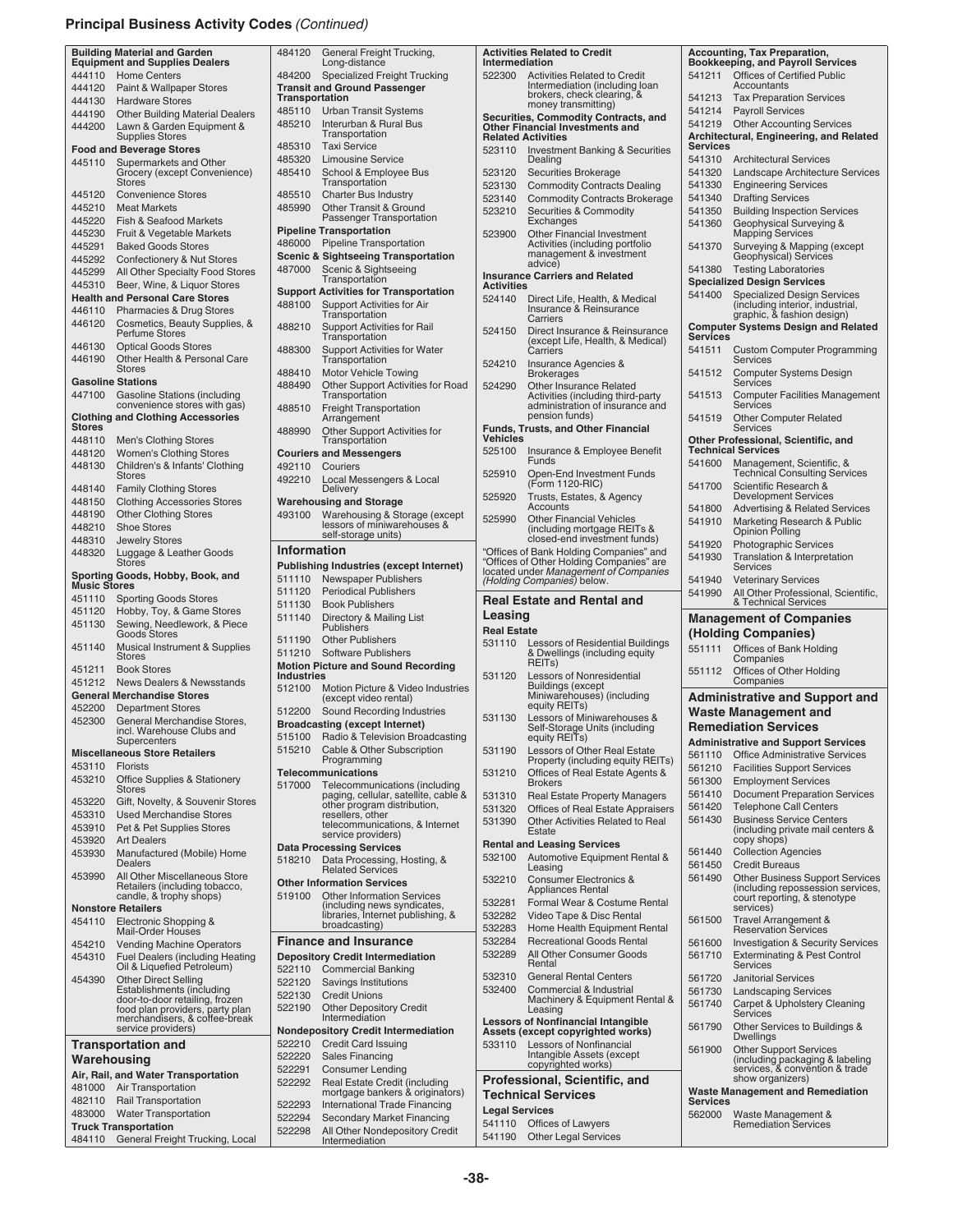# **Principal Business Activity Codes** *(Continued)*

| <b>Educational Services</b>                                                                             |                                                             | <b>Other Ambulatory Health Care Services</b>                                            |                                                                                | courses, skiing facilities,<br>marinas, fitness centers, & |                                                                              |                                                                           | Automotive & Electronic) Repair<br>& Maintenance                         |  |
|---------------------------------------------------------------------------------------------------------|-------------------------------------------------------------|-----------------------------------------------------------------------------------------|--------------------------------------------------------------------------------|------------------------------------------------------------|------------------------------------------------------------------------------|---------------------------------------------------------------------------|--------------------------------------------------------------------------|--|
| 611000                                                                                                  | <b>Educational Services (including</b>                      |                                                                                         | 621900<br><b>Other Ambulatory Health Care</b><br>Services (including ambulance |                                                            | bowling centers)                                                             | 811410                                                                    | Home & Garden Equipment &                                                |  |
|                                                                                                         | schools, colleges, & universities)                          |                                                                                         | services & blood & organ banks)                                                |                                                            | <b>Accommodation and Food</b>                                                |                                                                           | Appliance Repair & Maintenance                                           |  |
| <b>Health Care and Social</b>                                                                           |                                                             | <b>Hospitals</b>                                                                        |                                                                                | <b>Services</b>                                            |                                                                              | 811420<br>811430                                                          | Reupholstery & Furniture Repair                                          |  |
| <b>Assistance</b>                                                                                       |                                                             |                                                                                         | 622000 Hospitals                                                               |                                                            | Accommodation                                                                |                                                                           | Footwear & Leather Goods<br>Repair                                       |  |
| <b>Offices of Physicians and Dentists</b>                                                               |                                                             | <b>Nursing and Residential Care Facilities</b>                                          |                                                                                | 721110                                                     | Hotels (except Casino Hotels) &                                              | 811490                                                                    | Other Personal & Household                                               |  |
| 621111                                                                                                  | Offices of Physicians (except                               | 623000                                                                                  | Nursing & Residential Care                                                     |                                                            | <b>Motels</b>                                                                |                                                                           | Goods Repair & Maintenance                                               |  |
|                                                                                                         | mental health specialists)                                  |                                                                                         | Facilities<br><b>Social Assistance</b>                                         | 721120                                                     | Casino Hotels                                                                |                                                                           | <b>Personal and Laundry Services</b>                                     |  |
| 621112                                                                                                  | Offices of Physicians, Mental<br><b>Health Specialists</b>  | 624100                                                                                  | Individual & Family Services                                                   | 721191                                                     | Bed & Breakfast Inns                                                         | 812111                                                                    | <b>Barber Shops</b>                                                      |  |
| 621210                                                                                                  | <b>Offices of Dentists</b>                                  | 624200                                                                                  | Community Food & Housing, &                                                    | 721199                                                     | <b>All Other Traveler</b><br>Accommodation                                   | 812112                                                                    | <b>Beauty Salons</b>                                                     |  |
|                                                                                                         | <b>Offices of Other Health Practitioners</b>                |                                                                                         | Emergency & Other Relief                                                       | 721210                                                     | RV (Recreational Vehicle) Parks                                              | 812113                                                                    | <b>Nail Salons</b>                                                       |  |
| 621310                                                                                                  | Offices of Chiropractors                                    |                                                                                         | Services                                                                       |                                                            | & Recreational Camps                                                         | 812190                                                                    | <b>Other Personal Care Services</b><br>(including diet & weight reducing |  |
| 621320                                                                                                  | <b>Offices of Optometrists</b>                              | 624310                                                                                  | <b>Vocational Rehabilitation</b><br><b>Services</b>                            | 721310                                                     | Rooming & Boarding Houses,                                                   |                                                                           | centers)                                                                 |  |
| 621330                                                                                                  | <b>Offices of Mental Health</b>                             | 624410                                                                                  | <b>Child Day Care Services</b>                                                 |                                                            | Dormitories, & Workers' Camps                                                | 812210                                                                    | Funeral Homes & Funeral                                                  |  |
|                                                                                                         | Practitioners (except Physicians)                           |                                                                                         |                                                                                |                                                            | <b>Food Services and Drinking Places</b><br>Special Food Services (including |                                                                           | Services                                                                 |  |
| 621340                                                                                                  | Offices of Physical, Occupational<br>& Speech Therapists, & | Arts, Entertainment, and<br><b>Recreation</b><br>Performing Arts, Spectator Sports, and |                                                                                | 722300<br>food service contractors &                       | 812220                                                                       | <b>Cemeteries &amp; Crematories</b>                                       |                                                                          |  |
|                                                                                                         | Audiologists                                                |                                                                                         |                                                                                | caterers)                                                  |                                                                              | 812310                                                                    | Coin-Operated Laundries &<br><b>Drycleaners</b>                          |  |
| 621391                                                                                                  | <b>Offices of Podiatrists</b>                               |                                                                                         | <b>Related Industries</b>                                                      | 722410                                                     | Drinking Places (Alcoholic<br>Beverages)                                     | 812320                                                                    | Drycleaning & Laundry Services                                           |  |
| 621399                                                                                                  | Offices of All Other<br>Miscellaneous Health                | 711100                                                                                  | <b>Performing Arts Companies</b>                                               | 722511                                                     | <b>Full Service Restaurants</b>                                              | 812330                                                                    | (except Coin-Operated)<br>Linen & Uniform Supply                         |  |
|                                                                                                         | <b>Practitioners</b>                                        | 711210                                                                                  | <b>Spectator Sports (including</b>                                             | 722513                                                     | <b>Limited Service Restaurants</b>                                           | 812910                                                                    | Pet Care (except Veterinary)                                             |  |
|                                                                                                         | <b>Outpatient Care Centers</b>                              | sports clubs & racetracks)<br>Promoters of Performing Arts,<br>711300                   |                                                                                | 722514<br>Cafeterias & Buffets                             |                                                                              | Services                                                                  |                                                                          |  |
| 621410                                                                                                  | <b>Family Planning Centers</b>                              |                                                                                         | Sports, & Similar Events                                                       | 722515                                                     | Snack & Non-alcoholic Beverage                                               | 812920                                                                    | Photofinishing                                                           |  |
| 621420                                                                                                  | Outpatient Mental Health &<br>Substance Abuse Centers       | 711410                                                                                  | Agents & Managers for Artists,                                                 | <b>Bars</b>                                                |                                                                              | 812930                                                                    | Parking Lots & Garages                                                   |  |
| 621491                                                                                                  | <b>HMO Medical Centers</b>                                  | Athletes, Entertainers, & Other<br><b>Public Figures</b>                                |                                                                                | <b>Other Services</b>                                      |                                                                              | 812990                                                                    | All Other Personal Services                                              |  |
| 621492                                                                                                  | <b>Kidney Dialysis Centers</b>                              |                                                                                         | Independent Artists, Writers, &                                                | <b>Repair and Maintenance</b>                              |                                                                              | Religious, Grantmaking, Civic,<br>Professional, and Similar Organizations |                                                                          |  |
| 621493                                                                                                  | <b>Freestanding Ambulatory</b>                              | 711510                                                                                  | Performers                                                                     |                                                            | 811110 Automotive Mechanical &<br>Electrical Repair & Maintenance            | 813000                                                                    | Religious, Grantmaking, Civic,                                           |  |
|                                                                                                         | Surgical & Emergency Centers                                |                                                                                         | Museums, Historical Sites, and Similar                                         | 811120                                                     | Automotive Body, Paint, Interior,                                            |                                                                           | Professional, & Similar                                                  |  |
| 621498                                                                                                  | All Other Outpatient Care<br>Centers                        | <b>Institutions</b>                                                                     |                                                                                |                                                            | & Glass Repair                                                               |                                                                           | Organizations (including<br>condominium and homeowners                   |  |
|                                                                                                         |                                                             | 712100                                                                                  | Museums, Historical Sites, &<br><b>Similar Institutions</b>                    | 811190                                                     | Other Automotive Repair &                                                    |                                                                           | associations)                                                            |  |
| <b>Medical and Diagnostic Laboratories</b><br><b>Medical &amp; Diagnostic</b><br>621510<br>Laboratories |                                                             | Amusement, Gambling, and Recreation<br><b>Industries</b>                                |                                                                                |                                                            | Maintenance (including oil<br>change & lubrication shops & car               |                                                                           |                                                                          |  |
|                                                                                                         |                                                             |                                                                                         |                                                                                | washes)                                                    |                                                                              |                                                                           |                                                                          |  |
| <b>Home Health Care Services</b>                                                                        |                                                             | 713100                                                                                  | Amusement Parks & Arcades                                                      | 811210                                                     | Electronic & Precision                                                       |                                                                           |                                                                          |  |
| 621610                                                                                                  | Home Health Care Services                                   | 713200                                                                                  | <b>Gambling Industries</b>                                                     |                                                            | Equipment Repair &<br>Maintenance                                            |                                                                           |                                                                          |  |
|                                                                                                         |                                                             | 713900                                                                                  | Other Amusement & Recreation<br>Industries (including golf                     | 811310                                                     | Commercial & Industrial                                                      |                                                                           |                                                                          |  |
|                                                                                                         |                                                             |                                                                                         |                                                                                |                                                            | Machinery & Equipment (except                                                |                                                                           |                                                                          |  |